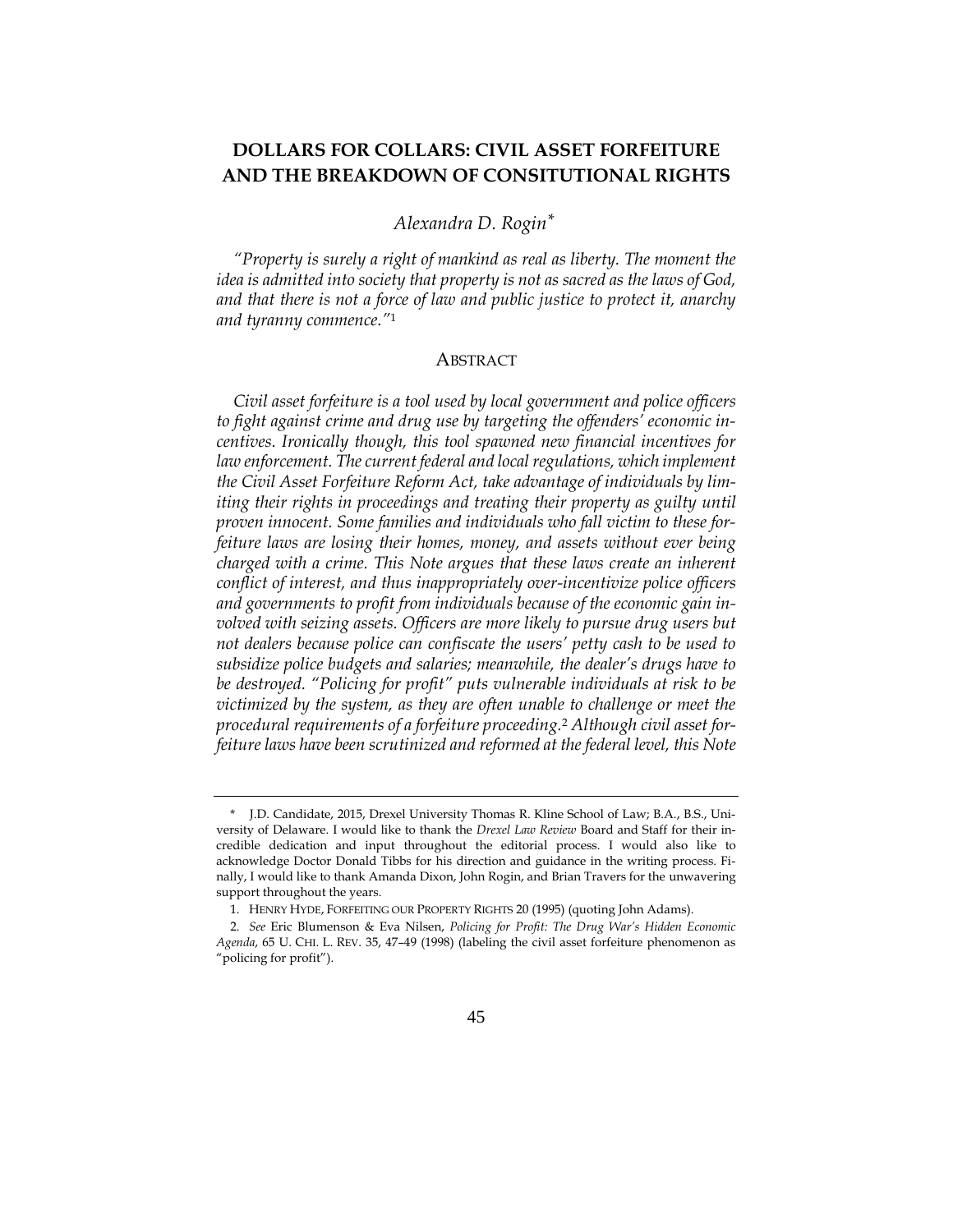*illustrates that further reform is necessary to align the practices with constitutional standards and ideals.*<sup>3</sup>

### TABLE OF CONTENTS

| <b>INTRODUCTION</b><br>                                  |    |
|----------------------------------------------------------|----|
| WHAT IS CIVIL ASSET FORFEITURE?                          | 50 |
| THE CURRENT STATE OF CIVIL ASSET FORFEITURE55            |    |
| A. Lack of Federal Preemption of Conflicting State and   |    |
|                                                          | 55 |
| B. The Inconsistent and Disadvantageous Burden of Proof  |    |
|                                                          |    |
| C. Due Process and Equal Protection Concerns61           |    |
| 1. Disparate impact theory in the realm of civil         |    |
| forfeiture                                               |    |
| 2. Access to counsel for indigent claimants63            |    |
| 3. Innocent owner defense<br>65                          |    |
| D. Permissive Conflict of Interest: Enforcing the Law or |    |
|                                                          |    |
|                                                          |    |
| A. Preempt Conflicting State Law and Local               |    |
| Ordinances                                               | 72 |
| B. Raise the Burden of Proof and Require Criminal Con-   |    |
|                                                          |    |
| C. Afford All Indigent Individuals Access to Counsel75   |    |
|                                                          |    |
|                                                          |    |
| JCLUSION.                                                |    |

<sup>3.</sup> Scholars have proposed reformation of the Civil Asset Forfeiture Reform Act before. *See, e.g.*, Eric Moores, Note, *Reforming the Civil Asset Forfeiture Reform Act*, 51 ARIZ. L. REV. 777 (2009). This Note, however, will provide an updated perspective following recent cases and government intervention, settlement agreements, and stories of individuals, with an emphasis on the impact of forfeiture on indigent, minority, and burdened individuals, as well as the War on Drugs. *See* Alvarez v. Smith, 558 U.S. 87 (2009); Press Release, Dep't of Justice, Attorney General Prohibits Fed. Agency Adoptions of Assets Seized by State and Local Law Enforcement Agencies Except Where Needed to Protect Public Safety (Jan. 16, 2015), *available at* http://www.justice.gov/opa/pr/attorney-general-prohibits-federal-agency-adoptions-assets-seized-stateand-local-law; Elora Mukherjee, *Settlement Means No More Highway Robbery in Tenaha, Texas*, ACLU (Sept. 2, 11:22 AM), https://www.aclu.org/blog/criminal-law-reform

<sup>-</sup>racial-justice/settlement-means-no-more-highway-robbery-tenaha-texas; Sarah Stillman, *Taken*, THE NEW YORKER, Aug. 12, 2013, http://www.newyorker.com/reporting/2013/08/ 12/130812fa\_fact\_stillman?currentPage=all.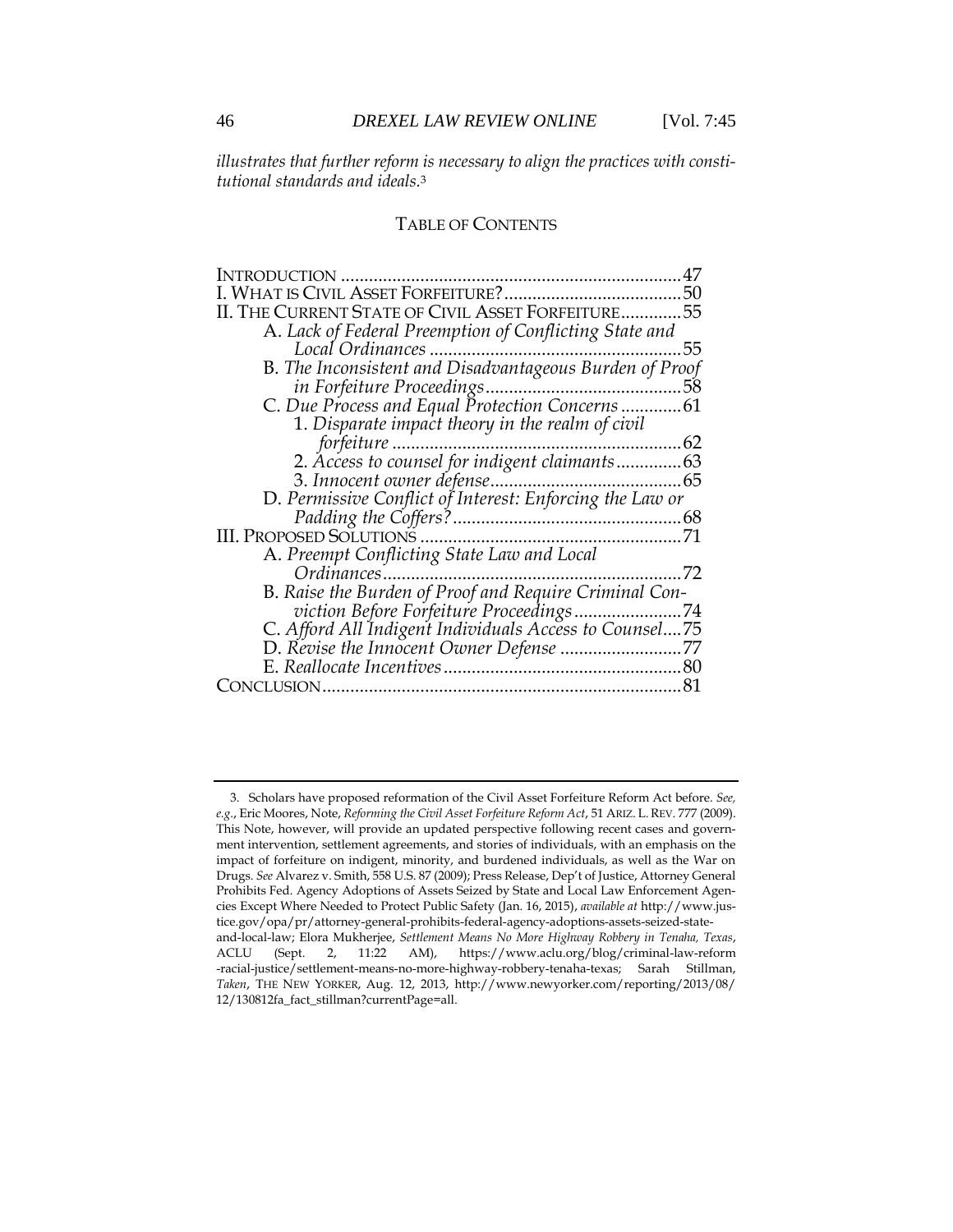#### **INTRODUCTION**

In West Philadelphia, August 2013, an elderly couple, Mary and Leon Adams, were finishing breakfast when several vans filled with heavily armed police officers pulled up to their red brick home.<sup>4</sup> An officer announced, "we'll give you ten minutes to get your things and vacate the property."<sup>5</sup> Leon, Sr. was recovering from surgery when he was suddenly startled by the uproar.<sup>6</sup> "I thought the house was blowing up," he recalled.<sup>7</sup> The police "had some sort of big, long club and four guys hit the door with it, and knocked the whole door right down."<sup>8</sup> The Adamses were under raid by a team of SWAT officers in riot gear.<sup>9</sup> The officers surrounding the Adams' home had been authorized to enter, seize, and seal the premises, without any prior notice.<sup>10</sup> Leon explained the family's attachment and connection to the home: "1966," he said, "it's been our home since 1966."<sup>11</sup>

According to the Philadelphia Police Department, the Adams' son, Leon, Jr., "allegedly sold twenty dollars worth of marijuana to a confidential informant, on the porch of his parents' home [on July 10, 2012]."<sup>12</sup> Leon, Jr. was staying in the family home to help out after his father suffered a stroke and had been diagnosed with cancer.<sup>13</sup> After the raid, Leon, Jr. was placed into handcuffs and an officer proclaimed, "apologize to your father for what you've done."<sup>14</sup> Leon, Jr., was taken off to jail, where he remained, awaiting trial.<sup>15</sup>

Mary and Leon lived in their home for over fifty years together before police entered without notice and took it right out from under their feet.<sup>16</sup> To afford that home, Leon worked two jobs, in a factory and as a janitor, and Mary worked as a patient care assistant at Bryn Mawr Hospital.<sup>17</sup> In retirement, Mary tended to her marigolds in the

5. *Id.*

6. *Id.*

7. *Id.*

8. *Id.* 9. *Id.*

10. *Id.*

11. *Id.*

12. *Id.*

13. *Id.*

14. *Id.*

15. *Id.*

16. *See id.*

17. *Id.*

<sup>4.</sup> Stillman, *supra* note 3.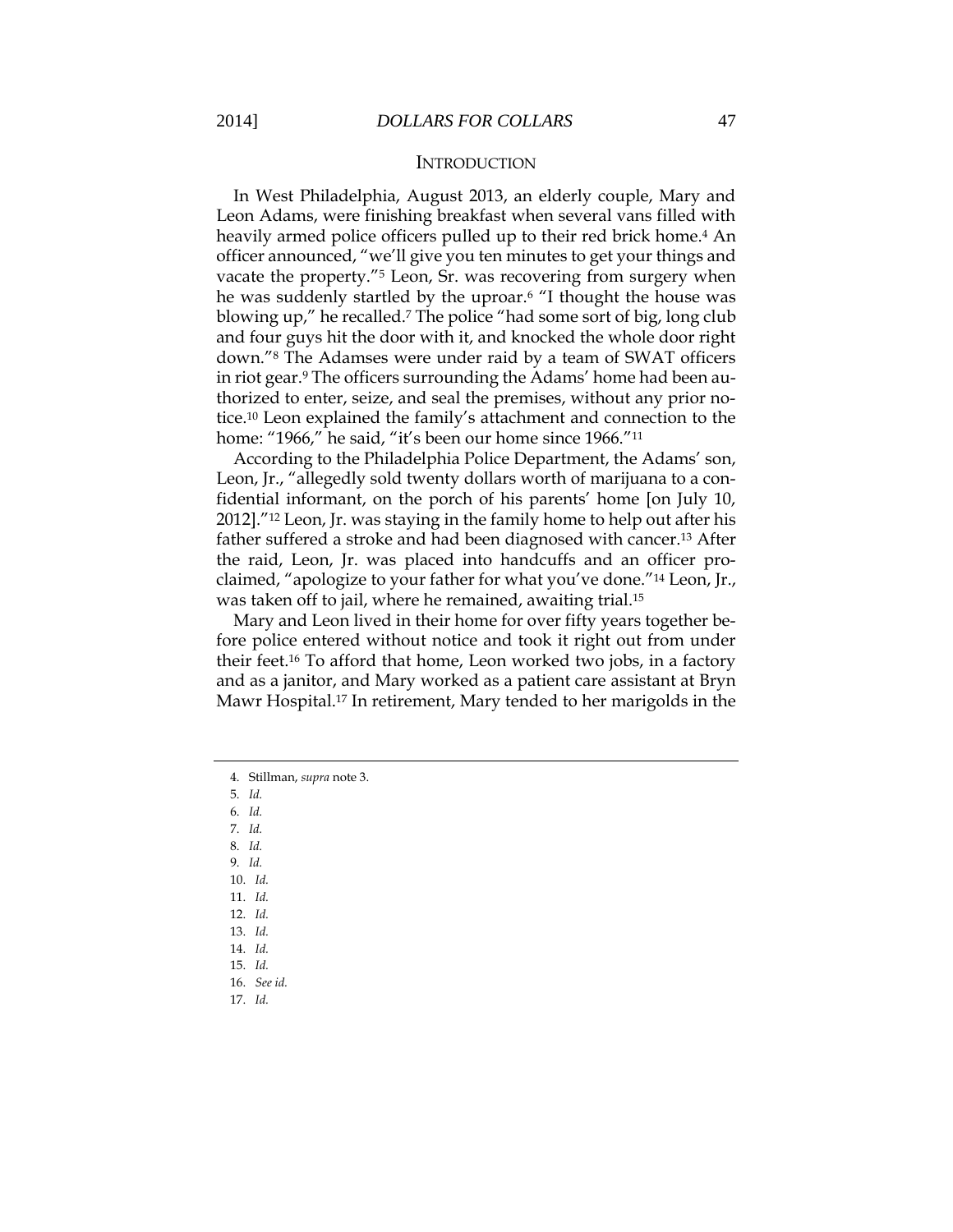front yard and enjoyed chatting on the porch with her neighbors.<sup>18</sup> A month later, however, the state auctioned off the Adams' home due to the allegations against Leon, Jr.<sup>19</sup> The proceeds were to be split between the District Attorney's office and the police department. It was of no consequence that the Adamses were never charged or implicated in their son's alleged criminal activity, nor was the guilt of Leon, Jr. relevant to the seizure and sale of his parents' home.<sup>20</sup> Mr. and Mrs. Adams had their home of over fifty years auctioned off before Leon, Jr. ever stood trial.<sup>21</sup> Indeed, Mr. and Mrs. Adams had their home of over fifty years seized and auctioned off despite the fact that they had never committed a crime.

Mr. and Mrs. Adams are not alone in this experience. For example, Philadelphia resident Christos Sourovelis had his home seized after his son was arrested for drug possession.<sup>22</sup> After being evicted, Mr. and Mrs. Sourvelis were "brought to a hearing without a judge or jury and told by an assistant district attorney that they would have to relinquish any defense that they were innocent owners of the property, and would have to bar [their son] from entering the home" to be permitted to re-enter. <sup>23</sup> Almost exactly a year after SWAT team officials showed up in the Adams' home, the Sourvelis joined a class of similarly situated individuals in a suit against the Philadelphia District Attorney's Office, the Mayor, and the Police Commissioner alleging that the City unconstitutionally seizes property without a hearing and sells homes without due process, all to raise millions of dollars to pay employee salaries.<sup>24</sup> Until a court rules otherwise, however, the City is merely acting in accordance with state and federal civil asset

<sup>18.</sup> *Id.*

<sup>19.</sup> *Id.*

<sup>20.</sup> *Id.*

<sup>21.</sup> *Id.*

<sup>22.</sup> *See* Andrew Thompson, *Class Claims Philadelphia Abuses Forfeiture*, COURTHOUSE NEWS SERVICE (Aug. 12, 2014, 10:55 AM), http://www.courthousenews.com/2014/08/12/ 70291.htm.

<sup>23.</sup> *Id*.

<sup>24.</sup> *See id*. As of December 29, 2014, in light of media attention, public backlash, and a precedential court ruling, the District Attorney's Office has agreed to drop the forfeiture proceeding involving Christos Sourvelis. *See* Chris Mondics, *Appeals Court Restrics Use of Civil Forfeiture to Seize Homes Used by Drug Dealers*, Philly.com (December 29, 2014, 6:39 PM), http://www.philly.com/philly/business/20141230\_Appeals\_court\_re-

stricts\_use\_of\_civil\_forfeiture\_to\_seize\_homes\_used\_by\_drug\_dealers\_.html; *see also* Pennsylvania v. 1997 Chevrolet, No. 1990 C.D. 2012 (Pa. Commw. Ct. 2014) (expanding the protections for forfeiture claimants in contested proceedings).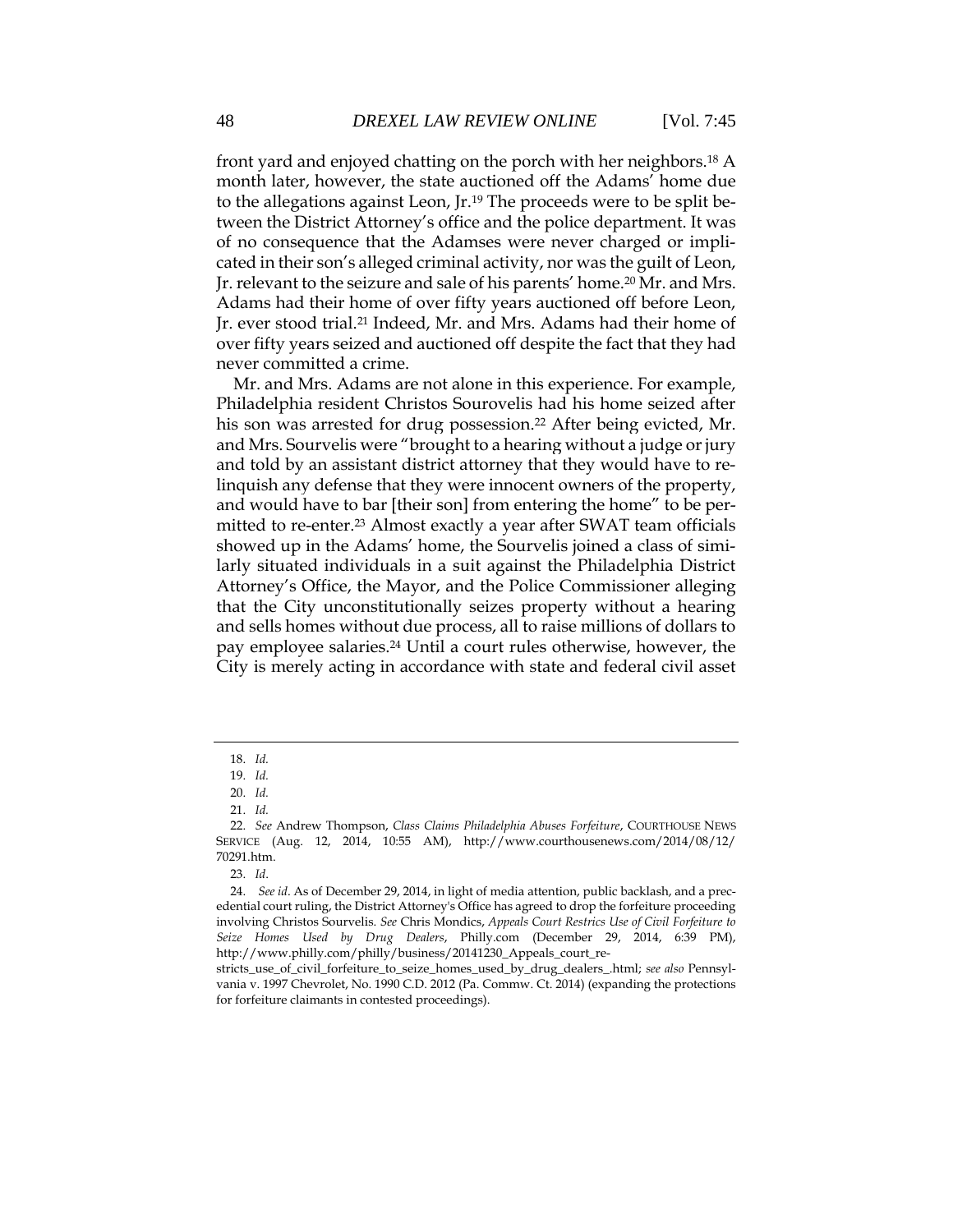forfeiture laws.<sup>25</sup>

What happened to these families was made possible by civil asset forfeiture laws and regulation. Although the laws were predicated on combating large and dangerous drug cartels, unfortunately, law enforcement has managed to expand the scope of use beyond what legislators intended.<sup>26</sup> Because law enforcement agencies and governments are able to keep funds and profit from seized forfeiture assets, an inherent conflict of interest arises, which allows law enforcement to take advantage of citizens by circumventing the constitutional safeguards prevalent in criminal courts by attacking an individual's property. A problem arises when there is an incentive for law enforcement not only to make drug related stops, but also to keep the proceeds coming in.

At their core, these forfeiture laws create an inherent conflict of interest for police departments at an institutional level. Police officers swear an oath to uphold and enforce the laws as a duty unto itself; 27 yet, police departments—and police officers—are all too cognizant of the financial realities and expenses of maintaining and operating a police force.<sup>28</sup> More money means more resources, more manpower, and more support. These forfeiture laws authorize financial rewards—financial incentives<sup>29</sup>—not to arrest those individuals who subsequently may be proven guilty in a court of law, but instead, to merely make an arrest, regardless of guilt or innocence. Moreover, the incentive—under these laws: the reward for making the arrest is the property of the person arrested, and the arresting departments are the ones keeping that property. Scholars have termed this practice, "policing for profit."<sup>30</sup>

<sup>25.</sup> *See* Thompson, *supra* note 22 ("Most states have [civil forfeiture] laws. But [] Philadelphia . . . has used civil asset forfeiture so wantonly and has made reclaiming the property so onerous that it outstrips the value of property seized, the complaint states.").

<sup>26.</sup> *See* Daniel H. Cicchini, Note, *From Urbanization to Globalization: Using the Federal Money Laundering and Civil Asset Forfeiture Statutes in the Twenty-First Century Drug War*, 41 RUTGERS L.J. 741, 753 (2010) ("Finance disruption [by civil asset forfeiture] strikes at the flow of capital between global networks of cartels and drug-traffickers.").

<sup>27.</sup> *See, e.g*., *Law Enforcement Oath of Honor*, VIRGINIA ASSOCIATION OF CHIEFS OF POLICE, http://www.vachiefs.org/index.php/programs/oath\_of\_honor/ (last visited Sept. 2, 2014).

<sup>28.</sup> *See* OFFICE OF CMTY. ORIENTED POLICING SERVS., U.S. DEP'T OF JUSTICE, THE IMPACT OF THE ECONOMIC DOWNTURN ON AMERICAN POLICE AGENCIES 2 (Oct. 2011), *available at* http://www.cops.usdoj.gov/files/RIC/Publications/e101113406\_Economic%20Impact.pdf.

<sup>29.</sup> *See* Blumenson & Nilsen, *supra* note 2, at 40 ("This bureaucratic stake is financial, deriving from the lucrative rewards available to police and prosecutorial agencies that make drug law enforcement their highest priority.").

<sup>30.</sup> MARIAN R. WILLIAMS ET AL.,INST. FOR JUSTICE, POLICING FOR PROFIT: THE ABUSE OF CIVIL ASSET FORFEITURE 7 (March 2010), *available at* http://www.ij.org/images/pdf\_folder/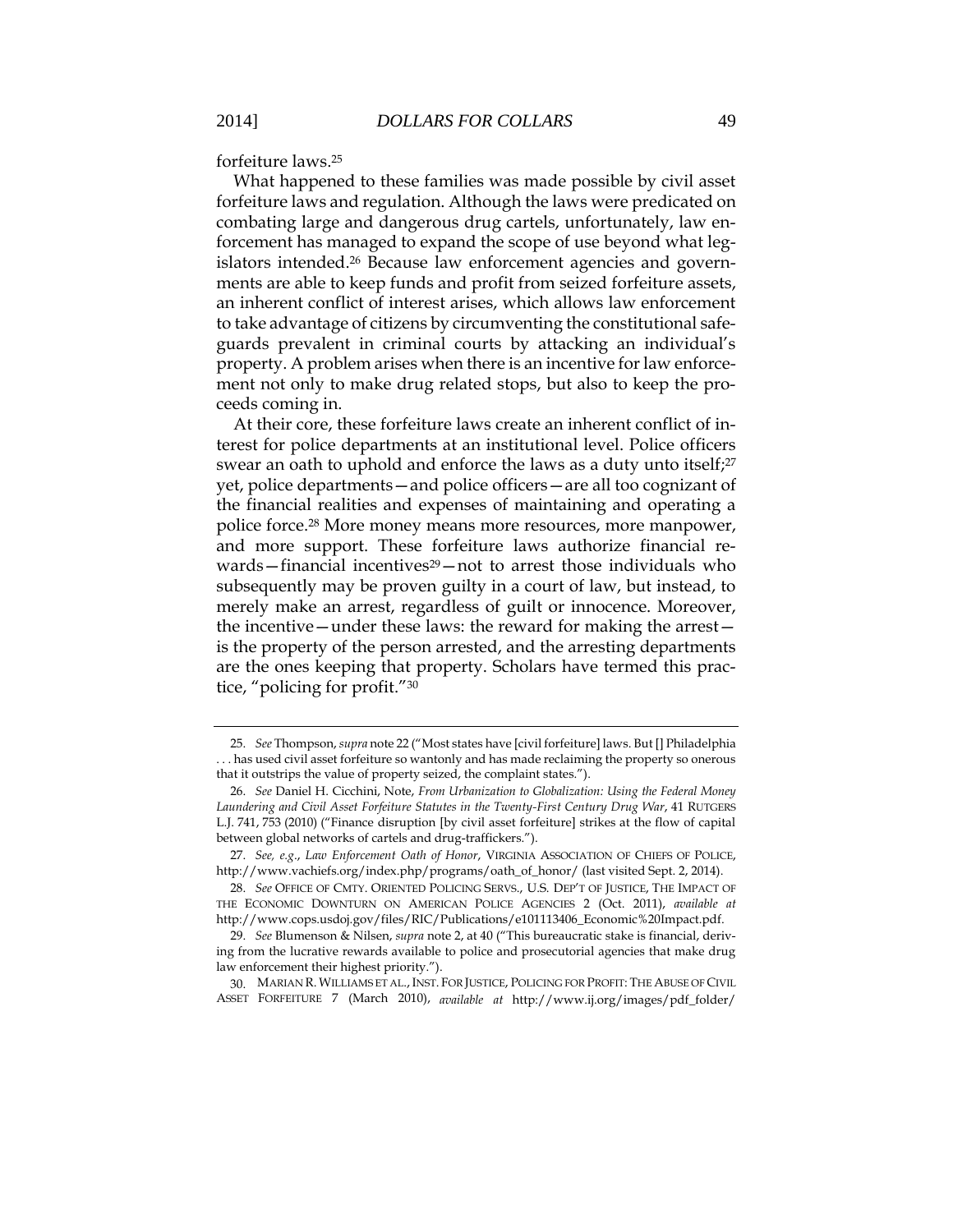Part I of this Note describes the history and origin of forfeiture laws in the United States. Part II addresses the problems with the current statutes and regulations. Part III explicates potential solutions to some of the problems presented in Part II.

This Note argues that Congress should further reform the federal statute authorizing civil asset forfeitures, the Civil Asset Forfeiture Reform Act. Congress should (1) expressly preempt conflicting state statutes and local ordinances;<sup>31</sup> (2) increase the burden of proof on the government and require criminal conviction before permitting asset forfeitures;<sup>32</sup> (3) afford all indigent individuals a right to legal counsel;<sup>33</sup> (4) expand the innocent owner defense; and (5) reallocate financial incentives to prevent conflicts of interests.<sup>34</sup>

### I. WHAT IS CIVIL ASSET FORFEITURE?

The United States has recognized the importance of property rights since the Framers drafted the Constitution.<sup>35</sup> John Adams once said, "Property is surely a right of mankind as real as liberty. The moment the idea is admitted into society that property is not as sacred as the laws of God, and that there is not a force of law and public justice to protect it, anarchy and tyranny commence."<sup>36</sup> John Locke considered property as significant as "life" and "liberty."<sup>37</sup> To highlight its importance, the Framers embedded this notion into the Fourteenth and Fifth Amendments' Due Process Clauses—"nor shall any state deprive any person of life, liberty, or property, without due process of law."<sup>38</sup>

While the United States has historically emphasized property rights, forfeiture laws can be traced back to biblical times.<sup>39</sup> Greek,

other\_pubs/assetforfeituretoemail.pdf; *see*, *e.g.*, Blumenson & Nilsen, *supra* note 2 (titling their work "Policing for Profit").

<sup>31.</sup> *See infra* Part III.A.

<sup>32.</sup> *See infra* Part III.B.

<sup>33.</sup> *See infra* Part III.C.

<sup>34.</sup> *See infra* Part III.D.

<sup>35.</sup> *See* David Benjamin Ross, *Civil Forfeiture: A Fiction that Offends Due Process*, 13 REGENT U. L. REV. 259, 262–63 (2000) (quoting John Adams).

<sup>36.</sup> *Id.* at 262.

<sup>37.</sup> *Id.* at 262–63 (citing POLITICAL WRITINGS OF JOHN LOCKE 264–65, 325 (David Wooton ed., 1993)).

<sup>38.</sup> *Id.* (citing U.S. CONST. amend. XIV, § 1).

<sup>39.</sup> *See id.* at 260.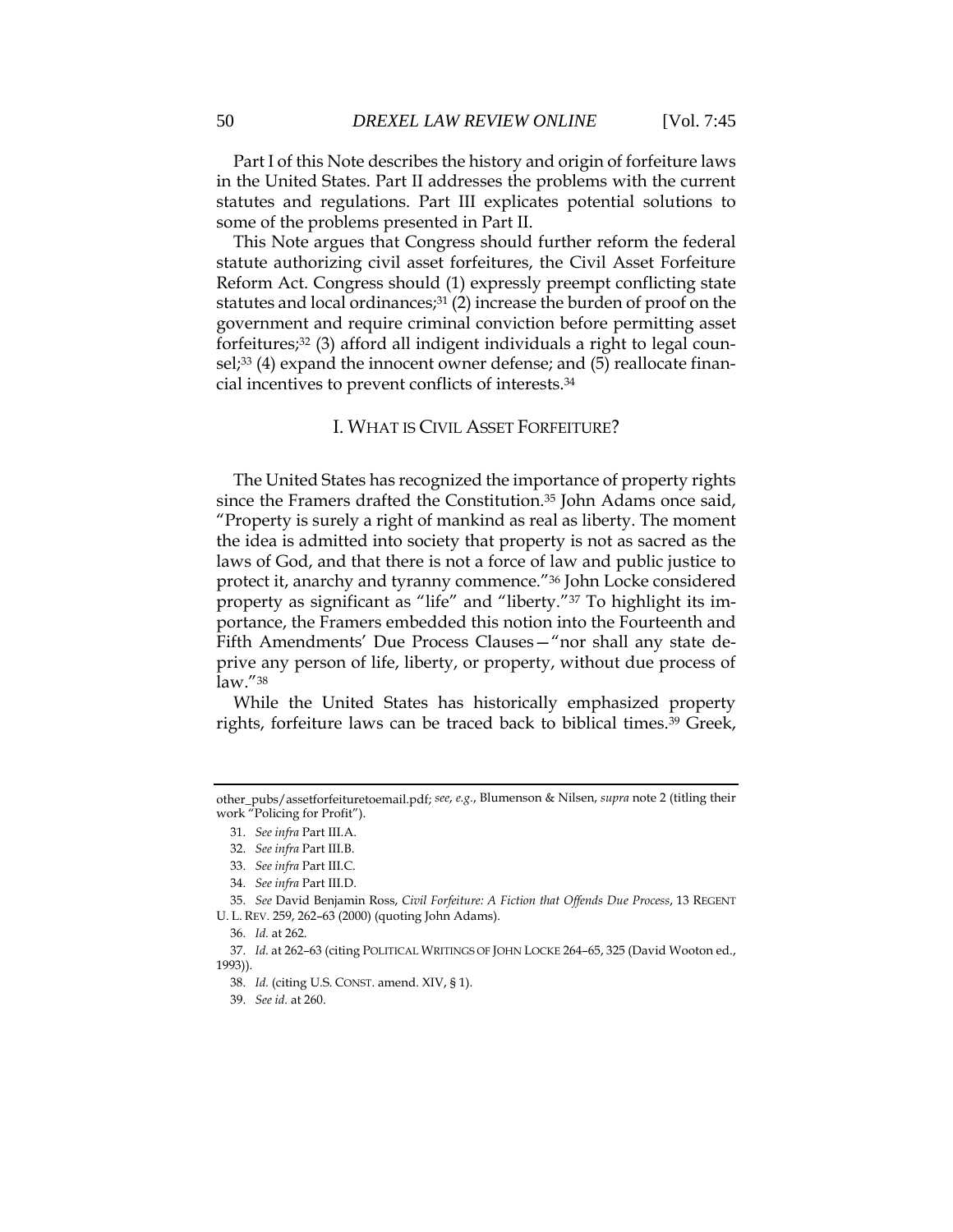Roman, and early English law utilized various forms of civil asset forfeiture.<sup>40</sup> The United States Supreme Court traced the biblical origin of forfeiture in *Calero-Toledo v. Person Yacht Leasing Co.*, explaining that, "if an ox gore a man or a woman, and they die, [the cow] shall be stoned and [its] flesh shall not be eaten."<sup>41</sup> In medieval England, objects of property were subjected to punishment of forfeiture if the property had caused the death of a person.<sup>42</sup>

In America, the earliest cases of civil forfeiture involved *in rem* actions against ships.<sup>43</sup> Civil forfeiture is accomplished through an "*in rem* proceeding brought by the government against property that either facilitated a crime or was acquired as a result of criminal activity."<sup>44</sup> This type of maritime *in rem* action has its roots in English law.<sup>45</sup> "Under English law, owners of vessels were often located overseas and 'thus not subject to the jurisdiction of English courts.' Styling the action *in rem* enabled England [and the United States] to enforce its admiralty laws against the vessel."<sup>46</sup>

In 1970, at the forefront of the "War on Drugs," President Nixon's administration passed the Comprehensive Abuse Prevention and Control Act, allowing for the forfeiture of drugs and property relating to those drugs.<sup>47</sup> With a goal of removing economic incentives from heavy hitting drug offenders like Mexican cartels,<sup>48</sup> the Act officially authorized drug related civil asset forfeiture.<sup>49</sup> The Comprehensive Crime Control Act further expanded seizure regulations.<sup>50</sup> More recently, however, under the premise of the "War on Drugs," federal and state governments have used forfeiture to strip private citizens

<sup>40.</sup> *See id.*

<sup>41.</sup> *Id.* (citing Calero-Toledo v. Pearson Yacht Leasing Co., 416 U.S. 663, 681 n.17 (1974) (quoting *Exodus* 21:28)).

<sup>42.</sup> *Id.*

<sup>43.</sup> *See id.* at 261.

<sup>44.</sup> Diamond v. O'Connor, 2008 U.S. Dist. LEXIS 60818, at \*26 (D. Vt. Aug. 7, 2008) (quoting BLACK'S LAW DICTIONARY 661, 1363 (7th ed. 1999)).

<sup>45.</sup> *See* Ross, *supra* note 35 at 261 ("The earliest American cases justifying a civil forfeiture proceeding *in rem* involved actions for the forfeiture of ships . . . . The *in rem* posture of the admiralty forfeiture proceeding is another inheritance from English law.") (quoting Scott A. Nelson, Comment, *The Supreme Court Takes a Weapon from the Drug War Arsenal: New Defenses to Civil Drug Forfeiture*, 26 ST. MARY'S L.J. 157, 163 (1994)).

<sup>46.</sup> *Id*. (citing Melissa A. Rolland, *Forfeiture Law, the Eighth Amendment's Excessive Fines Clause, and* United States v. Bajakajian, 74 NOTRE DAME L. REV. 1371, 1372–73 (1999)).

<sup>47.</sup> *See* 21 U.S.C. §§ 801, 881 (2012).

<sup>48</sup>**.** Cicchini, *supra* note 26, at 752–53.

<sup>49.</sup> *See* 21 U.S.C. § 801 (2012).

<sup>50.</sup> Comprehensive Crime Control Act of 1984, Pub. L. No. 98-473, 98 Stat. 1976.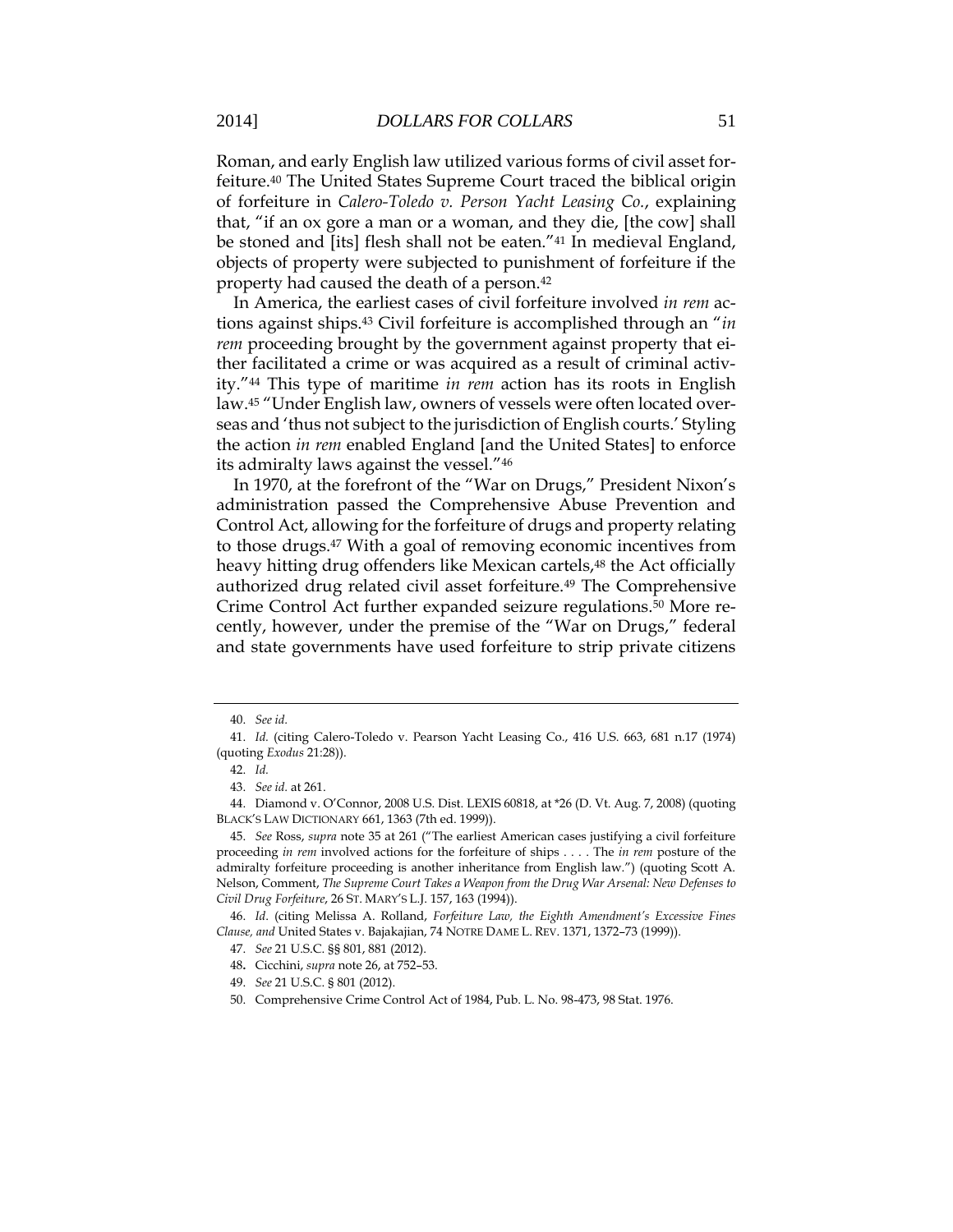of their property by taking anything and everything proximately related to criminal conduct.<sup>51</sup> Despite legislative intentions, forfeiture laws have targeted low level drug offenders, minority groups, and at risk individuals.<sup>52</sup>

In the 1990s, an Illinois representative, Henry Hyde, warned Congress, "our civil asset-forfeiture laws are being used in terribly unjust ways."<sup>53</sup> Congressional members saw the need to reform these laws due to the wide sweeping and overarching effects.<sup>54</sup> In response, Congress passed the Civil Asset Forfeiture Reform Act of 2000 ("CAFRA") as a way to more fairly carry out President Nixon's "War on Drugs."<sup>55</sup> Before Congress passed CAFRA, "[t]he government . . . [did not] need [to] produce any admissible evidence and [could] deprive citizens of property based on the rankest of hearsay and the flimsiest evidence. This result clearly [did] not reflect the value of private property in our society."<sup>56</sup> To address the statute's weakness, CAFRA amended the process of forfeitures.<sup>57</sup>

CAFRA covers items forfeitable through the Controlled Substances Act.<sup>58</sup> The Controlled Substances Act authorizes forfeiture for drugrelated offenses of "all proceeds traceable to [a drug] exchange, and all money[] . . . negotiable instruments, and securities used or intended to be used to facilitate any [drug related] violation."<sup>59</sup> When an officer has probable cause for search and seizure under the Fourth Amendment, the items become subject to forfeiture under these laws.<sup>60</sup> If the value of the seized property is under \$500,000, it can be administratively forfeited, and the government must give notice of such intentions to the property owner within sixty days.<sup>61</sup> The property owner must file a claim to contest the forfeiture before the date

<sup>51.</sup> *See id.*

<sup>52.</sup> *See Forfeiture: Small Victims Suffer*, CHARLESTON GAZETTE (West Virginia), Aug. 16, 2013, at 4A, *available at* www.wvgazette.com/Opinion/201308150069.

<sup>53.</sup> *Id.*

<sup>54.</sup> *See* Moores, *supra* note 3, at 782 (noting Rep. Hyde's concern with forfeiture's effect on due process, economic development in low income areas, and unfairness to innocent owners).

<sup>55.</sup> *See id.* at 781; *see also* Joy Chatman, *Losing the Battle, but Not the War: The Future Use of Civil Forfeiture by Law Enforcement Agencies After* Austin v. United States, 38 ST. LOUIS U. L.J. 739, 747 (1994).

<sup>56.</sup> Moores, *supra* note 3, at 783 (citing United States v. \$12,390.00, 956 F.2d 801, 811 (8th Cir. 1992)).

<sup>57.</sup> *See id.*

<sup>58.</sup> 18 U.S.C. § 981(a)(B)(i) (2012).

<sup>59.</sup> 21 U.S.C. § 881(a)(6) (2012).

<sup>60.</sup> 18 U.S.C. § 981(b)(2)(B).

<sup>61.</sup> *See* United States v. Weimer, No. 01-272-01, 2006 U.S. Dist. LEXIS 8919, at \*6 n.1 (E.D. Pa. Mar. 7, 2006) (providing an overview of the forfeiture procedure).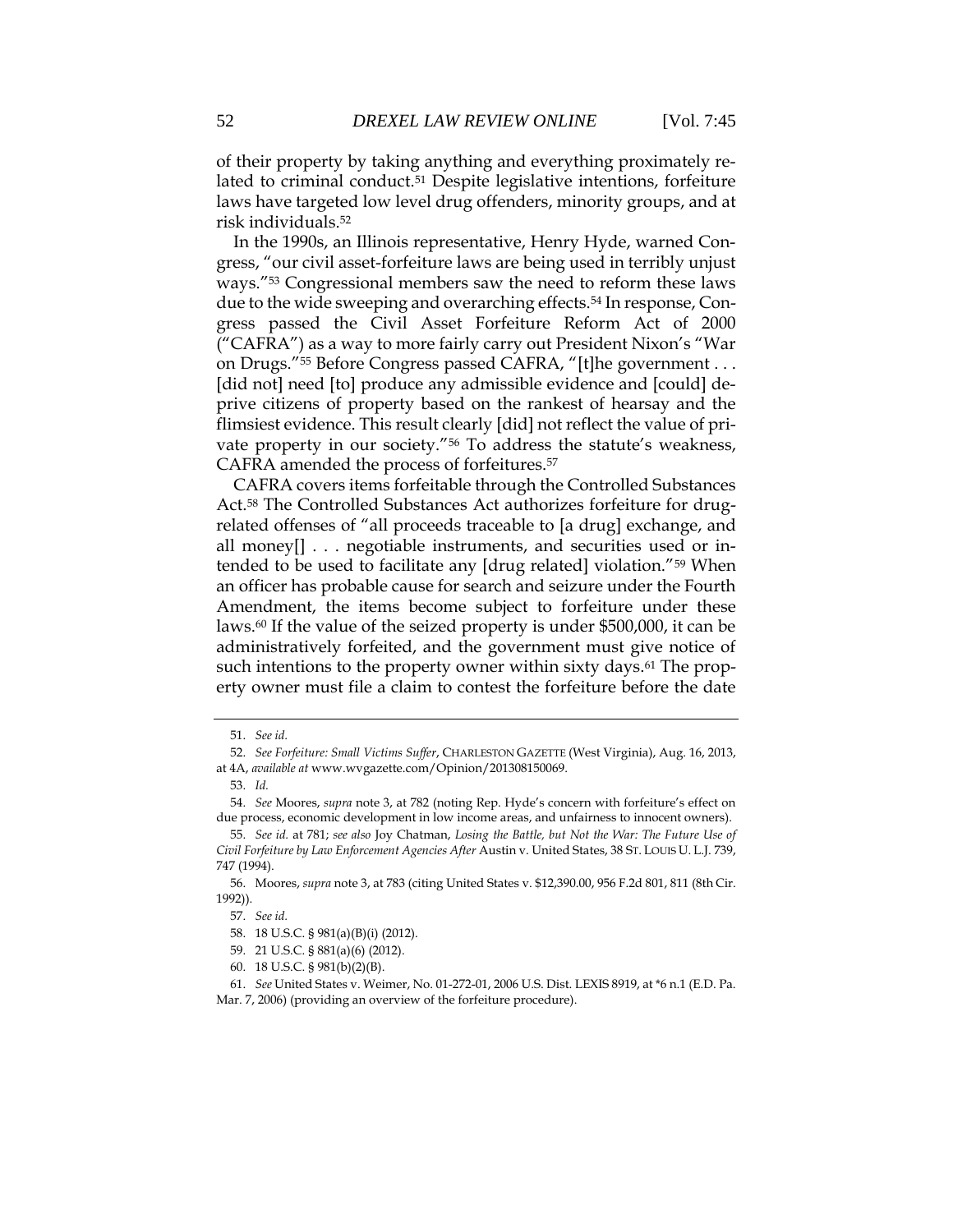indicated in the notice letter, or within thirty days of publication if the letter is never received.<sup>62</sup> After filing to contest the forfeiture, "the government has ninety days under § 983(a)(3) to file a civil judicial action."<sup>63</sup> If the designated time period lapses, however, the seized property is automatically forfeited to the government.<sup>64</sup> If the individual does not contest the forfeiture, he or she "loses all recourse for judicial review of the administrative proceeding's merits."<sup>65</sup>

When the claimant does bring a civil claim, CAFRA raises the initial standard of proof on the government in a forfeiture hearing to a preponderance of the evidence.<sup>66</sup> The claimant, however, does not have the presumption of innocence, because forfeiture proceedings are a civil issue.<sup>67</sup> Due to a burden-shifting framework, the burden is then placed on the claimant to prove a negative.<sup>68</sup> The claimant must show that he or she and the property are not linked to a crime.<sup>69</sup> Additionally, CAFRA added the possibility of an innocent owner defense in some scenarios. <sup>70</sup> CAFRA also provided for court-appointed counsel, but only for those who have had their homes seized.<sup>71</sup>

Despite amendments to CAFRA, civil asset forfeiture laws still create a conflict of interest brought on by financial incentive for police officers to profit from law enforcement.<sup>72</sup> Officers can seize property, cars, cash, jewelry, and bank accounts, all without the owner ever being charged with a crime.<sup>73</sup> The proceeds of these seizures can fund

#### 68. *Id.*

69. *See id.* ("[The property owner] may bear the burden of proving that the seized property is not connected to criminal activities.").

#### 70. *Id.*

<sup>62.</sup> *See id.*

<sup>63.</sup> *Id.*

<sup>64.</sup> *Id.*

<sup>65.</sup> *Id.* (quoting Longenette v. Krusing, 322 F.3d 758, 761 n.4 (3d Cir. 2003)).

<sup>66.</sup> *See* Moores*, supra* note 3, at 782–83.

<sup>67.</sup> *See* Karis Ann-Yu Chi, *Follow the Money: Getting to the Root of the Problem with Civil Asset Forfeiture in California*, 90 CALIF. L. REV. 1635, 1636 (2002) (explaining claimants' limited procedural rights in forfeiture proceedings given that the proceeding is characterized as a government action against the property and not the property owner; also noting that the property owner does not have the presumption of innocence and may not always be appointed counsel).

<sup>71.</sup> *See id.* at 1656, 1641; Louis S. Rulli, *On the Road to Civil Gideon: Five Lessons from the Enactment of a Right to Counsel for Indigent Homeowners in Federal Civil Forfeiture Proceedings*, 19 J.L. & POL'Y 683, 710–11 (2011).

<sup>72.</sup> *See* Blumenson & Nilsen, *supra* note 2, at 40 ("This bureaucratic stake is financial, deriving from the lucrative rewards available to police and prosecutorial agencies that make drug law enforcement their highest priority.").

<sup>73.</sup> *Id.* at 45.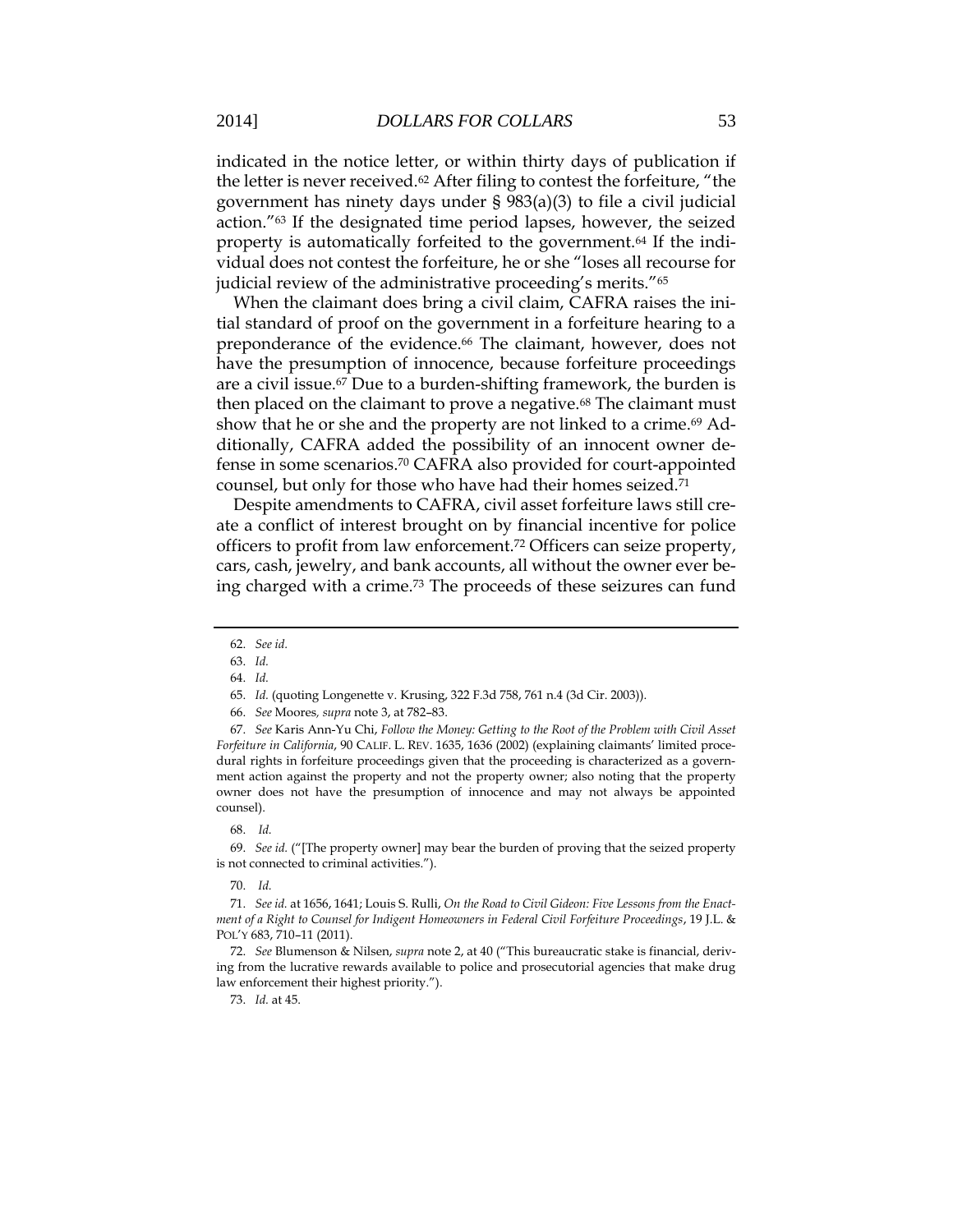police departments' budgets and salaries.<sup>74</sup> This creates a dangerous catch-22 scenario: "choose a free country or a drug free one, but not both."<sup>75</sup>

In 2009, the United States Supreme Court had the chance to address civil forfeiture in *Alvarez v. Smith*. <sup>76</sup> Without addressing the merits of the case, the Court unanimously held that the case was moot because the parties had settled outside the courtroom.<sup>77</sup> The case involved property seized from an automobile without a warrant and the question of whether Illinois' forfeiture law provided a sufficiently speedy opportunity to contest the lawfulness of seizure under the Due Process Clause.<sup>78</sup> Because the federal forfeiture statute authorized the state law, a ruling on the merits could have addressed the constitutionality of the burdens and the pre- and post-seizure requirements of the federal statute.<sup>79</sup> With incredible financial incentives and kickbacks going toward governments and police forces, though, the Court's decision suggests that the judiciary is not yet ready to address forfeiture.<sup>80</sup> Because of the financial incentives at stake for government and law enforcement, pressure from federal and state governments may have contributed to the Court's hesitation to rule on the merits.<sup>81</sup>

CAFRA has served as a bulwark to protect the rights and interests

<sup>74.</sup> *See id.* at 40. Congress conferred these financial benefits to state and local law enforcement both directly, through block grants earmarked for drug law enforcement, and indirectly, through forfeiture provisions authorizing law enforcement agencies to seize "drug-related" assets, such as a house in which marijuana plants have been grown, and use the proceeds for their budgetary needs. *Id. See also* 1 DAVID B. SMITH, PROSECUTION AND DEFENSE OF FORFEITURE CASES ¶ 1.01 (2014) (citing a Dallas news story in which "[m]ost of the salaries of the [North Central Texas Narcotics Police Force] are paid with federal grants which require that a portion of the task force's budget be paid by the local agencies.").

<sup>75.</sup> Robert Sharpe & Kirk Muse, *Choose a Free Country or a Drug-Free One, but Not Both*, SUN-SENTINEL (Fort Lauderdale, Fla.), Oct. 27, 2013, at 20A, *available at* http://articles.sun -sentinel.com/2013-10-27/news/fl-online-letter1-20131027\_1\_free-country-drug-war-random -drug-testing.

<sup>76.</sup> 558 U.S. 87, 87 (2009).

<sup>77.</sup> *Id.* at 89.

<sup>78.</sup> *Id.*

<sup>79.</sup> *Id.*

<sup>80.</sup> *See* Blumenson & Nilsen, *supra* note 2, at 40 (explaining how "law enforcement agencies increasingly have turned to asset seizures and drug enforcement grants to compensate for budgetary shortfalls, at the expense of other criminal justice goals").

<sup>81.</sup> *See, e.g.*, Brief for the State of Illinois et al. as Amici Curiae in Support of Petitioner, Alvarez v. Smith, 558 U.S. 87 (2009) (No. 08-351), 2009 U.S. S. Ct. Briefs LEXIS 397 at \*54 (citing civil asset forfeiture statutes from forty seven states on behalf of twenty states arguing for the validation of Illinois' forfeiture statute).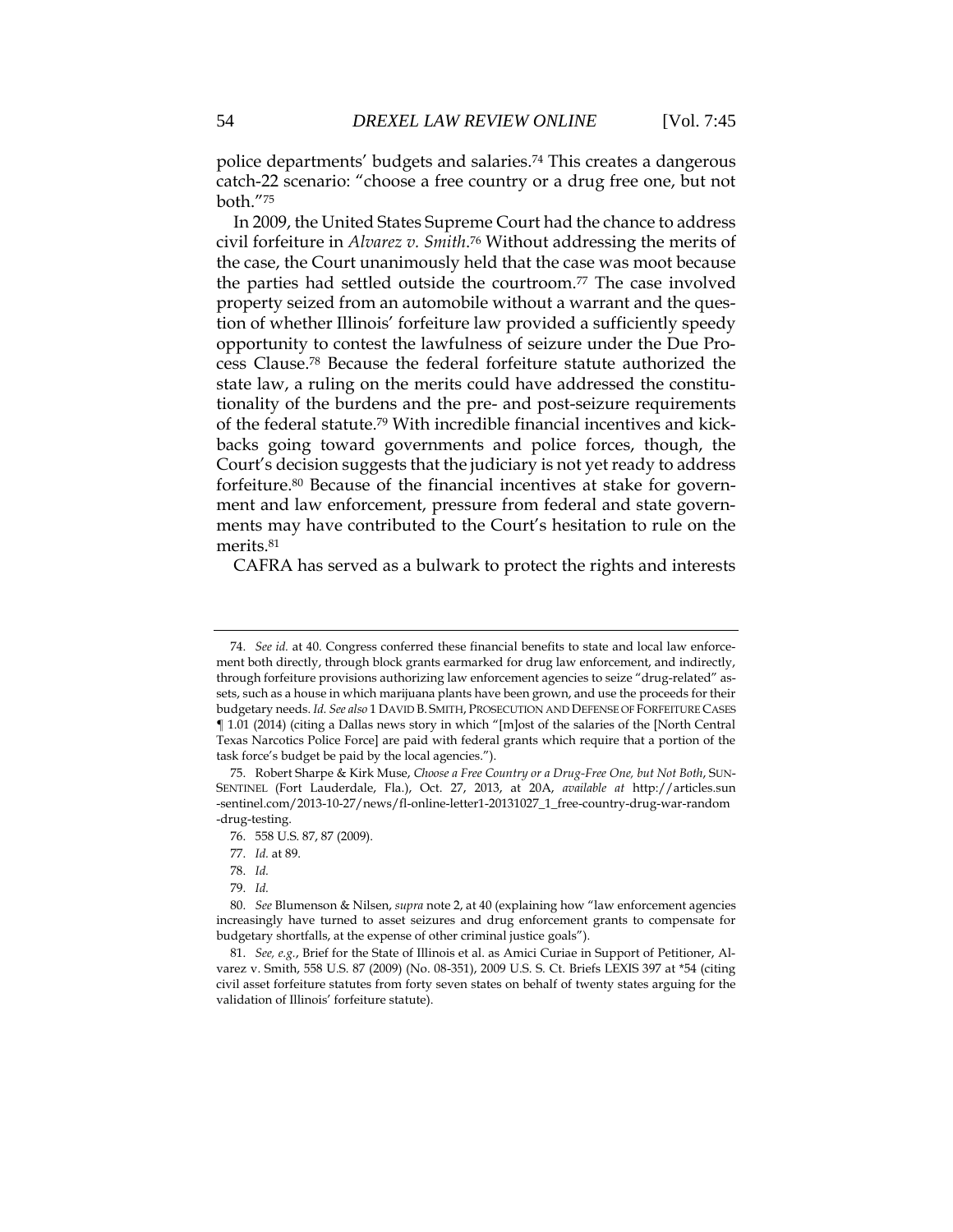of citizens at the federal level,<sup>82</sup> but CAFRA did not solve all of the issues surrounding forfeiture laws. Problems still arise at both the state and federal levels. First, operating under their own sovereignty and police powers, states have created their own legislation and regulations regarding asset forfeiture, some of which fail to provide procedural safeguards implemented by CAFRA.<sup>83</sup> Second, the burden of proof related to forfeiture laws is still much too low.<sup>84</sup> Third, individuals subject to forfeiture laws, especially those who are indigent, face procedural and substantive barriers to the release of their property. 85 Finally, as stated above, the danger of law enforcement's financial stake and incentivized interest in forfeiture creates a conflict of interest.<sup>86</sup>

### II. THE CURRENT STATE OF CIVIL ASSET FORFEITURE

CAFRA still has much room for improvement. Legislators could revise the statute to address preemption, burdens, barriers to release of property, and law enforcement's incentivized interest in forfeiture.

## *A. Lack of Federal Preemption of Conflicting State and Local Ordinances*

Although CAFRA, the federal act, did much to remedy the injustices of civil forfeiture laws, the law does not entirely bind individual

<sup>82.</sup> *See* Moores, *supra* note 3, at 783 ("CAFRA was a step in the right direction towards a civil asset forfeiture system that respects property rights and due process.").

<sup>83.</sup> *See infra* Part II.A.

<sup>84.</sup> *See infra* Part II.B.

<sup>85.</sup> *See infra* Part II.C. S*ee also* Chi, *supra* note 67, at 1636 (explaining that claimants have limited procedural rights in forfeiture proceedings given that the proceeding is characterized as a government action against the property and not the property owner; also noting that the property owner does not have the presumption of innocence and may not always be appointed counsel).

<sup>86.</sup> *See infra* Part II.D. *See also* Blumenson & Nilsen, *supra* note 2, at 40 (explaining how "law enforcement agencies increasingly have turned to asset seizures and drug enforcement grants to compensate for budgetary shortfalls, at the expense of other criminal justice goals"), *see also* Brant C. Hadaway, Comment, *Executive Privateers: A Discussion on Why the Civil Asset Forfeiture Reform Act Will Not Significantly Reform the Practice of Forfeiture*, 55 U. MIAMI L. REV. 81, 81–84 (2002) (describing incidents in which victims were shot and killed in forfeiture raids that turned up empty handed).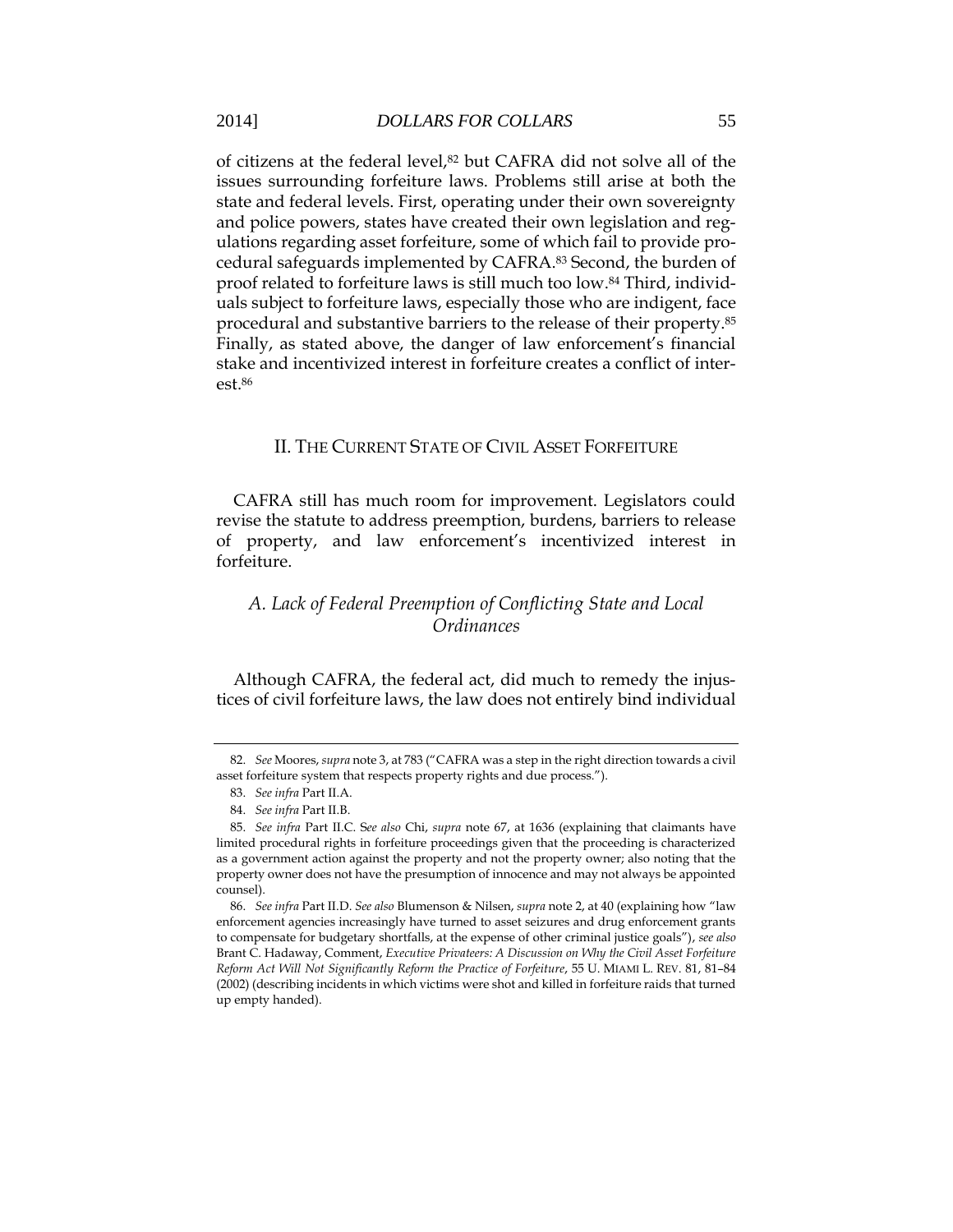states.<sup>87</sup> States still retain individual powers guaranteed by the United States' system of federalism, which recognizes state sovereignty.<sup>88</sup> Therefore, although state law must not conflict with federal law in areas where the federal government has express powers to regulate, states can still have leeway to vary their laws without being preempted by the Supremacy Clause.<sup>89</sup> This is true even in the case of local ordinances dealing with forfeiture.<sup>90</sup> Many state forfeiture laws allow cities to create their own ordinances.<sup>91</sup> For example, in *Horton v. City of Oakland,* the city of Oakland, California was allowed to create an ordinance permitting local police officers to seize cars involved in prostitution or the acquisition of drugs.<sup>92</sup> The procedural require-

 The U.S. [Constitution](http://www.law.cornell.edu/constitution/constitution.overview.html) grants the federal government with power over issues of national concern, while the state governments, generally, have jurisdiction over issues of domestic concern. While the federal government can enact laws governing the entire country, its powers are enumerated, or limited; it only has the specific powers allotted to it in the Constitution. . . . For example, the federal government can regulate interstate commerce pursuant to the [Commerce Clause](http://www.law.cornell.edu/constitution/constitution.articlei.html#section8) of the Constitution but has no power to regulate commerce that occurs only within a single state. . . . In contrast, state power is not limited to express grants of power. Under the Tenth Amendment of the Constitution, States have all powers that are not specifically granted to the federal government, or forbidden to them under the Constitution. For example, although the Constitution grants the federal government the power to tax, state governments are also able to levy taxes to support themselves, because that power is not forbidden to them by the Constitution. State governments manage matters of local concern, such as child protective services, public schools, and road maintenance and repair.

*Id.* 

91. *See, e.g.*, *id.*

<sup>87.</sup> *See, e.g.*, David Pimentel, *Forfeitures Revisited: Bringing Principle to Practice in Federal Court*, 13 NEV. L.J. 1, 23 n.143 (2012) (referring to Bennis v. Michigan, 516 U.S. 442, 443 (1996), where the Court held that the innocent owner defense was not available to Mrs. Bennis because she forfeited her car as a result of her husband's criminal activity under state law).

<sup>88.</sup> *See id.* For a definition and discussion of federalism, also see CORNELL UNIV. LAW SCH. LEGAL INFO. INST., *Federalism*, http://www.law.cornell.edu/wex/federalism (last visited Sept. 7, 2014).

<sup>89.</sup> United States v. Wagoner Cnty. Real Estate, 278 F.3d 1091, 1096 (10th Cir. 2002) (citing 21 U.S.C. § 903) ("[F]ederal forfeiture law should not be 'construed as indicating an intent on the part of Congress to occupy the field in which that provision operates, . . . unless there is a positive conflict' between federal and state law.")*.*

<sup>90.</sup> *See, e.g.*, Chi, *supra* note 67, at 1659 (describing the conflicting local and state law issue in Horton v. City of Oakland, 98 Cal. Rptr. 2d 371 (Cal. Ct. App. 2000), *abrogated by* O'Connell v. City of Stockton, 162 P.3d 583 (2007)).

<sup>92.</sup> 98 Cal. Rptr. 2d at 372 (Cal. Ct. App. 2000).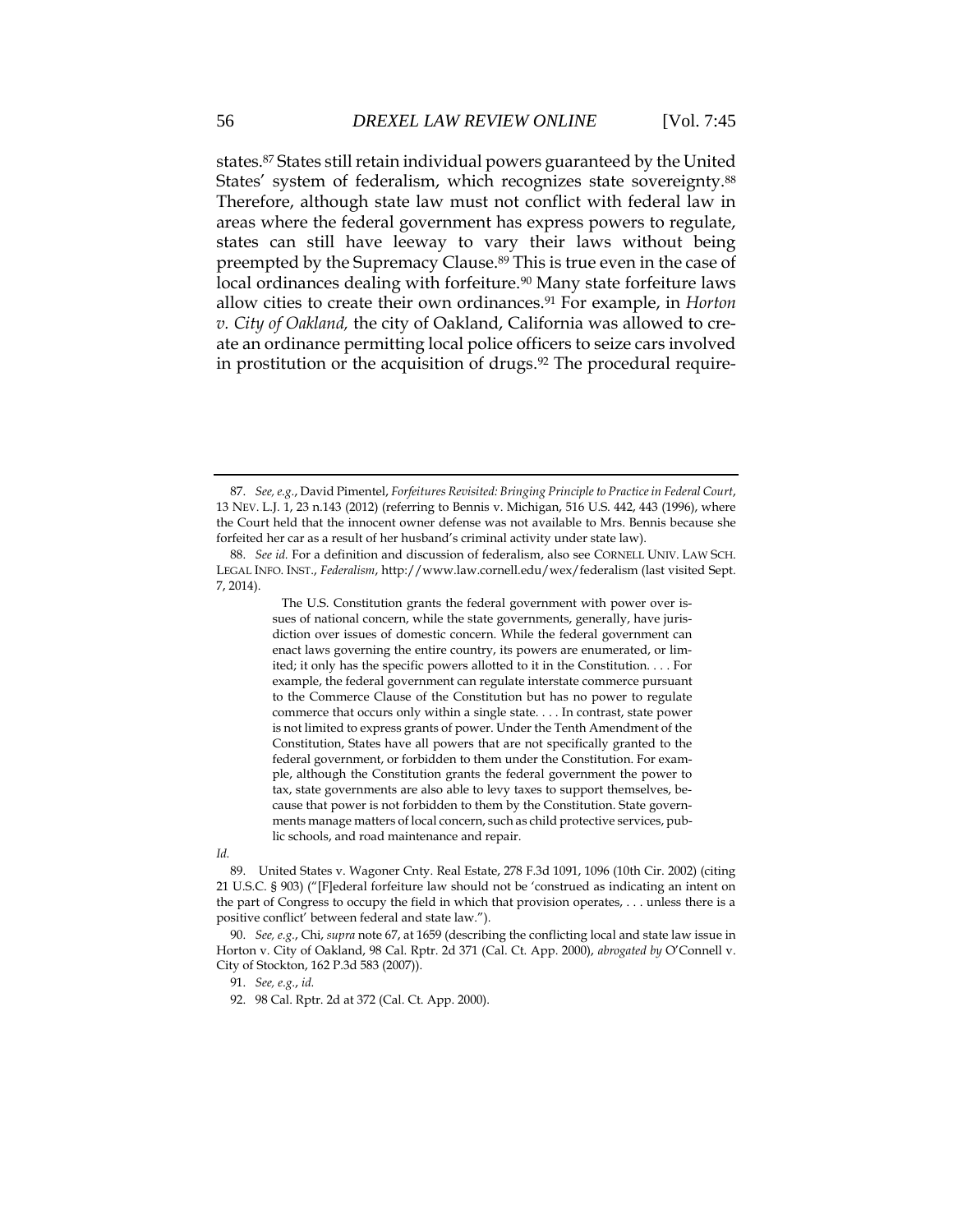ments of Oakland's seizure law were far less rigid than state or federal law.<sup>93</sup> The appellate court found that the law was not preempted in that it did not directly conflict with state law, which in turn was not preempted by federal law.<sup>94</sup>

Furthermore, for the time being, states can create forfeiture laws that afford less protection than the federal regulations.<sup>95</sup> For example, some states have made use of claim waivers in order to prevent forfeiture hearings.<sup>96</sup> Claim waivers are used to prevent individuals from challenging their forfeitures. At a point of interdiction, an officer may give an individual the option to sign a claim waiver, agreeing that he or she will not bring any action regarding the situation to court, and in return, the officer will not press charges or will release the individual.<sup>97</sup> Federal law may preempt the use of claim waivers, but again, the Supreme Court has yet to address this issue on the merits.<sup>98</sup>

As an example, in 2005, Javier Gonzalez drove from Austin to Brownsville, Texas with \$10,032 in cash to buy a gravestone for his recently deceased aunt.<sup>99</sup> He was pulled over ninety miles north of the Mexican border for driving without a front license plate.<sup>100</sup> The deputies searched the car because Gonzalez and his passenger seemed "nervous" and they received a positive signal from their drug-sniffing canine.<sup>101</sup> When the deputies asked Gonzalez to explain the origin of the \$10,000, the officers did not believe Gonzalez when

96. *See* Mukherjee, *supra* note 3; Stillman, *supra* note 3 (explaining that the City of Tenaha used claim waivers to keep victims from challenging their forfeitures in court). A case against the city was certified as a class action but settled before it was heard on the merits, so the Supreme Court set no new precedent. *Id.*

99. *See* John Burnett, *Cash Seizures by Police Prompt Court Fights*, second installment of *Dirty Money: Asset Seizures and Forfeitures*, NPR (June 16, 2008), http://www.npr.org/templates/story/story.php?storyId=91555835 (recounting the story of Javier Gonzalez who was profiled and subject to forfeiture as a minority having a large amount of cash on him in order to buy a gravestone for his deceased aunt).

100. *Id.*

101. *Id.*

<sup>93.</sup> *See* Chi, *supra* note 67, at 1658–59 (citing *Horton*, 98 Cal. Rptr. 2d at 375 nn.8–9 (contrasting the procedural requirements of forfeiture under state law and under the Oakland ordinance)).

<sup>94.</sup> *See Horton*, 98 Cal. Rptr. 2d at 372–76.

<sup>95.</sup> *See* Joel A. Beck, Comment, *The Per Se Rule of Civil Forfeiture of Money Found in "Close Proximity" to Controlled Substances*, 37 IDAHO L. REV. 641, 650 (2001) (describing Idaho's conflicting, yet unchallenged, forfeiture law). *But see* United States v. Wagoner Cnty. Real Estate, 278 F.3d 1091, 1096–97 (10th Cir. 2002) (holding that Oklahoma state homestead exemption was preempted by the federal Drug Abuse and Control Act).

<sup>97.</sup> *See* Moores, *supra* note 3, at 793.

<sup>98.</sup> *See, e.g.*, Alvarez v. Smith, 558 U.S. 87 (2009). *See also* Mukherjee, *supra* note 3.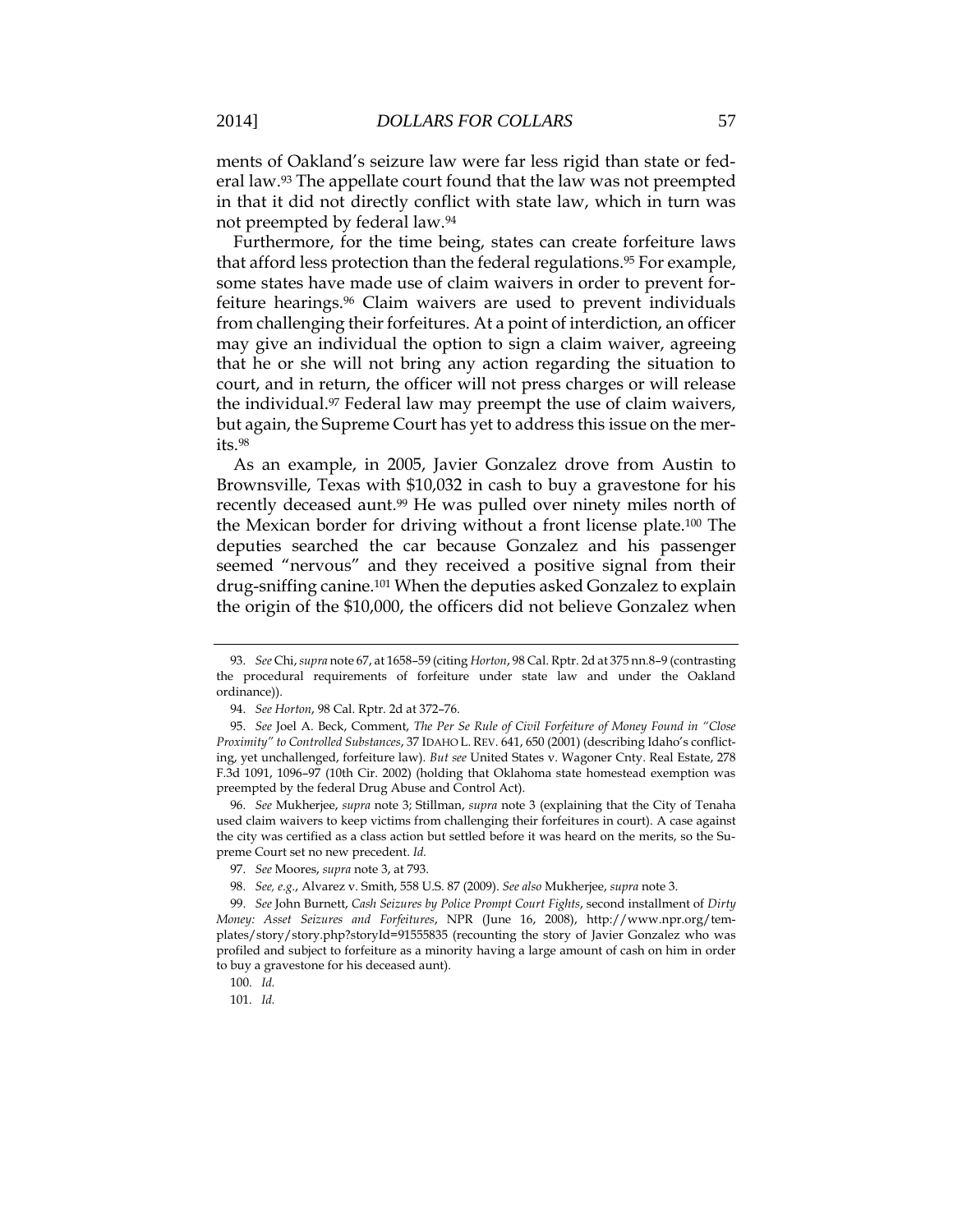he told them that he was a business owner.<sup>102</sup> After searching the car, however, the deputies found no drugs in the vehicle or on either passenger.<sup>103</sup> In fact, the deputies could not link Gonzalez to any criminal activity, but his cash was still subject to forfeiture because the deputies had probable cause to search the car and take the cash in the first place.<sup>104</sup> The officers told Gonzalez he had two options: sign a waiver to relinquish his funds, or be arrested for money laundering despite the lack of present evidence.<sup>105</sup> Gonzalez signed the waiver to relinquish his rights to his money.<sup>106</sup>

Unlike most individuals subject to forfeiture, Gonzalez was one of the 20% of people who decided to fight the forfeiture and the claim waiver.<sup>107</sup> He hired an attorney, filed a lawsuit to challenge the waiver, and the county returned his cash.<sup>108</sup> Unfortunately, 80% of forfeiture victims do not have the money, time, resources, or energy to challenge claim waivers or forfeitures.<sup>109</sup> Eighty percent of the time, law enforcement agents walk away with the cash, regardless of whether the forfeiture is valid.<sup>110</sup>

## *B. The Inconsistent and Disadvantageous Burden of Proof in Forfeiture Proceedings*

In a forfeiture hearing, the government must show probable cause for forfeiture by a preponderance of the evidence.<sup>111</sup> However, the government does not need a warrant to seize the property, and it is allowed to use after-acquired evidence, gathered after the filing of the

<sup>102.</sup> *Id.*

<sup>103.</sup> *Id.*

<sup>104.</sup> *See id.* (Officer Escamilla says, "If you can't prove that it's been a criminal activity, reasonably suspicious, probable cause, you don't want to take it, 'cause it'll look bad in court.' And that's what happened in the case of Javier Gonzalez—it looked bad in court."); Jan Reid, *Highway Robbery*, TEXAS OBSERVER, May 16, 2008, http://www.texasobserver.org/2760-highwayrobbery/ ("Javier says that after he was served with this affidavit, one of the officers warned he was going to be charged with felonies including money laundering and possession of contraband, and that his employer's car would be confiscated as well, if Javier did not sign an 'agreed judgment' that forfeited all his rights to the \$10,032.").

<sup>105.</sup> *Id.*

<sup>106.</sup> *Id.*

<sup>107.</sup> *See id.*; Pimentel, *supra* note 87, at 8 n.176 ("[S]ince CAFRA, 80% of forfeitures in DEA drug cases were uncontested, and other seizing agencies were reporting similar figures.").

<sup>108.</sup> Burnett, *supra* note 99.

<sup>109.</sup> *See* Pimentel, *supra* note 87, at 8 n.176.

<sup>110.</sup> *See id.*

<sup>111.</sup> 18 U.S.C. § 983(c)(1) (2012).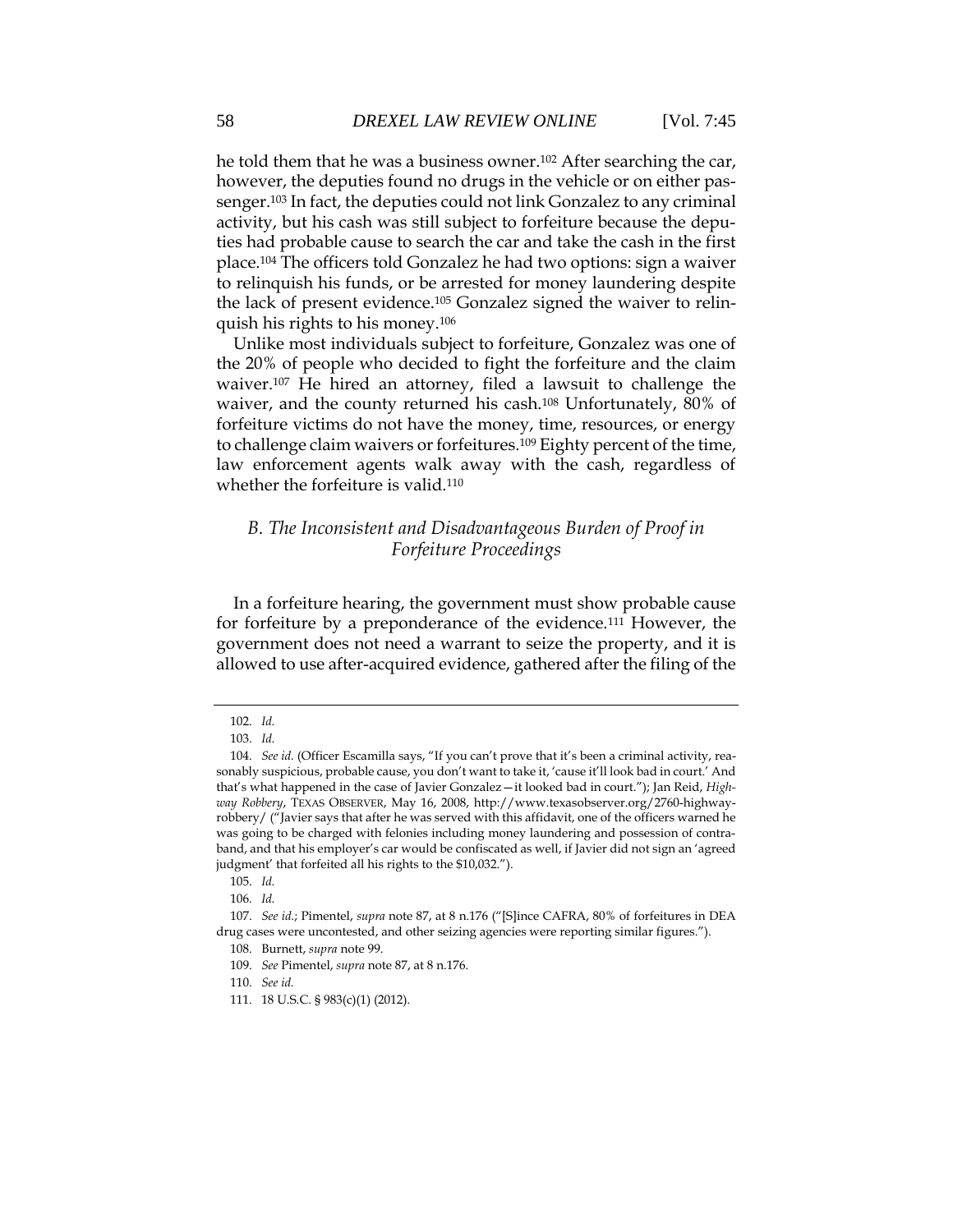complaint in the hearing, to meet its burden.<sup>112</sup> That means it can take first and build a case later, at which point an individual may decide it is not worth it to challenge the claim for financial, emotional, or any number of other reasons.

During its case in chief for a challenged forfeiture, the government is not required to demonstrate a *direct* connection between the property and the illegal activity, just a *substantial* connection.<sup>113</sup> CAFRA requires only that "[i]f the government's theory of forfeiture is that the property was used to commit or facilitate the commission of a criminal offense, or was involved in the commission of a criminal offense, the government shall establish that there was a 'substantial connection' between the property and the offense."<sup>114</sup> However, a substantial connection is not the same as a direct connection.<sup>115</sup> A direct connection is a higher burden to meet, because there must actually be a direct link or nexus between the property and the criminal activity.<sup>116</sup> A substantial connection means only that the property is somehow involved in the crime.<sup>117</sup> For example, if "John" drove his friend "Mark" to a party where Mark then distributed illegal substances, John's car is substantially related to the distribution crime because it helped to facilitate the illegal activity. <sup>118</sup> However, given the same scenario, John's car would probably not be subject to forfeiture under the direct connection standard because Mark did not directly use the car to carry out his crime.

<sup>112.</sup> Barbara J. Van Arsdale, *Validity, Construction, and Application of Civil Asset Forfeiture Reform Act of 2000 (CAFRA)*, 195 A.L.R. FED. 349 (2004) (citing 18 U.S.C. § 983(c)(2)). Note also that the seizure elements and procedures of forfeiture raise serious Fourth Amendment issues. These issues will not be addressed in this Note.

<sup>113.</sup> *See* United States v. One 1998 Tractor, 288 F. Supp. 2d 710, 714 (W.D. Va. 2003) ("The government failed to establish a substantial connection between the trailer and the offense, as required by CAFRA, and the trailer is not subject to forfeiture.").

<sup>114.</sup> Van Arsdale, *supra* note 112.

<sup>115.</sup> *See One 1998 Tractor*, 288 F. Supp. 2d at 713 (describing the substantial connection test).

<sup>116.</sup> *See* Robert Hayes, Case Note, *Enough is Enough: The Law Court's Decision to Functionally*  Raise the "Reasonable Connection" Relevancy Standard in State v. Mitchell, 63 ME. L. REV. 532, 537 (2011) (describing a parallel direct connection doctrine used for admissibility of evidence and explaining that to find a direct connection, one should "look to the strength of the nexus between the proffered evidence and the guilt of the third party for the crime charged") (quoting Stephen Michael Everhart, *Putting a Burden of Production on the Defendant Before Admitting Evidence that Someone Else Committed the Crime Charged: Is It Constitutional?*, 76 NEB. L. REV. 272, 279 (1997)).

<sup>117.</sup> Van Arsdale, *supra* note 112 ("The court in U.S. v. One 1998 Tractor, 288 F. Supp. 2d 710 (W.D. Va. 2003), held that the use of property as a situs for conducting illegal activities establishes a 'substantial connection' between the property and the underlying criminal activity, so as to support forfeiture of the property under CAFRA, 18 U.S.C. § 983(c).").

<sup>118.</sup> "John" and "Mark" are fictional characters used to explicate a hypothetical scenario.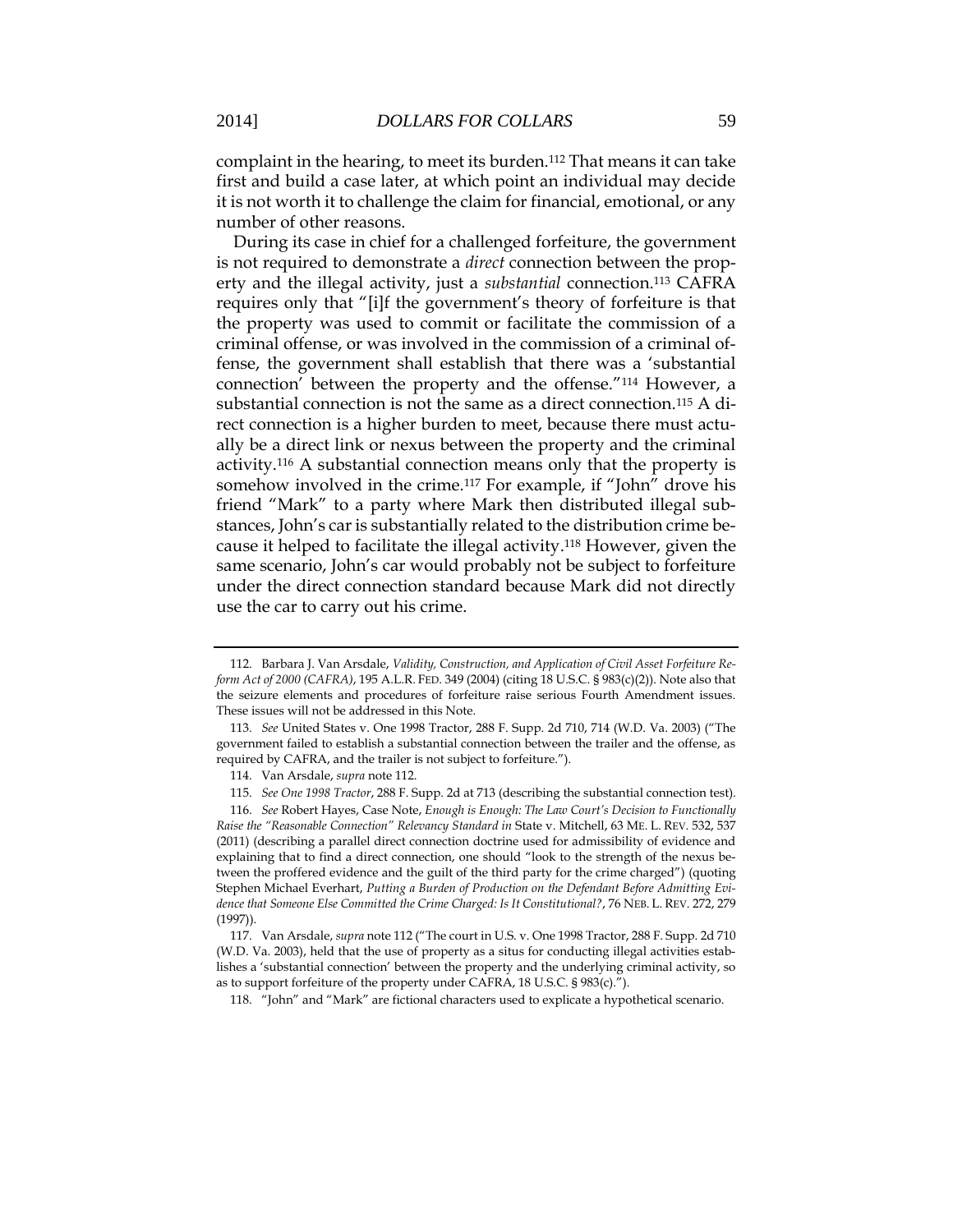Some states place an even lower burden on the government to prove a connection between the property and illegal activity.<sup>119</sup> For example, Idaho requires showing a mere "close proximity" between property and the illegal activity.<sup>120</sup> Satisfying the "close proximity" test can be enough to prove that there is a connection between the property and the illegal activity.<sup>121</sup> Idaho's statute is even more lax regarding the government's burden of proof than CAFRA is in allowing the State to prove an item's connection to controlled substances by showing its proximity to controlled substances, without showing an actual connection to the substances.<sup>122</sup> The government must only show that the property and crime are in proximity, even if there is no other connection. 123

To illustrate how this law affects some people, consider an international student travelling across state lines. <sup>124</sup> International students living in the United States are not provided a social security number, and therefore, many cannot open a bank account or credit card in the United States.<sup>125</sup> Therefore, they carry cash; often, they carry a large amount of cash because they cannot charge anything to a credit card. If a student in this situation were to travel to see a friend or relative in another state, he or she would most likely carry several hundred dollars—or more—of cash with them, depending on how long he or she was staying. If this student got pulled over for a routine traffic stop, a large amount of cash would give the officer probable cause to seize the cash for fear of money laundering, especially if this student

<sup>119.</sup> *See, e.g.*, Beck, *supra* note 95, at 648 (describing Idaho's conflicting, yet unchallenged, forfeiture law setting a mere close proximity standard for relation to criminal activity).

<sup>120.</sup> IDAHO CODE ANN. § 37-2744(a)(6) (2014).

<sup>121.</sup> *See* Beck, *supra* note 95, at 648.

<sup>122.</sup> *See id.*

<sup>123.</sup> *See id.* at 649 ("[T]he provision is a vast extension of the scope of forfeiture as it read prior to amendment, since all money found within a physical distance is now forfeitable.").

<sup>124.</sup> Many thanks to Dr. Donald Tibbs for his insight regarding this hypothetical and the far-reaching effects of civil asset forfeiture.

<sup>125.</sup> Bank of America is one of the only banks in the United States that allows students to open an account without a social security number. *See* Alex Missick, *College Connect: How to Open a Bank Account in the U.S.*, SOC'Y OF AM. BUS. EDITORS & WRITERS, http://www.sabew.org/2011/05/how-to-open-a-bank-account-in-the-u-s/ (last visited Sept. 7, 2014). If there is no Bank of America available to the student, it will be hard for the student to have funds on credit in the United States. *Id.* An individual might be able to use an Individual Taxpayer Identification Number (ITIN) to open a bank account, as well, but if the student is only visiting, he or she may choose not to apply for one of these numbers. *Immigration and Financial Matters*, CAPITAL ONE, http://www.capitalone.com/financial-education/life -events/immigration/ (last visited Sept. 7, 2014).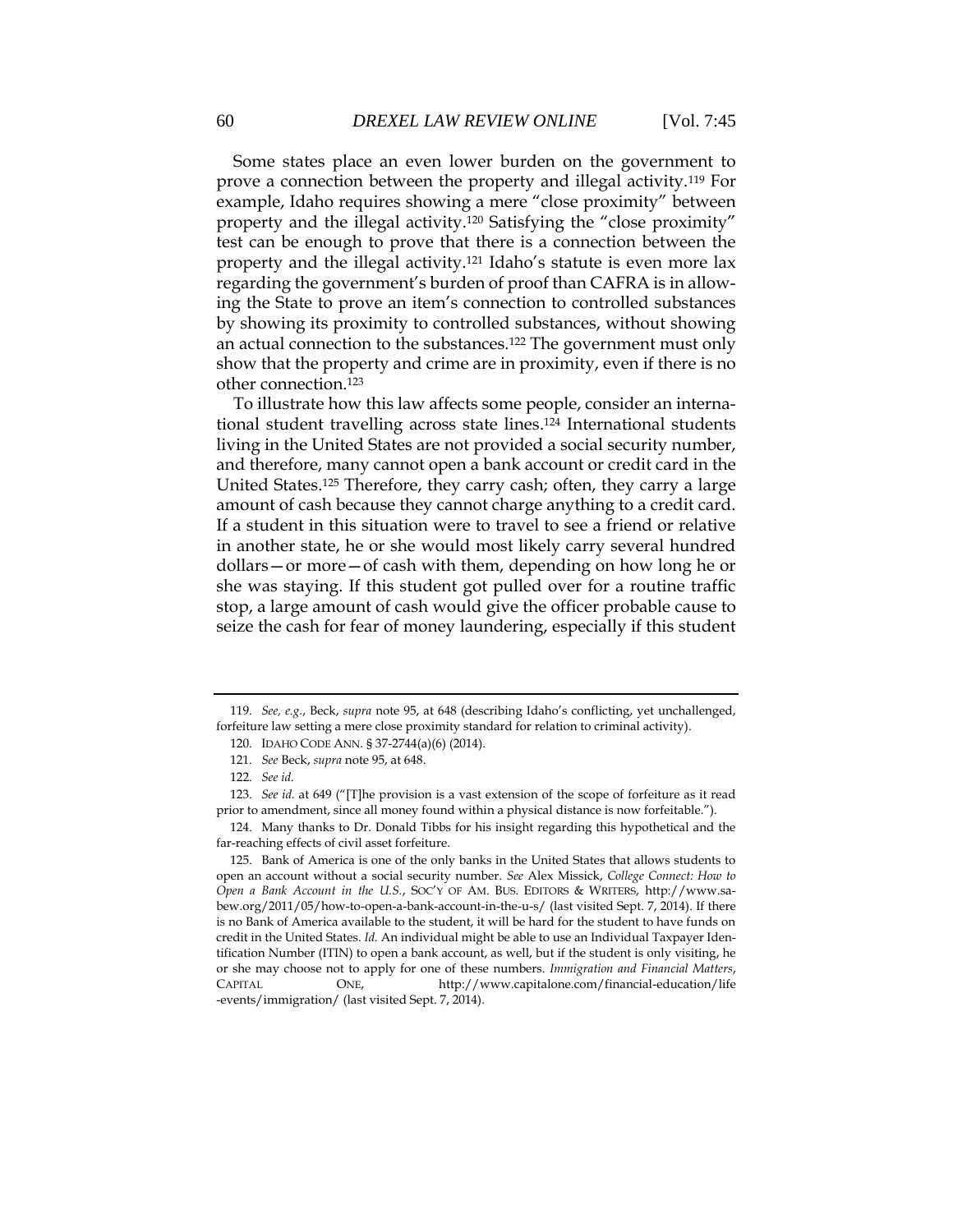is a minority.<sup>126</sup> The officer has to have probable cause to take the money, but he does not need a warrant.<sup>127</sup> Because the officer knows his department gets to keep the money, it is possible that his judgment may be impaired by the inherent conflict of interest. Moreover, it is unlikely that an international student with limited resources, and limited cash, is going to challenge this forfeiture. Therefore, the government may not need to defend its actions by building a case of proximate relation after the fact.

### *C. Due Process and Equal Protection Concerns*

Representative Deborah Pryce of Ohio recognized that "civil asset forfeiture laws, at their core, deny basic due process, and the American people have reason to be both offended and concerned by the abuse . . . which happens sometimes under these laws."<sup>128</sup> Forfeiture victims are at risk of losing their property. The Fifth Amendment "guarantees procedural protections for individuals who are deprived of property whether or not they were charged with a crime."<sup>129</sup> Courts use three factors when conducting a civil due process analysis.<sup>130</sup> When determining if there has been a violation of due process, courts balance: (1) the private interest and "degree of potential deprivation that may be created," (2) procedural safeguards, and (3) the public's interest, which includes that of the government.<sup>131</sup> Forfeiture laws (1) create a high "degree of potential deprivation," (2) lack procedural safeguards, and (3) greatly concern both the public and the government's interests.<sup>132</sup> Yet, these laws disadvantage certain groups more than others.<sup>133</sup>

<sup>126.</sup> *See* Burnett, *supra* note 99 (recounting the story of Javier Gonzalez who was profiled and subjected to forfeiture because he was a minority individual having a large amount of cash on him in order to buy a gravestone for his deceased aunt).

<sup>127.</sup> *See* 18 U.S.C. § 981(b)(2)(B) (2012).

<sup>128.</sup> 145 CONG. REC. H4851-01 (daily ed. June 24, 1999) (statement of Rep. Pryce).

<sup>129.</sup> Mary Murphy, Note, *Race and Civil Asset Forfeiture: A Disparate Impact Hypothesis*, 16 TEX. J. C.L. & C.R. 77, 88 (2010) (referencing U.S. CONST. amend. V ("No person shall be held to answer for a capital, or otherwise infamous crime . . . nor be deprived of life, liberty, or property, without due process of law  $\dots$ .")).

<sup>130.</sup> *See* Mathews v. Eldridge, 424 U.S. 319, 341–48 (1976).

<sup>131.</sup> *Id.*

<sup>132.</sup> *See id.* (applying the *Mathews v. Eldridge* balancing factors)*.*

<sup>133.</sup> *See Forfeiture: Small Victims Suffer*, *supra* note 52, at A4; Murphy, *supra* note 129, at 86– 89 (exploring social science literature regarding racial profiling and hypotheses regarding why civil asset forfeiture has a disparate impact on racial minorities).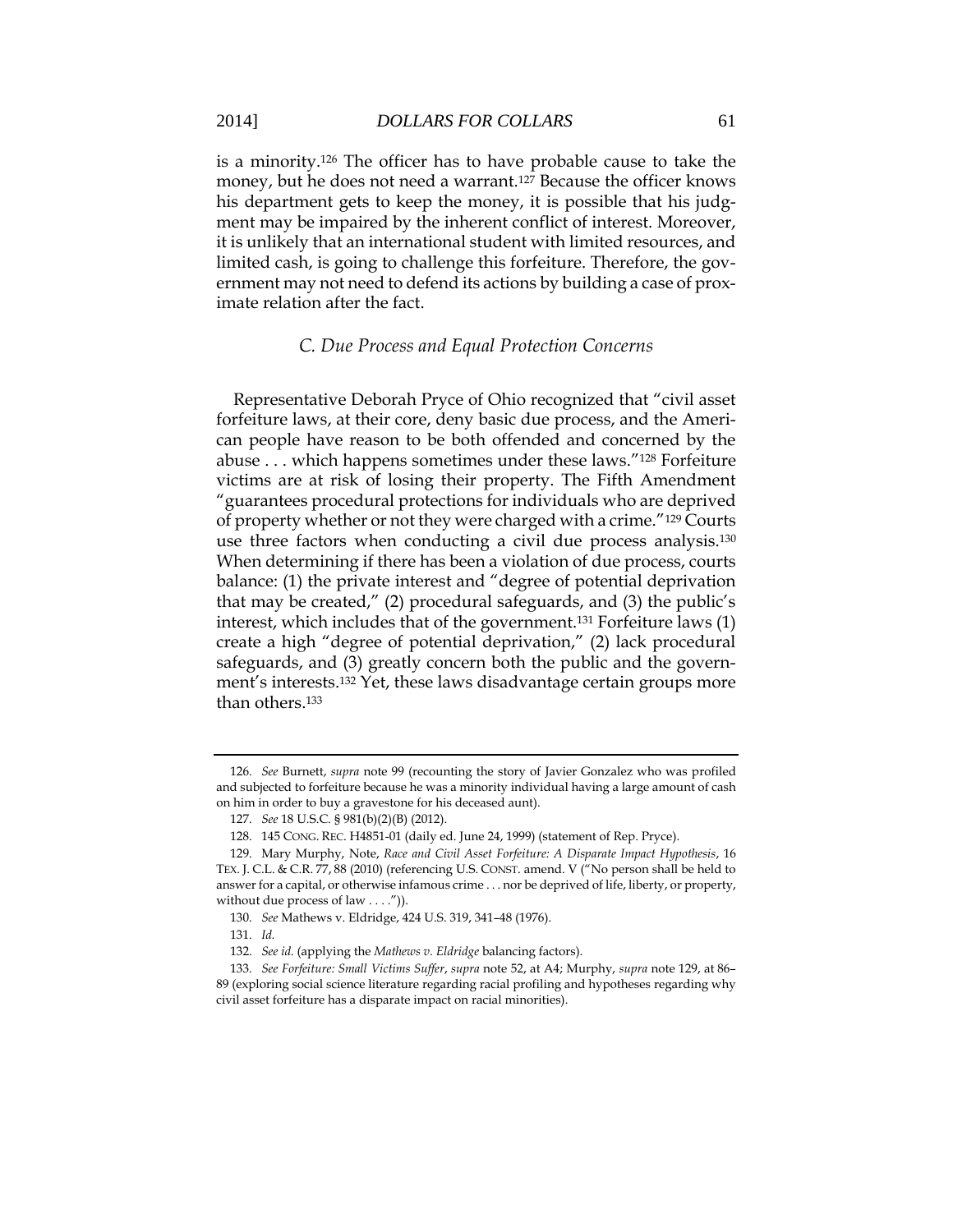### *1. Disparate impact theory in the realm of civil forfeiture*

Scholars accept that race is an important factor within policing and law enforcement.<sup>134</sup> This is evidenced by anecdotal evidence of discrimination and profiling in the headlines around the country.<sup>135</sup> Furthermore, studies have shown that highway officers stop minority drivers much more often than white drivers.<sup>136</sup> Despite a higher rate of interdiction, though, studies indicate that in many states, when interdicted, officers actually seize contraband at a lower percentage for Black and Latino drivers than for Caucasian drivers.<sup>137</sup> These findings suggest "a pervasive pattern . . . in which minority motorists and their vehicles are searched more often than Caucasians, even though they are less likely than Caucasians to be found in possession of illegal contraband."<sup>138</sup> However, minority groups still face the greater risk of search and seizure.<sup>139</sup>

Not only is race a factor in interdiction, but age and class also play a role.<sup>140</sup> Younger and poorer individuals are at a higher risk of being stopped by an officer.<sup>141</sup> Young and poor minority groups often lack resources.<sup>142</sup> Therefore, the same groups facing a higher rate of interdiction are also more likely to be indigent, and they may have a

136. Samuel R. Gross & Katherine Y. Barnes, *Road Work: Racial Profiling and Drug Interdiction on the Highway*, 101 MICH. L. REV. 651, 660 (2002) (referring to a study of highway stops along the I-95 corridor).

137. *See* Robin S. Engel & Richard Johnson, *Toward a Better Understanding of Racial and Ethnic Disparities in Search and Seizure Rates*, J. CRIM. JUST., Nov.–Dec. 2006, at 605, 608.

<sup>134.</sup> *See* Murphy, *supra* note 129, at 79 ("The anecdotal evidence from Tenaha is informed by a great deal of literature concerning the importance of race in other areas of law enforcement.").

<sup>135.</sup> *See*, *e.g.*, *id.* (describing the Tenaha case in which groups of minorities were interdicted and subject to forfeiture); *Arizona's SB 1070*, ACLU, https://www.aclu.org/arizonas-sb -1070 (last visited Sept. 7, 2014) (describing Arizona's hotly debated anti-immigrant law); *Stop and Frisk Campaign: About the Issue*, NYCLU, http://www.nyclu.org/issues/racial -justice/stop-and-frisk-practices (last visited Sept. 7, 2014) (explaining racial profiling in stop and frisk cases).

<sup>138.</sup> *Id.*

<sup>139.</sup> *See id.*

<sup>140.</sup> *See* Brandon Garrett, *Standing While Black: Distinguishing* Lyons *in Racial Profiling Cases*, 100 COLUM. L. REV. 1815, 1833–34 (2000) (pointing out that many stops involve compounding factors of race, youth, and low financial status).

<sup>141.</sup> *Id.* ("The equal protection harm is further compounded by the fact that most of these stops single out young, teenage men in discrete, usually poor, neighborhoods.").

<sup>142.</sup> *See* Stephanie Kodish, *Balancing Representation: Special Representation Mechanisms Addressing the Imbalance of Marginalized Voices in African Legislatures*, 30 SUFFOLK TRANSNAT'L L. REV. 1, 20–21 (explaining that marginalized minority groups can be characterized by low literacy and lack of skills and a lack of resources, among other things).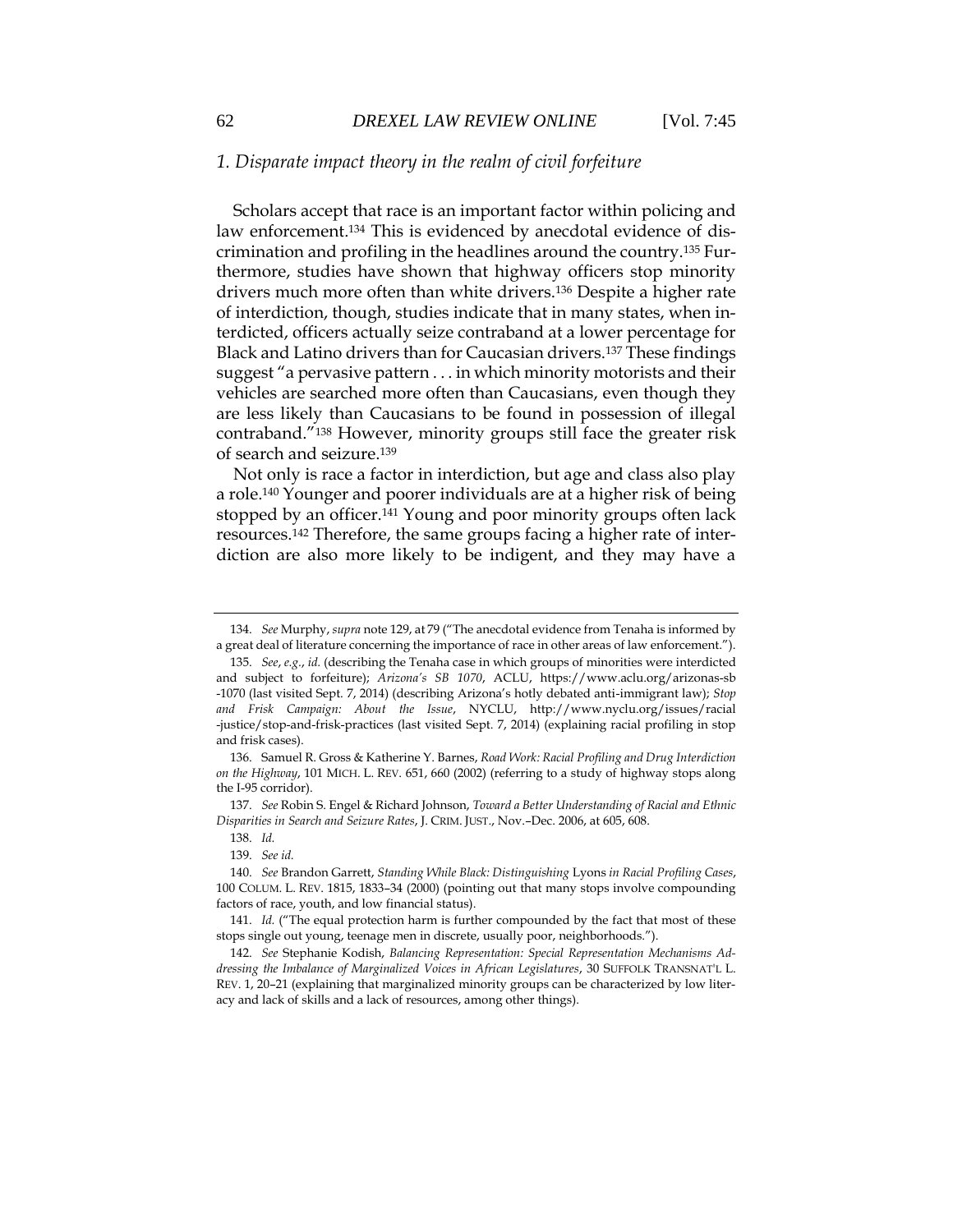harder time navigating the justice system.<sup>143</sup> This creates an even greater risk that certain underprivileged groups will experience due process violations because it is more likely they will be unable to provide themselves with an adequate defense or that they will suffer due to the extent of their inability to pay for representation. 144

### *2. Access to counsel for indigent claimants*

Despite the state and federal attempts to safeguard individuals from unjust laws and proceedings, forfeiture claimants still have limited procedural rights and defenses throughout the process.<sup>145</sup> For example, because the person affected is not named in the suit, he or she is not guaranteed counsel.<sup>146</sup> Forfeiture proceedings are characterized as the government versus the property at issue, rather than the individual; therefore, the interested party has limited procedural rights.<sup>147</sup> This can place a substantial burden on indigent individuals who are not guaranteed counsel in a forfeiture proceeding.<sup>148</sup>

CAFRA requires appointment of counsel to indigent individuals who have had their homes seized, but it does not guarantee that this will be the case for indigent people who lose their cars, money, jewelry, or other forms of property.<sup>149</sup> Those individuals are forced to make a decision; they are forced to ask themselves whether it is worthwhile to spend hundreds on an attorney to get back the \$250.00 that was taken from them while riding in a car with someone who had marijuana on them, or forego the funds altogether.<sup>150</sup>

<sup>143.</sup> *See Forfeiture: Small Victims Suffer*, *supra* note 52, at A4*; see also* Murphy, *supra* note 129, at 91 (exploring social science literature regarding racial profiling and hypotheses on why civil asset forfeiture has a disparate impact on racial minorities).

<sup>144.</sup> *See Forfeiture: Small Victims Suffer*, *supra* note 52, at A4; *see also* Murphy, *supra* note 129, at 96 ("Racial minorities may have more difficulty effectively petitioning for their property after it has been seized by highway police officers because they may be less likely than whites to have access to defense attorneys.").

<sup>145.</sup> *See* Murphy, *supra* note 129, at 87–88; Chi, *supra* note 67, at 1636 (explaining claimants' limited procedural rights in forfeiture proceedings given that the proceeding is characterized as a government action against the property and not the property owner; also noting that the property owner does not have the presumption of innocence and may not always be appointed counsel).

<sup>146.</sup> Chi, *supra* note 67, at 1636.

<sup>147.</sup> *Id.*

<sup>148.</sup> *See* 18 U.S.C. § 983(b)(2) (2012) (CAFRA requires appointment of counsel only for those who have their residences seized).

<sup>149.</sup> *See id.*

<sup>150.</sup> *See* Beck, *supra* note 95, at 643 (describing hypothetical scenario of two men subject to Idaho's forfeiture provision).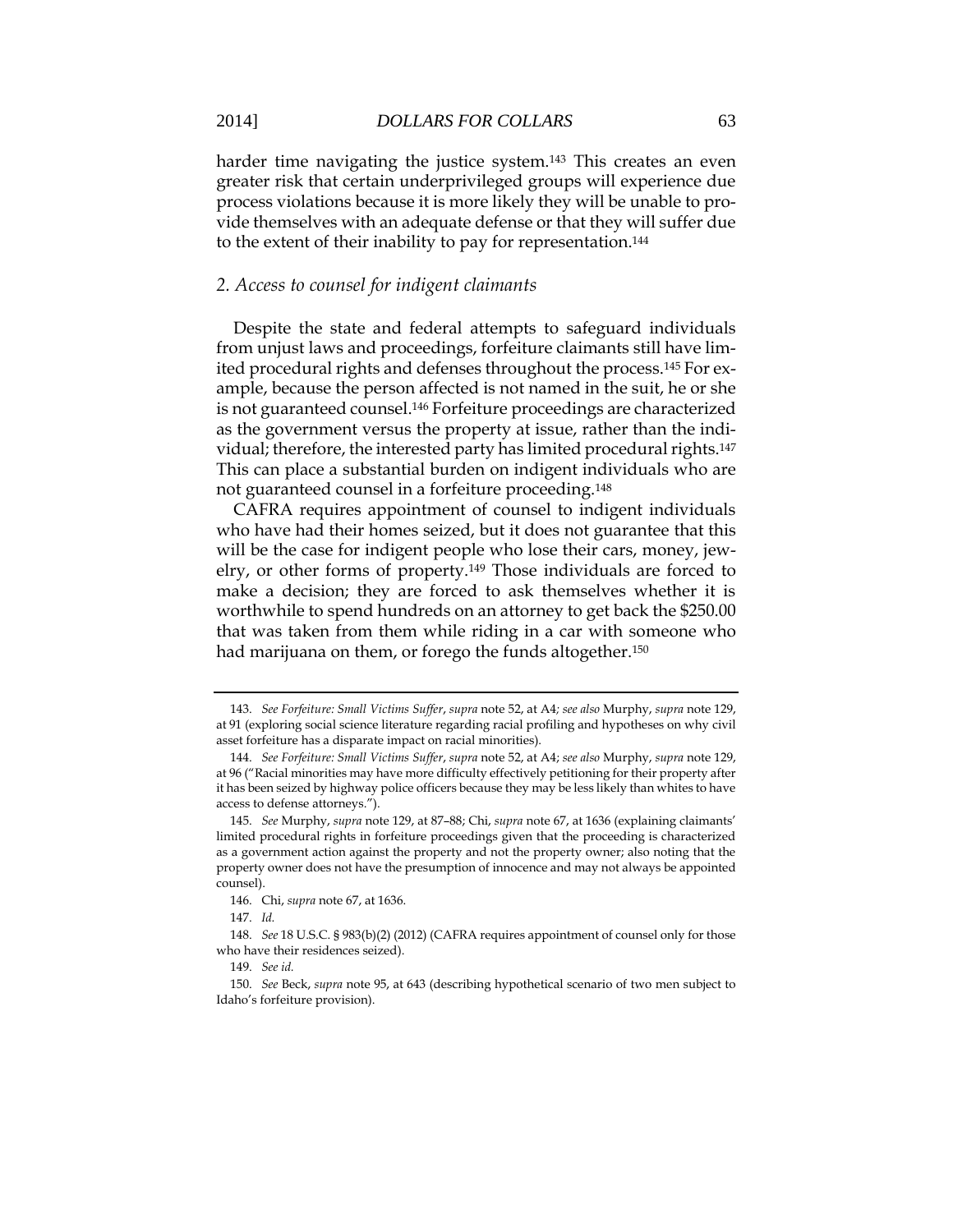This is also an issue when the funds required to hire an attorney are the same funds seized in the forfeiture.<sup>151</sup> The United States Court of Appeals denied a claimant's motion to release funds in a forfeiture action finding that although the claimant asserted that he needed funds to retain an attorney in the criminal case associated with the forfeited funds, the government satisfied its burden of showing probable cause to believe that property was subject to forfeiture.<sup>152</sup>

In the Ninth Circuit, the court held that "no Sixth Amendment right to counsel attached in [the] case because imprisonment is not authorized by any of the civil forfeiture statutes invoked."<sup>153</sup> Although the proceeding has a criminal feel, and the claimant is faced with showing his or her innocence, the hearing is civil, making the Sixth Amendment inapplicable. For claimants who do choose to proceed *pro se*, without an attorney, it may be difficult as a layperson to meet the procedural requirements to challenge the forfeiture, especially for the targeted group of underprivileged individuals most susceptible to interdiction.<sup>154</sup>

Once the property is seized, property owners have [thirty to sixty] days to hire an attorney, post a cost bond amounting to the lesser of \$5,000 or ten percent of the item's value, and file a claim contesting the forfeiture. If an owner does not comply with these procedural hurdles, the action ends in a default for the government. Under the current procedure, eight out of every ten forfeitures are uncontested.<sup>155</sup>

It is no surprise that so many forfeitures go uncontested when the layperson targeted by interdiction must meet such specific procedural requirements.<sup>156</sup> Although this number might suggest that law enforcement is "correct" 80% of the time, Roger Pilon, Vice President for Legal Affairs at the Cato Institute, addressed this argument when speaking in front of the United States Senate on civil forfeiture reform. Pilon noted:

<sup>151.</sup> *See, e.g.*, United States v. Melrose E. Subdivision, 357 F.3d 493 (5th Cir. 2004) (noting that claimant was denied motion to release forfeited funds needed to hire an attorney).

<sup>152.</sup> *Id.* at 507–08.

<sup>153.</sup> United States v. \$292,888.04 in U.S. Currency, 54 F.3d 564, 569 (9th Cir. 1995).

<sup>154.</sup> *See* Murphy, *supra* note 129, at 96 ("Racial minorities may have more difficulty effectively petitioning for their property after it has been seized by highway police officers because they may be less likely than whites to have access to defense attorneys.").

<sup>155.</sup> *See* Ross, *supra* note 35, at 265.

<sup>156.</sup> *See id.* (describing the procedural requirements of contesting forfeiture).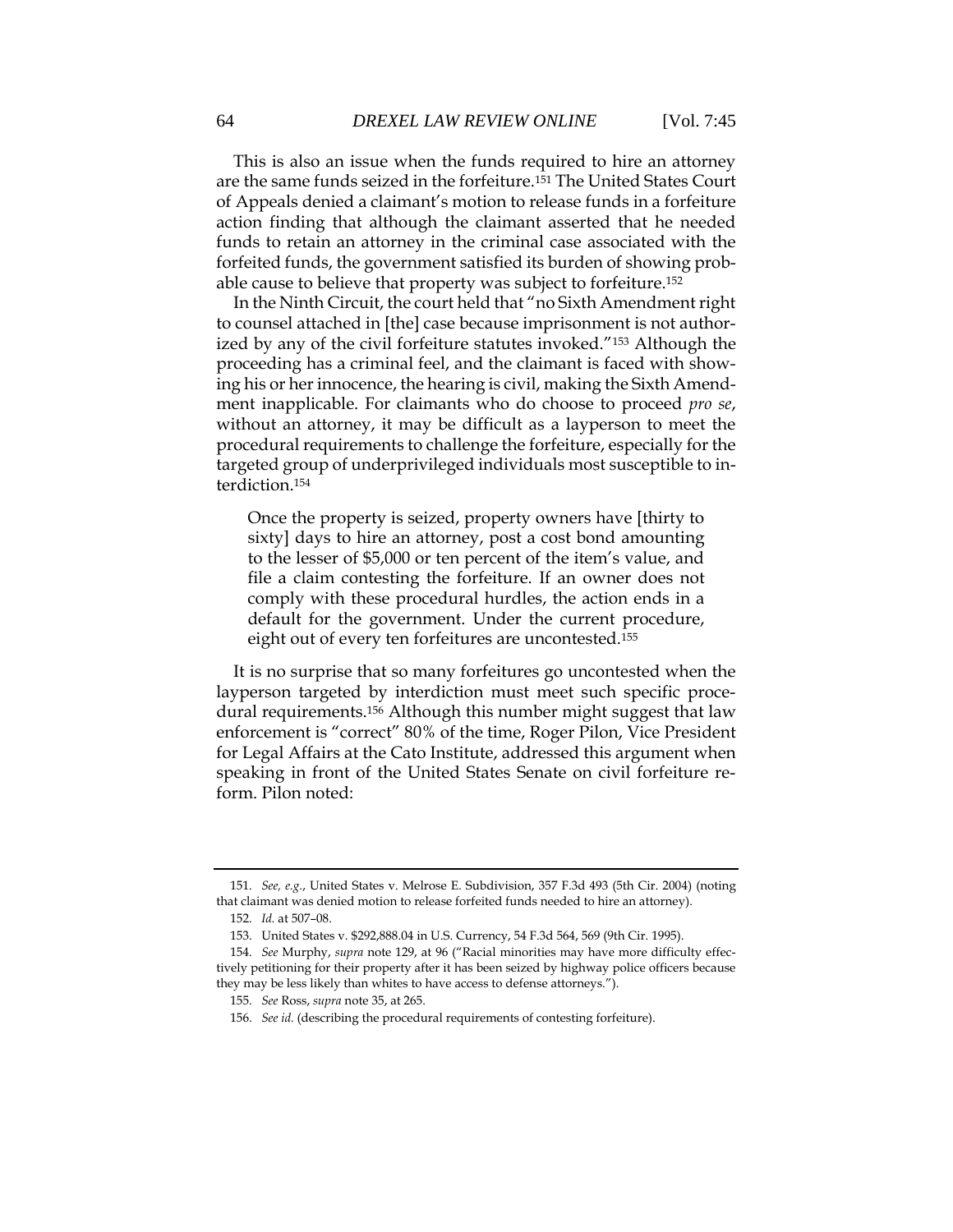[O]nce the owner contests the seizure the government can respond with an outright indictment. In some ways, of course, the owner would be better off under those circumstances: the burden of proof would be on the government; the standard of proof would be beyond a reasonable doubt; and forfeiture, where it is included as a count in the indictment, would follow only upon conviction. But who wants to face a criminal indictment and trial just to get his property back? At the same time, who wants to go through a civil action either, against the government, just to get his property back, especially at the risk of ultimately being indicted? Faced with that dilemma, is it any wonder that owners often simply walk away from their loss when the government seizes their property? Is that the kind of dilemma we want to put often innocent citizens in?<sup>157</sup>

### *3. Innocent owner defense*

The burden-shifting framework of CAFRA allows the claimant to make an innocent owner defense to forfeiture.<sup>158</sup> This defense, however, is an uphill battle. After the government's case in chief, the burden shifts to the defendant to prove, by a preponderance of the evidence, that he or she and the property are not linked to a crime.<sup>159</sup> This is similar to the difficult burden of challenging a conviction by making a claim of innocence, or lack of involvement in a crime.<sup>160</sup> However, courts do not place this type of burden on a criminal defendant at trial.<sup>161</sup> For the criminal defendant, there is a presumption

<sup>157.</sup> *Oversight of Federal Asset Forfeiture: Its Role in Fighting Crime*: *Testimony before the Subcomm. on Criminal Justice Oversight, on the S. Comm. on the Judiciary* (July 21, 1999) (statement of Roger Pilon, Vice President for Legal Affairs at the Cato Institute), *available at* http://www.cato.org/publications/congressional-testimony/oversight-federal-asset -forfeiture-its-role-fighting-crime.

<sup>158.</sup> *See* 18 U.S.C. § 983(d)(2)(A) (2012) (explicating the innocent owner defense).

<sup>159.</sup> *See id.* § 983(d)(1).

<sup>160.</sup> *See* Keith A. Findley, *Defining Innocence*, 74 ALB. L. REV. 1157, 1161 (2010) (arguing that claims of innocence in non-DNA cases are inherently difficult and ambiguous because of the need to prove a negative).

<sup>161.</sup> *See In re* Winship, 397 U.S. 358, 362–63 (1970) (finding that the government must prove its case beyond a reasonable doubt in criminal cases). The exception is when the criminal defendant offers an affirmative defense to the court. *See* Medina v. California, 505 U.S. 437 (1992) (holding that petitioner had the burden to establish the defense of incompetence and that burden did not offend his rights under the Due Process Clause).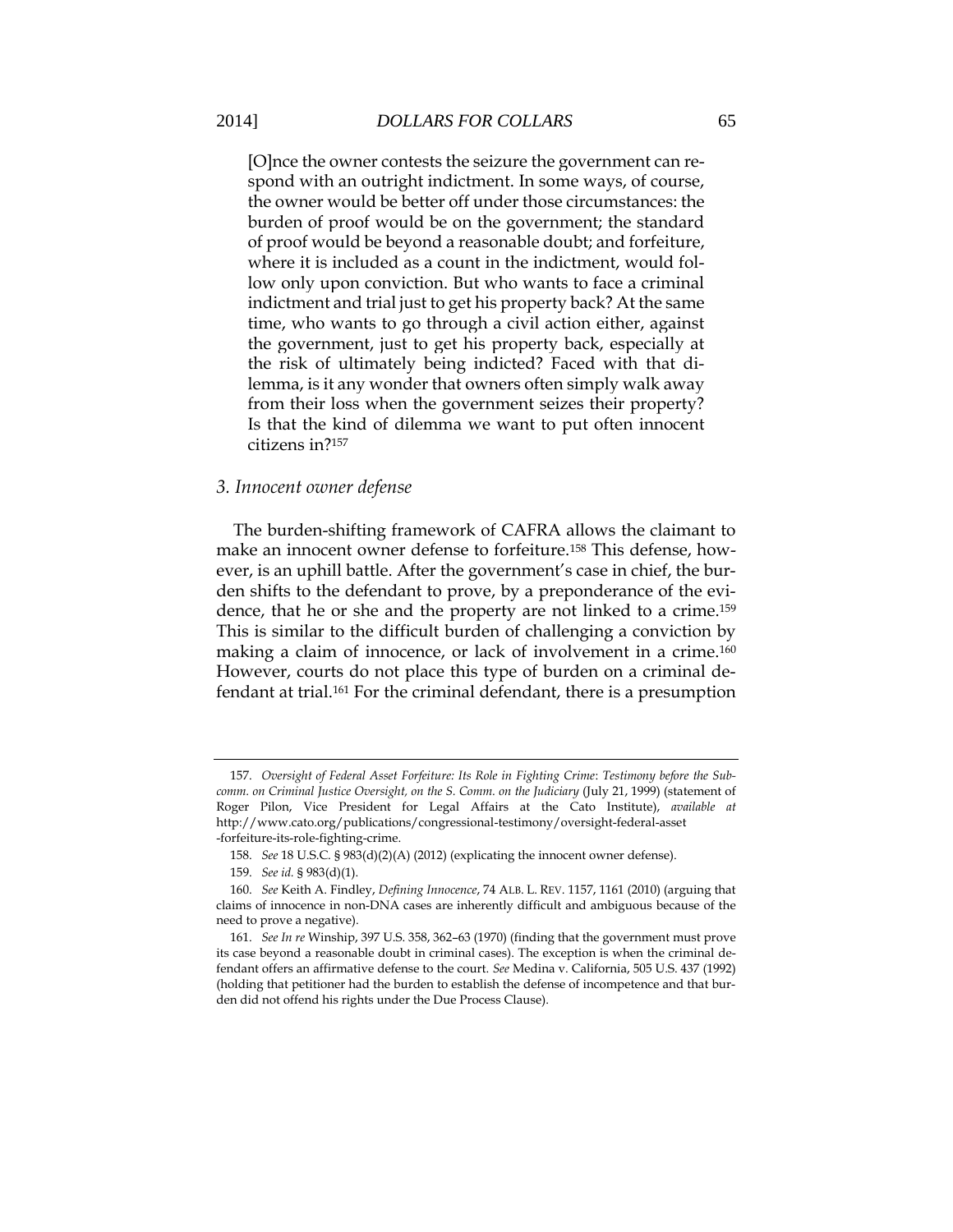of innocence,<sup>162</sup> and therefore, the government must prove the criminality beyond a reasonable doubt.<sup>163</sup>

The civil forfeiture claimant is in the same position in many respects as a criminal defendant, but is required to prove innocence that is, to prove a negative—in that he must prove the absence of his connection to a crime to win his proceeding.<sup>164</sup> Civil forfeiture's burden-shifting framework directly defies our justice system's presumption of innocence that places the burden of proof on the government.<sup>165</sup> However, the civil forfeiture claimant does have the option of an innocent owner defense under federal law, if the claimant can prove so by a preponderance of the evidence.<sup>166</sup> To use the defense, though, an innocent owner must have done everything in his or her power to affirmatively stop the alleged crime from occurring.<sup>167</sup> This puts parents and loved ones in a very hard position: call the cops and

 Mr. Justice Frankfurter stated that 'it is the duty of the Government to establish . . . guilt beyond a reasonable doubt. This notion—basic in our law and rightly one of the boasts of a free society—is a requirement and a safeguard of due process of law in the historic, procedural content of 'due process.''

#### *Id.*

165. *See generally* Shima Baradaran, *Restoring the Presumption of Innocence*, 72 OHIO ST. L.J. 723, 727–28 (describing the historical notions of the presumption of innocence in American criminal law).

> Historically, in the United States, the presumption of innocence and due process required a legal determination at trial to punish a defendant for a crime. Due process demanded that a person maintain liberty and not be imprisoned or punished without appropriate legal action. In addition, the presumption of innocence, a fundamental principle of American criminal law, presumed bail for all noncapital cases. Also, since the primary purpose of bail was to ensure a defendant's presence at trial, the presumption of innocence did not allow judges to detain defendants because they were likely to commit a crime while released, or to weigh the evidence against defendants before trial, in deciding whether they should be released.

*Id.* Although the notions of the presumption of innocence stem from American criminal law, the aspects of civil asset forfeiture are strikingly similar in that the individual is treated as a criminal.

166. *See* 18 U.S.C. § 983(d)(1).

167. *See* United States v. One 1988 Checolet 410 Turbo Prop Aircraft, 282 F. Supp. 2d 1379, 1382 (S.D. Fla. 2003) (holding that a property owner may not "turn a blind eye" toward such evidence and still claim "innocent owner" status).

<sup>162.</sup> Taylor v. Kentucky, 436 U.S. 478, 483 (1978) (quoting Coffin v. United States, 156 U.S. 432, 453 (1895)) ("The principle that there is a presumption of innocence in favor of the accused is the undoubted law, axiomatic and elementary, and its enforcement lies at the foundation of the administration of our criminal law.").

<sup>163.</sup> *Winship*, 397 U.S. at 362 (citing Leland v. Oregon*,* 343 U.S. 790, 802–03 (1952) (Frankfurter, J., dissenting)).

<sup>164.</sup> *See* 18 U.S.C. § 983(d)(2)(A) (explicating the innocent owner defense).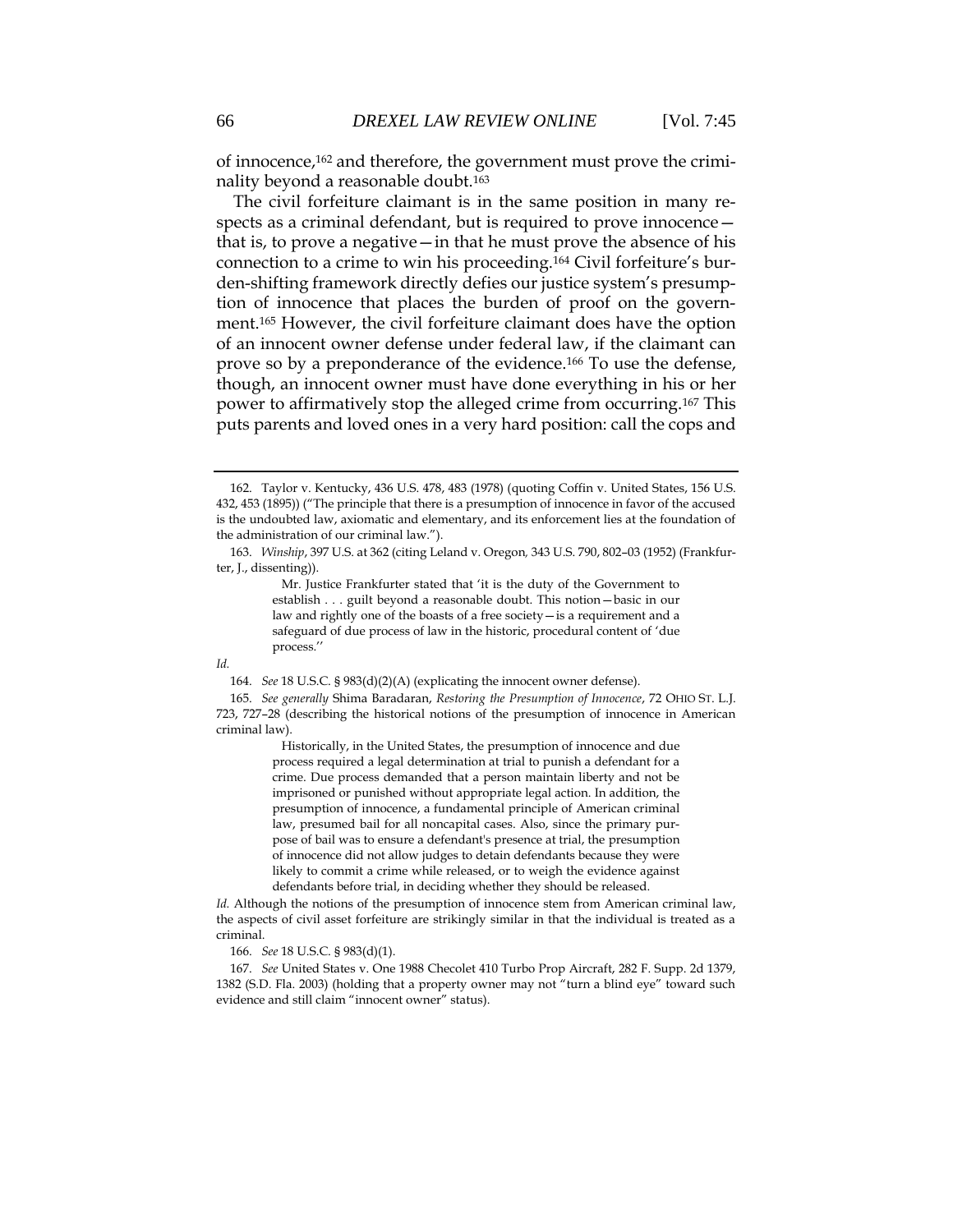send your child to jail, or risk losing your home when the officer out front finds twenty dollars worth of marijuana in your child's pocket? The duty to take affirmative action is usually not required by civil or criminal law, but a claimant cannot use the innocent owner defense otherwise.<sup>168</sup>

Furthermore, depending on the jurisdiction, innocence is not always dispositive. The United States District Court for the District of Columbia held that "absence of a criminal conviction does not in and of itself establish the claimant's burden because such an absence is irrelevant in a civil forfeiture proceeding, which is directed against the property, not the owner."<sup>169</sup> Therefore, in some cases an owner's actual innocence is not enough to win in a forfeiture proceeding.<sup>170</sup>

Although federal law allows for an innocent owner defense, not every state recognizes the same protections.<sup>171</sup> Because of the principles of federalism, Congress must make explicit with legislation that conflicting state regulations would be preempted.<sup>172</sup> The Supreme Court also has the governing authority to find these laws preempted.<sup>173</sup> Before the passage of CAFRA, the Supreme Court held that an innocent owner has no right to an innocent-owner defense under the Fifth or Fourteenth Amendments.<sup>174</sup> The Supreme Court had the chance to readdress this issue after CAFRA in *Alvarez*, but the Court failed to address the merits of the case.<sup>175</sup>

<sup>168.</sup> *See* Gabriela D. M. Ciociola, *Misprision of Felony and its Progeny*, 41 BRANDEIS L.J. 697, 701 (2003) ("[T]he prosecution for misprision of a felony has never proceeded against a defendant for his or her failure to stop a felony or arrest a felon; and contemporary American authorities acknowledge that the duty imposed by the offense is limited to disclosure of knowledge."); *see generally* Steven J. Heyman, *Foundations of the Duty to Rescue*, 47 VAND. L. REV. 673 (1994) (discussing the historical absence of a duty to rescue in both tort and criminal law).

<sup>169.</sup> United States v. Funds from Prudential Sec*.*, 362 F. Supp. 2d 75, 81 (D.D.C. 2005).

<sup>170.</sup> *See, e.g.*, United States v. Ferro, 681 F.3d 1105, 1113 (9th Cir. 2012) (holding that a wife who "knew that her husband had been convicted of a felony . . . and that he possessed . . . firearms after his conviction" could not use the innocent owner defense because she knew of the illegal activity giving rise to the felony possession infraction despite her own actual innocence).

<sup>171.</sup> *See* Ross, *supra* note 35, at 276 ("[W]hile the Act does provide an innocent-owner defense in federal suits, Congress does not have the power to require that states provide an innocent-owner defense in their forfeiture statutes.").

<sup>172.</sup> Frans J. von Kaenel, *Missouri Ups the Ante in the Drug Forfeiture "Race to the Res*," 72 WASH. U. L. Q. 1469, 1484 (1994) ("In Capital Cities Cable, Inc. v. Crisp, the Supreme Court identified the three ways in which federal law may preempt state law: (1) if Congress expresses a clear intent to preempt state law; (2) if Congress intends to occupy an entire field of law; and (3) if due to an inherent conflict, compliance with both state and federal law is impossible.").

<sup>173.</sup> *See* Ross, *supra* note 35, at 276.

<sup>174.</sup> *Id.* (citing Bennis v. Michigan, 516 U.S. 442 (1995)).

<sup>175.</sup> *See* Alvarez v. Smith, 558 U.S. 87 (2009).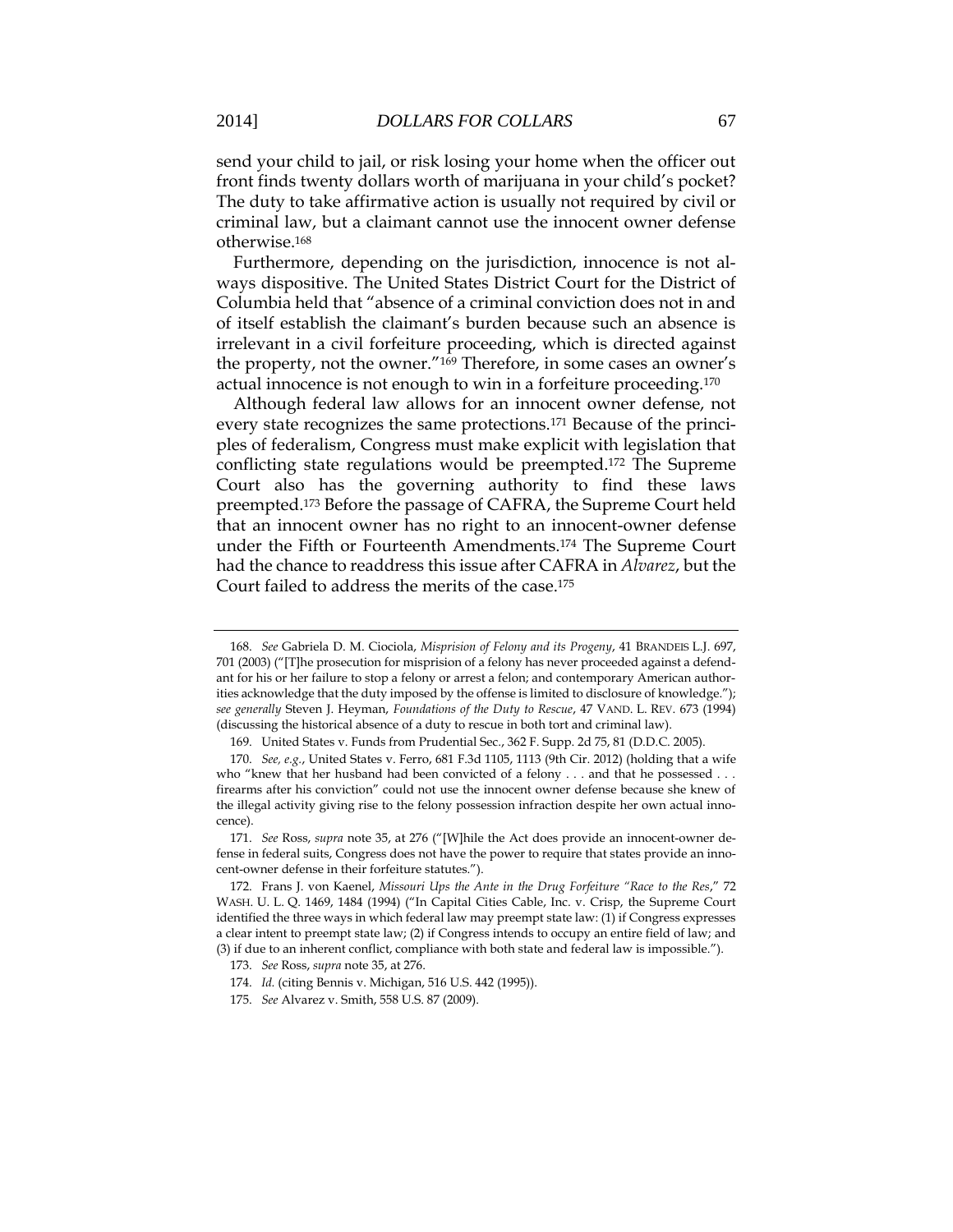## *D. Permissive Conflict of Interest: Enforcing the Law or Padding the Coffers?*

The cards seem to be stacked against forfeiture claimants throughout the proceeding. However, the real problem starts before individuals have even been stopped, pulled over, or even met by a police officer. A major concern with civil asset forfeiture is law enforcement's interest to keep seizing property and making forfeitures.<sup>176</sup> With kickbacks going directly to its local budget and salaries, why would a fiscally aware department want the drug war to stop?<sup>177</sup>

Civil asset forfeiture in America is intended to further the War on Drugs by "attacking the economic viability of drug trafficking enterprises."<sup>178</sup> However, although "federal forfeiture [funds have been] inadequate to stifle a \$50 billion drug trade . . . [they have been] more than enough to reward police and government officials for their efforts."<sup>179</sup> Despite a premise of waging the War on Drugs, it is widely recognized that the War on Drugs has been a failure, though. <sup>180</sup> Rates of drug use and crime have not declined.<sup>181</sup> Taxpayers and the United States have spent over one trillion dollars on the War on Drugs.<sup>182</sup> Mass incarceration rates for low-level drug offenses have skyrocketed with an over 1,100% increase since 1980.<sup>183</sup> Low-level violations result in collateral consequences on employment, housing and food stamp eligibility, financial aid, and education.<sup>184</sup> Moreover, the drug war further perpetuates racial disparities with African Americans making

SB124225891527617397.html ("That the war on drugs has been a compete failure is not even a question anymore.")); *see also* Eva Bertram & Kenneth Sharpe, *War Ends, Drugs Win*, THE NA-TION, Jan. 6, 1997, at 11; *see generally* William F. Buckley, Jr. et al., Symposium, *The War on Drugs is Lost*, 48 NAT'L. REV. 34 (1996).

182*. Wasted Tax Dollars*, DRUG POL'Y ALLIANCE, http://www.drugpolicy.org/wasted-tax -dollars (last visited Nov. 23, 2014).

<sup>176.</sup> *See generally* Blumenson & Nilsen, *supra* note 2 (describing law enforcement's incentivized interest in forfeiture).

<sup>177.</sup> *See id.* at 78, 88–94.

<sup>178.</sup> *Id.* at 55.

<sup>179.</sup> *Id.*

<sup>180.</sup> *See id.* at 39; Hon. Juan R. Torruella, *Déjà Vu: A Federal Judge Revisits the War on Drugs, or Life in a Balloon*, 20 B.U. PUB. INT. L.J. 167, 199 (2011) (citing Gary Fields, *Whitehouse Czar Calls for End to 'War on Drugs*', WALL ST. J., May 14, 2009, http://online.wsj.com/article/

<sup>181.</sup> *See* Blumenson & Nilsen, *supra* note 2, at 37–38.

<sup>183.</sup> MICHELLE ALEXANDER, THE NEW JIM CROW 59 (2010).

<sup>184.</sup> DRUG POL'Y ALLIANCE, AFTER THE DRUG WAR: TOWARD A HEALTH AND PUBLIC SAFETY APPROACH 1, *available at* http://www.drugpolicy.org/sites/default/files/FactSheet\_

War%20on%20Drugs\_Toward%20a%20Health%20and%20Public%20Safety%20Approach.pdf (last visited Sept. 2, 2014).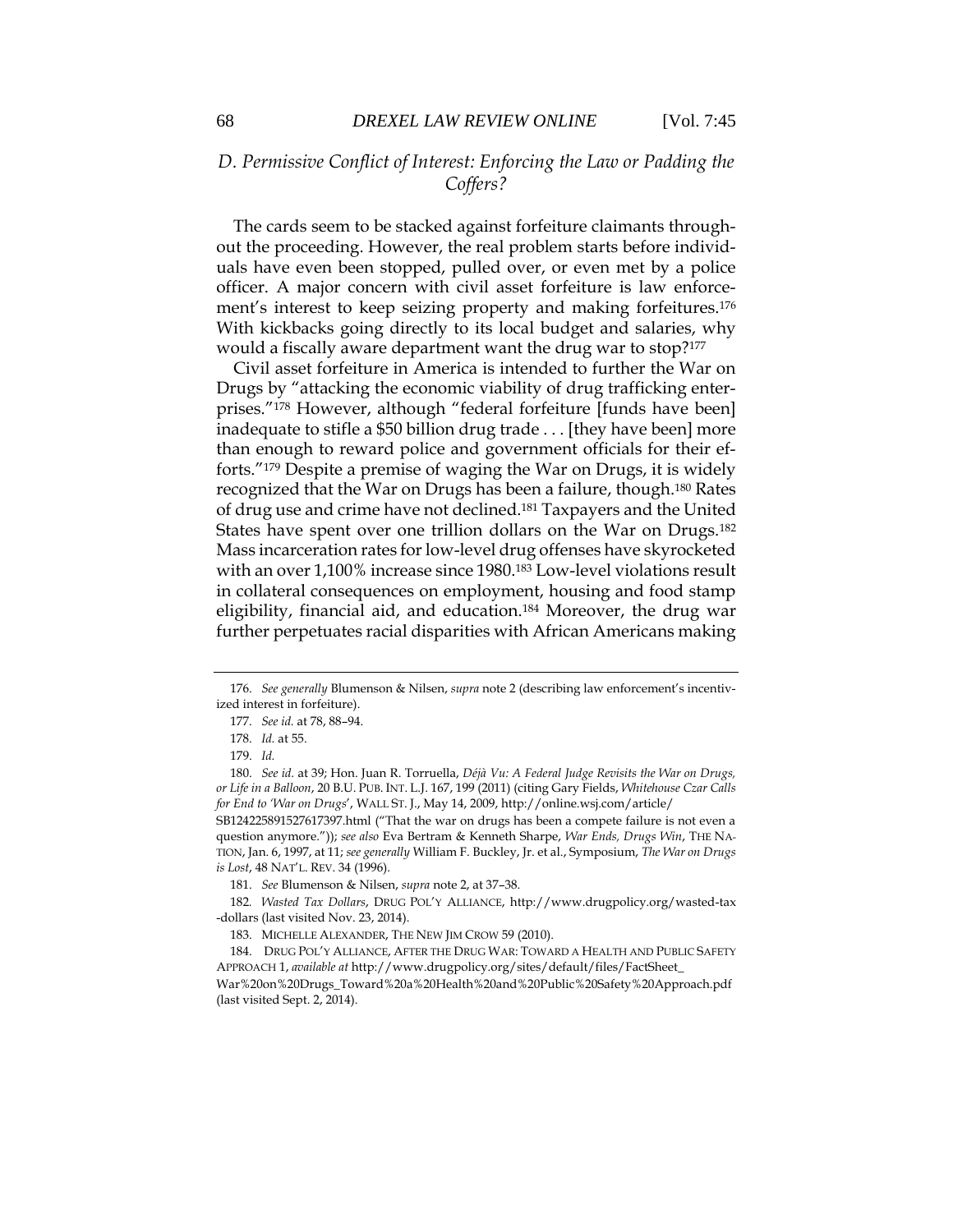up 13% of drug users, but 59% of those convicted for drug offenses.<sup>185</sup> African Americans are also more than 10% more likely to be sent to prison for drug offenses than Caucasians.<sup>186</sup> Therefore, it can be argued that forfeiture laws are not adding anything to this War, yet forfeitures continue because of their lucrative profits.<sup>187</sup>

Despite the failure of the "War on Drugs," officers can still use forfeiture laws as a means to take cash, bank accounts, cars, and more, all under the guise of waging the War on Drugs.<sup>188</sup> "Asset seizures play an important role in the operation of multijurisdictional drug task forces. One 'big bust' can provide a task force with the resources to become financially independent. Once financially independent, a task force can choose to operate without Federal or state assistance."<sup>189</sup>

Before the Justice Department officially denounced the program on January 16, 2015<sup>190</sup>, assets could even be dispersed between local and federal police departments through equitable sharing deals.<sup>191</sup> The federal statute's equitable sharing provisions allowed state officers "who turn[ed] [seized] assets over to the Justice Department . . . [to] receive [back] up to eighty percent of the assets' value, to be used exclusively for law enforcement purposes."<sup>192</sup> This created an incredible financial incentive for state police officers to make forfeitures and perhaps abuse those powers. Moreover, it allowed officers—when it was more favorable to do so—to opt into the federal standards and receive kickbacks, or to otherwise follow state forfeiture regulations.<sup>193</sup>

In suspending the equitable sharing program, the United States government recognized that law enforcement agents should not be able to choose which law is more advantageous<sup>194</sup>, just as the Su-

<sup>185.</sup> *Id.*

<sup>186.</sup> HUM. RIGHTS WATCH, TARGETING BLACKS: DRUG LAW ENFORCEMENT AND RACE IN THE UNITED STATES 3 (May 2008), *available at* http://www.hrw.org/sites/default/files/ reports/us0508\_1.pdf.

<sup>187.</sup> *See* Blumenson & Nilsen, *supra* note 2, at 36.

<sup>188.</sup> *See generally id.* (describing law enforcement's incentivized interest in forfeiture).

<sup>189.</sup> *Id.* at 36 (citing JUSTICE RESEARCH AND STATISTICS ASSOCIATION ("JRSA"), MULTIJURIS-DICTIONAL DRUG CONTROL TASK FORCES: A FIVE-YEAR REVIEW 1988–1992, at 9 (1993)).

<sup>190.</sup> *See* Press Release, Dep't of Justice, *supra* note 3.

<sup>191.</sup> Pimentel, *supra* note 87, at 14–15.

<sup>192.</sup> Blumenson & Nilsen, *supra* note 2, at 51.

<sup>193.</sup> *See id.* at 45-54 (describing the incentives for state law enforcement to "federalize" forfeiture to receive kickbacks through the equitable sharing program).

<sup>194.</sup> *See* Press Release, Dep't of Justice, *supra* note 3.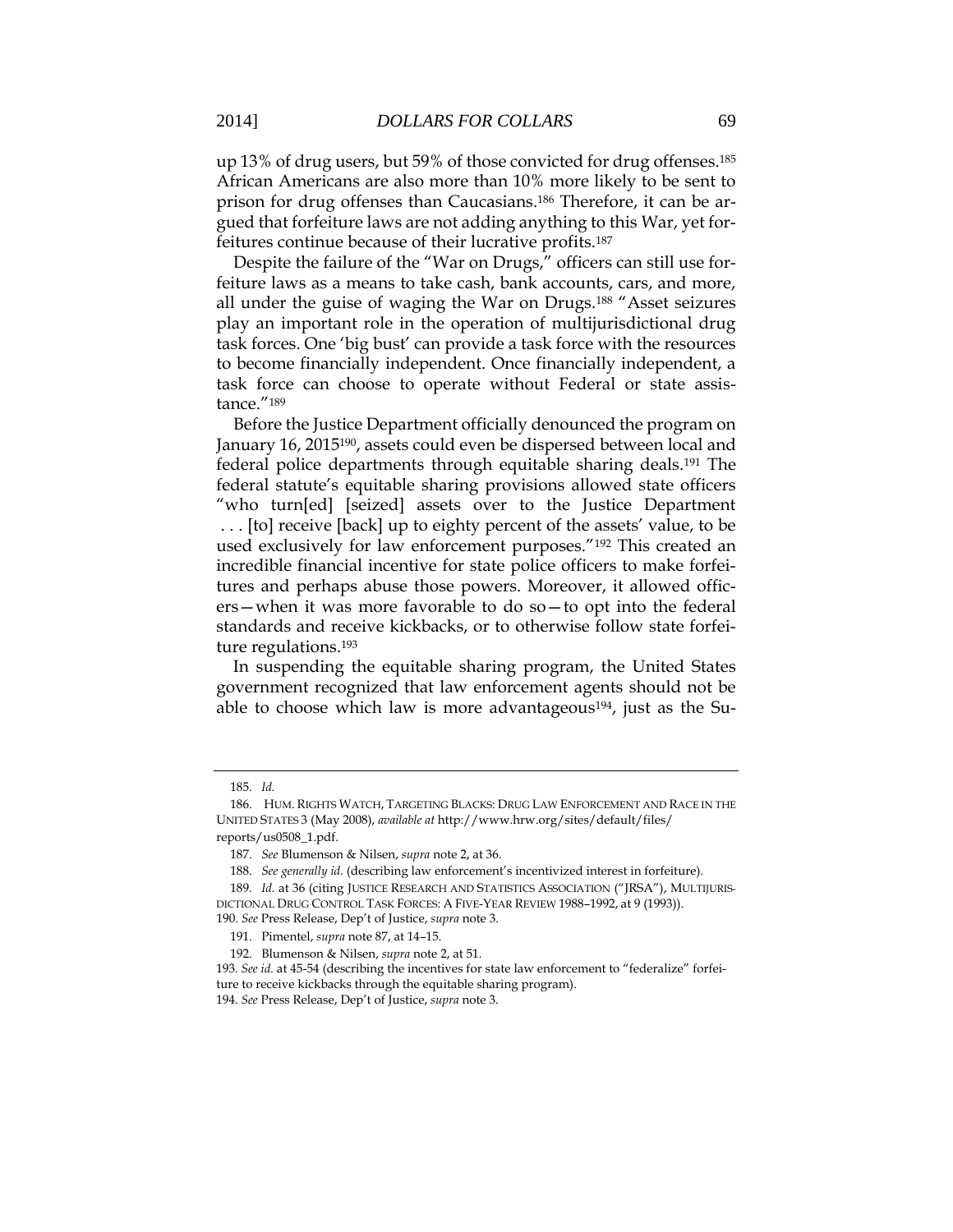preme Court advised attorneys against forum shopping and the silver platter doctrine. <sup>195</sup> In essence, with the silver platter doctrine, evidence could be handed from the state to the federal government on "a silver platter."<sup>196</sup> However, in reference to the Fourth Amendment, the Supreme Court rejected the silver platter doctrine noting that:

Free and open cooperation between state and federal law enforcement officers is to be commended and encouraged. Yet that kind of cooperation is hardly promoted by a rule that implicitly invites federal officers to withdraw from such association and at least tacitly to encourage state officers in the disregard of [federally] protected freedom.<sup>197</sup>

Equitable sharing allowed federal law enforcement agencies to receive kickbacks from state agencies enforcing civil forfeiture under expanded state laws.<sup>198</sup> In this way, it was strikingly similar to the silver platter doctrine rejected by the Supreme Court, and the Justice Department found it necessary to suspend the equitable sharing aspects of CAFRA;<sup>199</sup> that decision alone, however, was not enough to solve the problems associated with burdens on disadvantaged and minority individuals, the failed regulation of the War on Drugs, or policing for profit.

Because law enforcement agents are over-incentivized by profit, they may ignore signs of innocence purposely or unconsciously.<sup>200</sup> Ironically, they are incentivized to seize assets, but not to destroy the drug market or trade.<sup>201</sup>

198. See Pimentel, *supra* note 87, at 14.

<sup>195.</sup> Under the twin aims of the Erie doctrine, the Supreme Court discouraged forum shopping and the inequitable administration of the laws. *See generally* Erie R.R. Co. v. Tompkins, 304 U.S. 64 (1938). The silver platter doctrine allowed illegally seized evidence from the state level to be admitted in federal court as long as state officers were not acting under federal law. *See* David Gray et al., *The Supreme Court's Contemporary Silver Platter Doctrine*, 91 TEX. L. REV. 7, 10 (2012) ("The silver platter doctrine was rejected by the Court in Elkins v. United States out of concern that it was compromising states' efforts to guarantee constitutional protections for their citizens by creating incentives for state and local police officers to violate the Fourth Amendment.").

<sup>196.</sup> *See See* David Gray et al., *The Supreme Court's Contemporary Silver Platter Doctrine*, 91 TEX. L. REV. 7, 10 (2012) ("The silver platter doctrine was rejected by the Court in Elkins v. United States out of concern that it was compromising states' efforts to guarantee constitutional protections for their citizens by creating incentives for state and local police officers to violate the Fourth Amendment.").

<sup>197.</sup> Elkins v. United States, 364 U.S. 206, 221–22 (1960).

<sup>199.</sup> *See* Press Release, Dep't of Justice, *supra* note 3.

<sup>200.</sup> *See* Pimentel, *supra* note 87, at 14–15.

<sup>201.</sup> *See* Blumenson & Nilsen, *supra* note 2, at 56.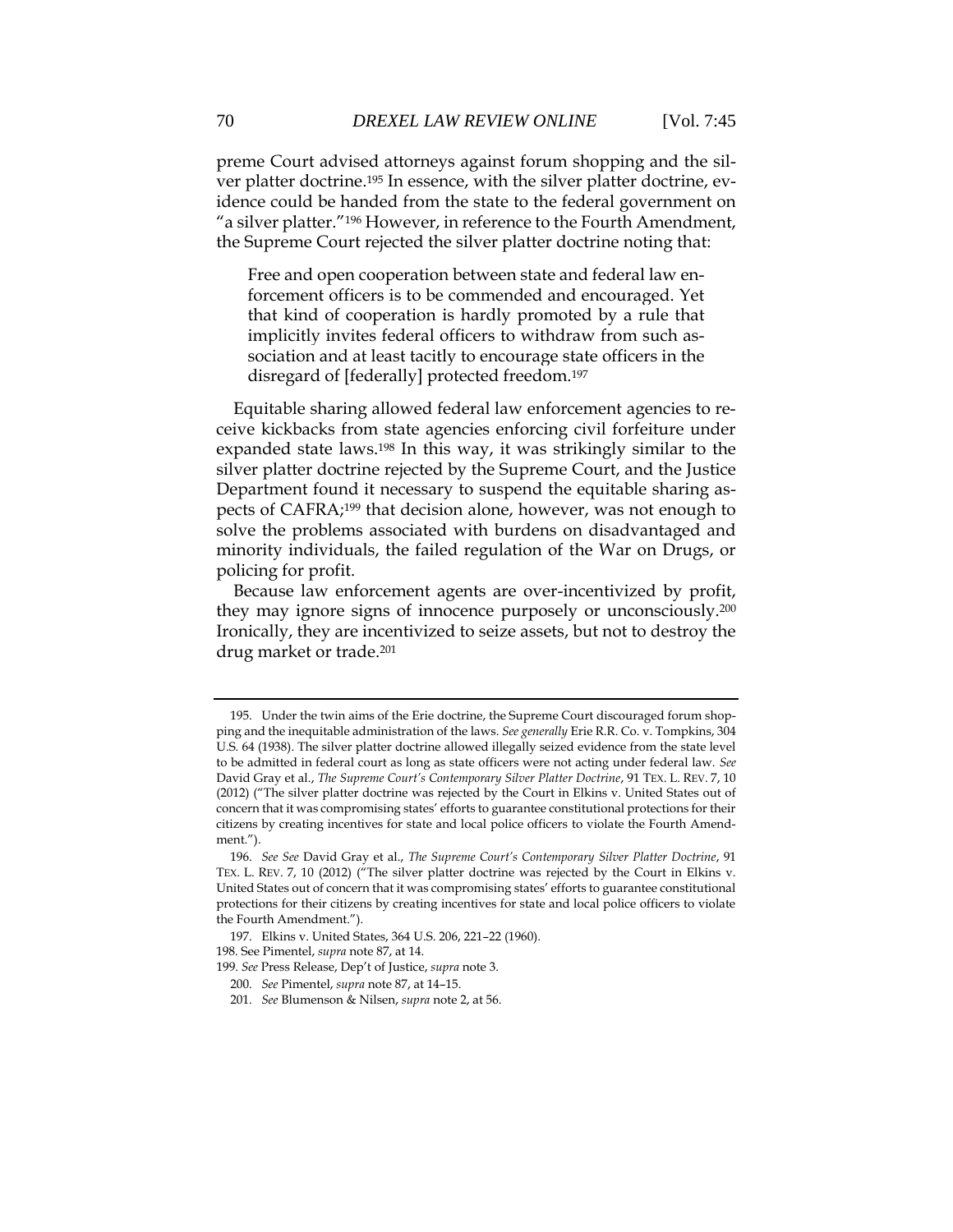Some police departments now prefer to arrest drug buyers rather than dealers because buyers are sure to have seizable cash with them. Although profitable to the agencies involved, this agenda greatly undermines crime control because arresting buyers rather than sellers does little to reduce the supply of drugs in a community.<sup>202</sup>

Drugs have to be destroyed, but local government can keep cash.<sup>203</sup> This means that, in order to keep profiting, officers need to keep seizing assets, and they need to keep drug use happening. What would happen if the town ran dry, though? What would happen if local government did in fact "win" the War on Drugs? Without drug busts, law enforcement agencies lose a revenue stream. Officers should be impartial and operate on good faith, but this conflict of interest impairs impartiality.

#### III. PROPOSED SOLUTIONS

The history behind forfeiture laws treats property itself as guilty.<sup>204</sup> This notion helps to "explain[] courts' continued rejection of an owner's innocence as a defense to forfeiture."<sup>205</sup> More importantly it provides a basis for reframing and challenging the laws. Because "civil asset forfeiture . . . originally . . . relied heavily upon authoritarian practices and superstitious notions for its justification,"<sup>206</sup> courts and lawmakers should reconsider their current reasoning and ideology. Civil asset forfeiture infringes upon the constitutional right to own and maintain property.<sup>207</sup> Thus, in the interest of "fair play and

<sup>202.</sup> *Id.*

<sup>203.</sup> Richard Miniter, *Ill-Gotten Gains*, REASON (Aug./Sept. 1, 1993), http://reason.com/ archives/1993/08/01/ill-gotten-gains.

 <sup>[</sup>F]ormer New York City police commissioner Patrick V. Murphy told Congress last fall, "The large monetary value of forfeitures . . . has created a great temptation for state and local police departments to target assets rather than criminal activity." Murphy cited the example of a local police department that "has a financial incentive to impose roadblocks on the southbound lanes of I-95, which carry the cash to make drug buys, rather than the northbound lanes, which carry the drugs. After all, seized cash will end up forfeited to the police department, while seized drugs can only be destroyed."

*Id.*

<sup>204.</sup> Ross, *supra* note 35, at 260.

<sup>205.</sup> *Id.* at 262.

<sup>206.</sup> *Id.*

<sup>207.</sup> *See id.* at 263.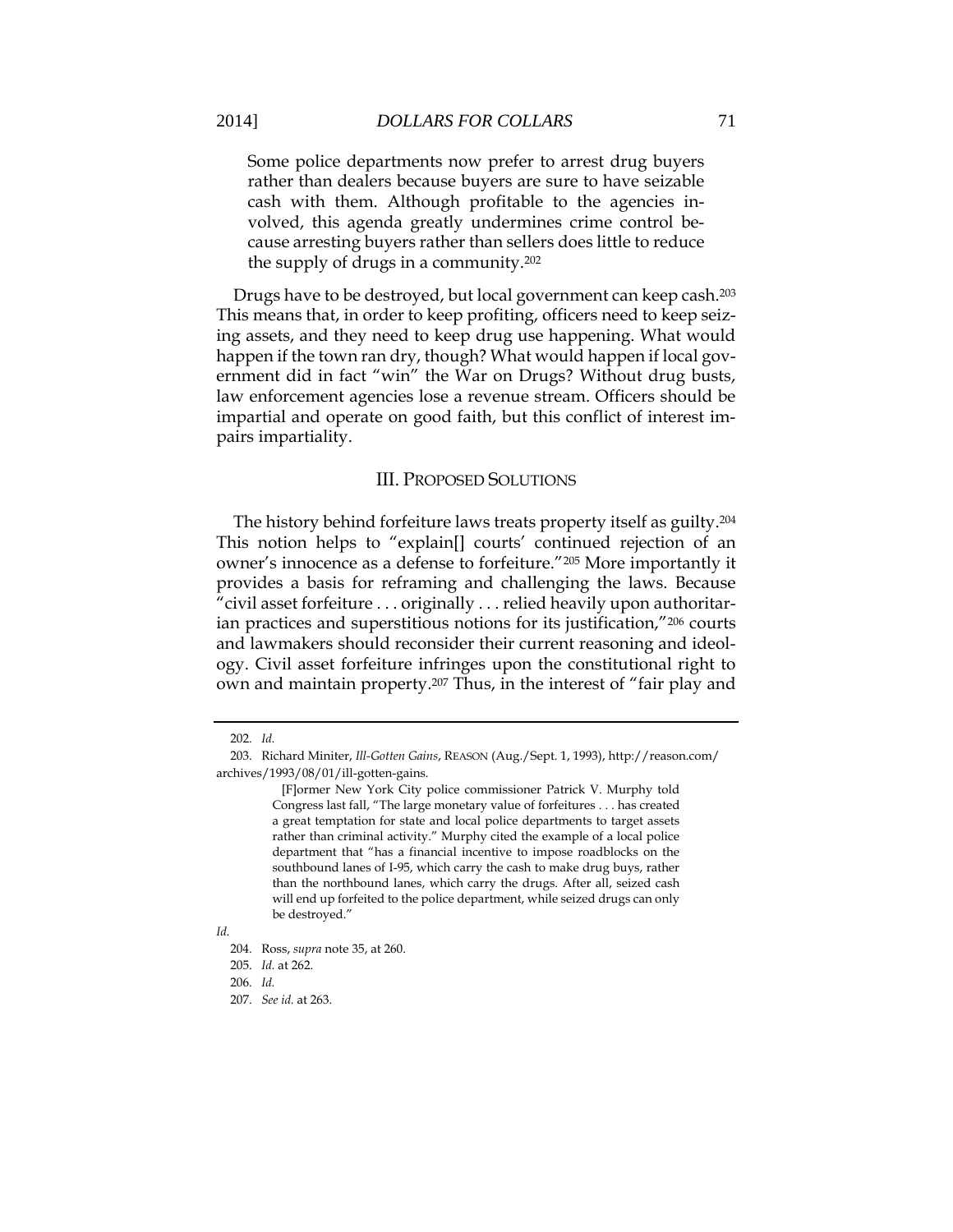preme Court noted that "[i]t is the duty of courts to be watchful for the constitutional rights of the citizen, and against any stealthy encroachments thereon."<sup>209</sup> The Court referenced the "sanctity of a man's home and the privacies of life" and the "indefeasible right of personal security, personal liberty and private property."<sup>210</sup>

In the words of Justice Holmes:

[I]t is revolting to have no better reason for a rule than that so it was laid down in the time of Henry IV. It is still more revolting if the grounds upon which it was laid down have vanished long since, and the rule simply persists from blind imitation of the past.<sup>211</sup>

#### *A. Preempt Conflicting State Law and Local Ordinances*

A major concern with forfeiture laws is that states are able to create their own statutes and local ordinances that can vary from already reformed federal regulations.<sup>212</sup> Federal law still does not offer necessary protections, and states can further make their own laws. States offer less protection than federal laws; therefore, the state laws need to be reformed as well. In effect, some states have regressed from the procedural and substantive protections implemented by CAFRA.<sup>213</sup>

 Courts do not usually presume invalidity of state regulations absent congressional intent favoring preemption. When Congress has not displaced state regulation in a given area, federal law preempts state law to the extent that it conflicts with federal law. Such a preemption likely results when compliance with both a state and federal regulatory regime is impossible, or when the state program stands as an obstacle to the accomplishment of the federal objective. . . . The Court has on numerous occasions ruled that the federal civil forfeiture regime preempts conflicting state law.

<sup>208.</sup> *Id.*

<sup>209.</sup> Mapp v. Ohio, 367 U.S. 643, 647 (1961) (quoting Boyd v. United States, 116 U.S. 616, 635 (1886)).

<sup>210.</sup> *Id.* at 646–47.

<sup>211.</sup> *See* Ross, *supra* note 35, at 263 (citing Tamara R. Piety, *Scorched Earth: How the Expansion of Civil Forfeiture Doctrine Has Laid Waste to Due Process*, 45 U. MIAMI L. REV. 911, 941 (1991) (quoting Oliver W. Holmes, *The Path of Law*, 10 HARV. L. REV. 457, 469 (1897))).

<sup>212</sup>*. See* Michael J. Duffy, *A Drug War Funded with Drug Money: The Federal Civil Forfeiture Statute and Federalism*, 34 SUFFOLK U. L. REV. 511, 537 (2001) ("The result of preemption of inconsistent state law under the federal forfeiture statute is the type of commandeering the Supreme Court expressly renounced in *New York* and *Printz*."). Duffy further notes:

*Id.* at 533–34.

<sup>213.</sup> *See* 18 U.S.C. § 981 (2012); *cf*. Beck, *supra* note 95, at 650 (describing Idaho's "close proximity" provision).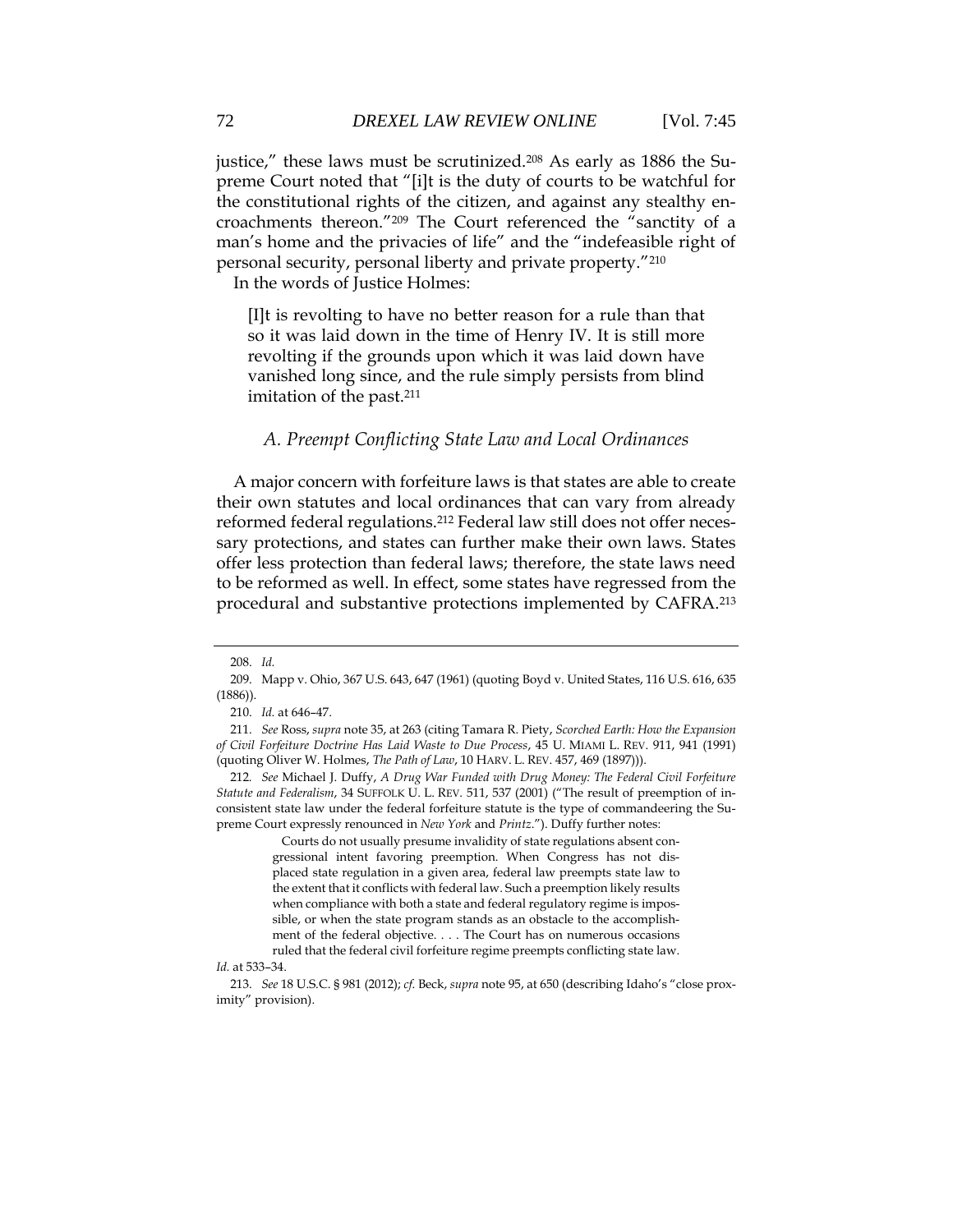One proposed solution is for procedures, like the claim waiver signed by Gonzalez, to be found preempted at all times by federal law.<sup>214</sup> If this were possible, it would make it *per se* illegal for Javier Gonzalez to have been asked to sign his rights away.<sup>215</sup>

A Texas case was recently settled on this very issue.<sup>216</sup> Thousands of people, mostly Latinos, were interdicted and forced to sign claim waivers or risk losing their children, assets, or property.<sup>217</sup> One woman was threatened with intervention by social services to give up her child unless she signed the waiver.<sup>218</sup> None of the individuals were arrested, charged with a crime, or linked to criminal activity.<sup>219</sup> Law enforcement agents used the forfeited funds to build a new police station.<sup>220</sup> The group brought a class action suit out of Tenaha, Texas, but the case settled before trial.<sup>221</sup> Following the settlement, police will now have to follow stricter forfeiture regulations.<sup>222</sup> Because the case did not go to trial, however, the higher courts did not rule on the merits or create any binding precedent.<sup>223</sup>

If courts will not address overarching forfeiture issues, federal regulation must make it explicit that unjust practices like claim waivers conflict with federal statutes. States cannot be permitted to create and enforce laws like this against the people of Tenaha, the Adamses, or Mr. Gonzalez. <sup>224</sup> Federal statutes like CAFRA and the Comprehensive Abuse and Prevention Act should be amended to make their intentions explicit to preempt conflicting state law.<sup>225</sup> Congress should specifically preempt claim waivers, and express a clear intent to do so.<sup>226</sup> Congress must make clear that it has the intention to protect

223. *Id.*

<sup>214.</sup> *See supra* Section II.A (describing Javier Gonzalez's forfeiture case).

<sup>215.</sup> *See generally* Burnett, *supra* note 99 (recounting the story of Javier Gonzalez who was profiled and subjected to forfeiture as a minority having a large amount of cash on him in order to buy a gravestone for his deceased aunt).

<sup>216.</sup> *See* Mukherjee, *supra* note 3.

<sup>217.</sup> *Id.*

<sup>218.</sup> *Id.*

<sup>219.</sup> *Id.*

<sup>220.</sup> *Id.*

<sup>221.</sup> *Id.*

<sup>222.</sup> *Id.*

<sup>224.</sup> *See, e.g.*, Burnett, *supra* note 99 (recounting the story of Javier Gonzalez, who was profiled and subjected to forfeiture as a minority having a large amount of cash on him in order to buy a gravestone for his deceased aunt); Mukherjee, *supra* note 3; Stillman, *supra* note 3.

<sup>225.</sup> *See* 21 U.S.C. § 801 (2012); *see also* 18 U.S.C. § 981 (2012).

<sup>226.</sup> United States v. Wagoner Cnty. Real Estate, 278 F.3d 1091, 1096 (10th Cir. 2002). Congress has the power to preempt state law under Article VI of the Supremacy Clause, which provides that the laws of the United States are "the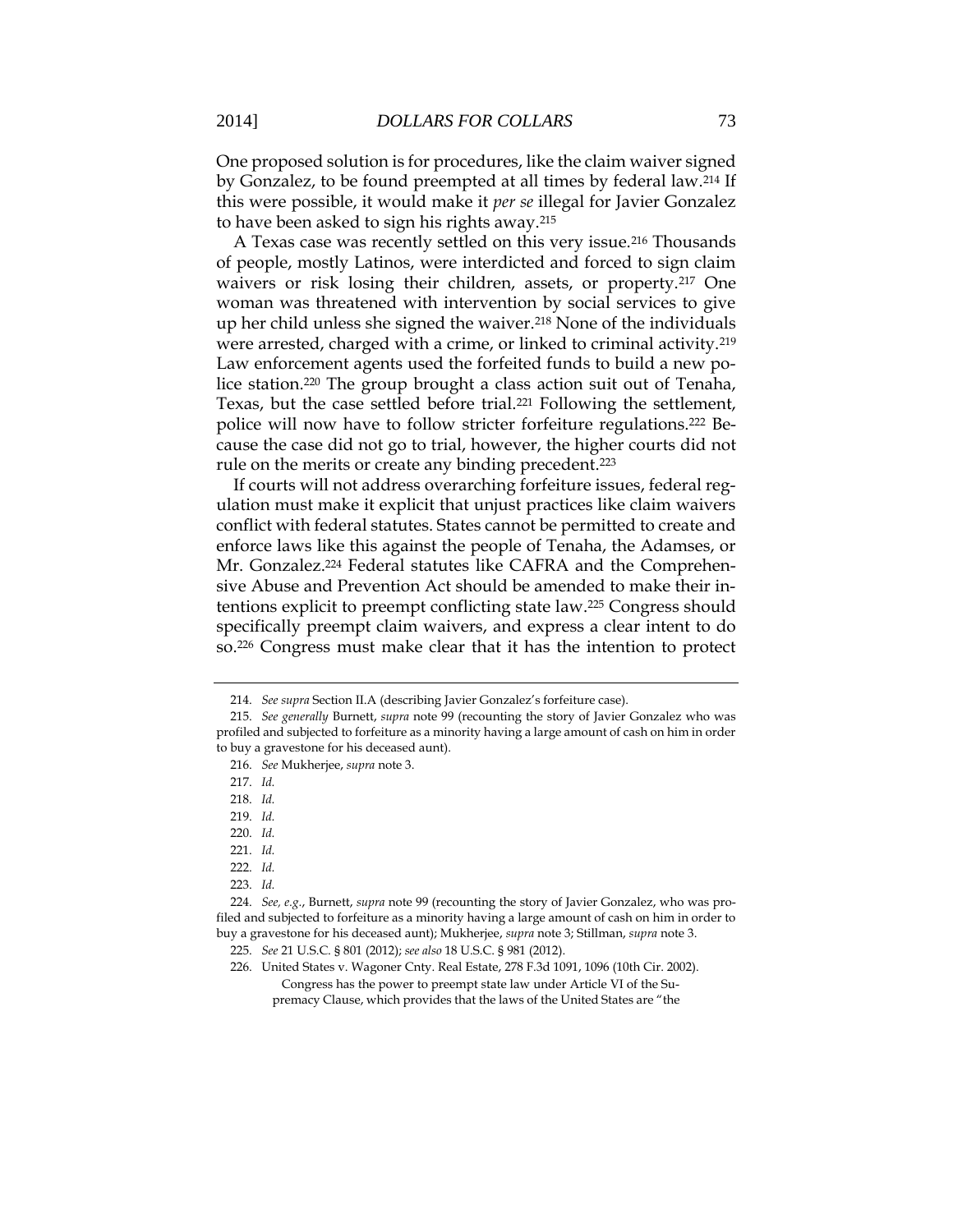citizens from improper forfeitures and unjust procedures.

## *B. Raise the Burden of Proof and Require Criminal Conviction Before Forfeiture Proceedings*

Currently, under federal law, the government needs only probable cause to seize assets.<sup>227</sup> If the forfeiture is challenged, the government must establish a substantial connection between the assets and a crime.<sup>228</sup> Unfortunately, 80% of forfeiture cases go uncontested for fear of prosecution, self-incrimination, or intimidation factors.<sup>229</sup> Uncontested proceedings do not require the government to meet any sort of burden or bring evidence to support the forfeiture; uncontested forfeitures require only that the government recite facts leading up to the seizure.<sup>230</sup> Many individuals are concerned with fighting the civil action for fear of opening themselves, or people they know, up to criminal liability.<sup>231</sup> Therefore, they may let their challenges

> supreme Law of the Land; . . . any Thing in the Constitution or Laws of any state to the Contrary notwithstanding." U.S. Const. Art. VI, cl. 2. Federal law preempts state law in three circumstances: (1) when Congress explicitly defines the extent to which the enacted statute preempts state law; (2) when state law actually conflicts with federal law; or (3) when state law attempts to regulate "conduct in a field that Congress intended the Federal Government to occupy exclusively." (citation omitted) (providing that federal forfeiture law should not be "construed as indicating an intent on the part of Congress to occupy the field in which that provision operates, . . . *unless there is a positive conflict"* between federal and state law) (emphasis added). In any preemption analysis, congressional intent is the "ultimate touchstone."

*Id.*

227. *See* Pimentel, *supra* note 87, at 26 ("Law enforcement can still seize money based on probable cause . . . .").

- 228. *See* 18 U.S.C. § 983(c)(3) (2012).
- 229. *See* Pimentel, *supra* note 87, at 8 n.176, 27–30.
- 230. *Id.* at 7.
- 231. *See id.* at 29–30.

 The gambit . . . allows the government to use the threat of criminal prosecution to intimidate property owners into waiving their rights to a hearing on the forfeitability of their property. Procedural due process, of course, is an important right shared by the guilty and innocent alike; denial of a fair hearing cannot be excused on the grounds that the defendant would not have prevailed on her claim anyway. Moreover, there is no reason to assume that the claims that owners are waiving are meritless. Even if the claimant is guilty of a criminal offense, the property may not be forfeitable: the property may not actually bear a substantial connection to the crime or may be the proceeds of the criminal's legal business activities. Regardless of the issue of guilt, property owners will be victimized by a procedure that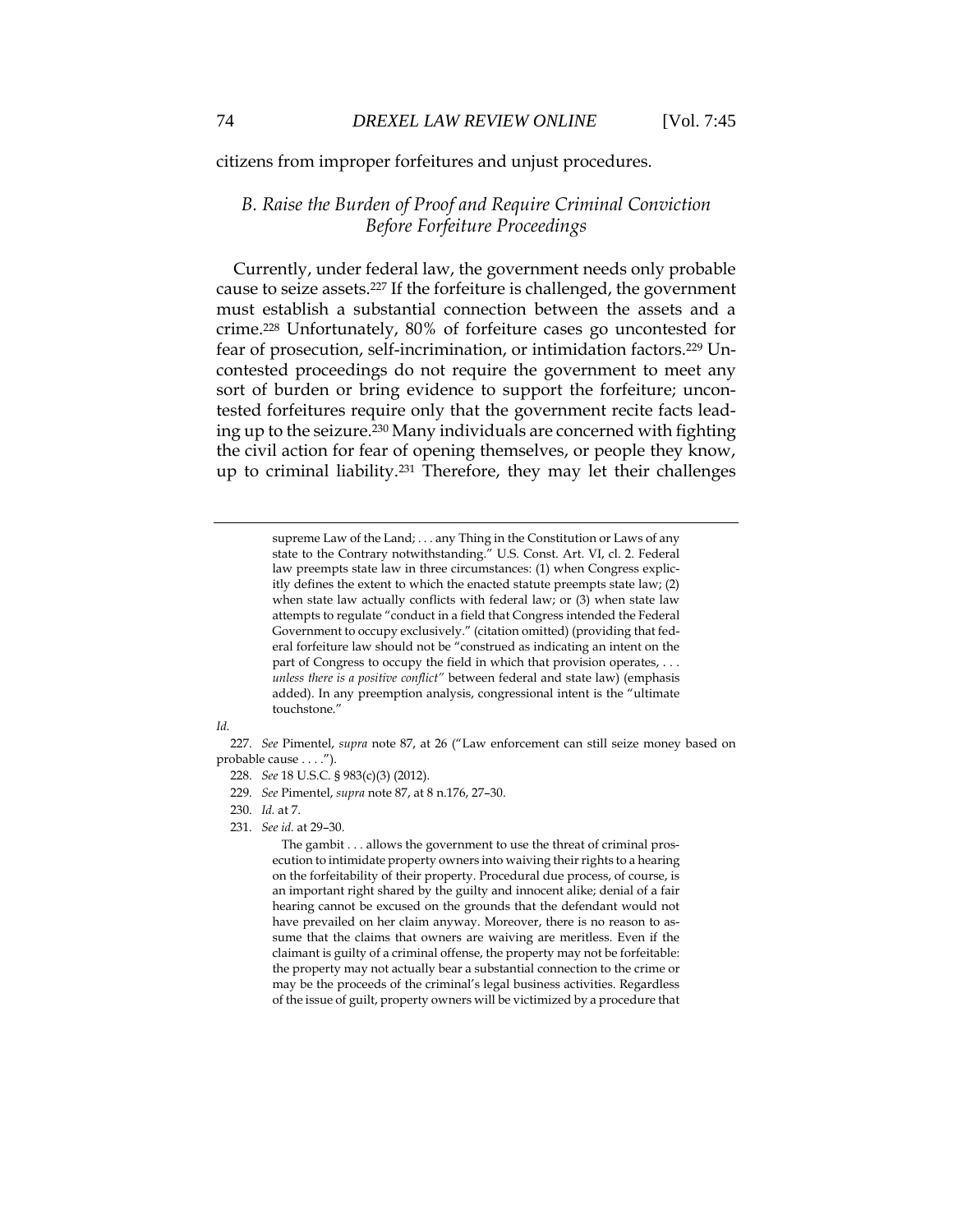go.<sup>232</sup> Finally, procedural requirements may make it difficult for a potential claimant to prepare for a hearing.<sup>233</sup> Therefore, because the government can take first and build a case later, the burden on the government in uncontested and contested hearings should be raised to protect the interested parties from abuse of power.

Furthermore, federal law should require a criminal conviction before bringing a forfeiture action. This would take the burden off the government to prove a connection between the person and the criminal activity, and the claimant would feel less threat from potential criminal liability. More importantly, if the government cannot take property from individuals found "not guilty," there is less of a concern for abuse of power. As it stands now, innocent and guilty parties may lack resources to challenge the forfeiture, and this type of requirement would help ensure they are all provided an adequate defense.

### *C. Afford All Indigent Individuals Access to Counsel*

It is no coincidence that 80% of forfeitures go uncontested when minorities, indigent, and young people are the primary targets. 234 Federal and state law should align to afford protections to indigent forfeiture claimants. These individuals are less likely to have the resources and funds to bring a lawsuit against the government.<sup>235</sup> Therefore, an attorney should be afforded to any person who cannot obtain one. An attorney should not be reserved only for those who are already represented by court-appointed counsel in related criminal proceedings, or for those who have lost their primary residences.<sup>236</sup> There should be no reason a claimant does not deserve counsel, especially when entire bank accounts and property are at

seizes such property, circumventing the due process guarantees by extorting waivers of those rights.

*Id.* 232. *See id.*

<sup>233.</sup> *See* Ross, *supra* note 35, at 265.

<sup>234.</sup> *See Forfeiture: Small Victims Suffer*, *supra* note 52, at A4; Nick Sibilla, *Seize First, Ask Questions Later: Philadelphia Police Take Over \$6 Million a Year in Civil Asset Forfeiture*, INST. FOR JUSTICE, http://ij.org/seize-first-ask-questions-later-philadelphia-police-take-over-6-million-a-year-incivil-asset-forfeiture (last visited Dec. 2, 2014); Murphy, *supra* note 129, at 80 (exploring social science literature regarding racial profiling and hypothesizing on why civil asset forfeiture has a disparate impact on racial minorities).

<sup>235.</sup> *See* Kodish, *supra* note 142, at 13 (explaining that marginalized minority groups can be characterized by low literacy, lack of skills, and lack of resources, among other things).

<sup>236.</sup> *See* 18 U.S.C. § 983(b)(2)(A) (2012).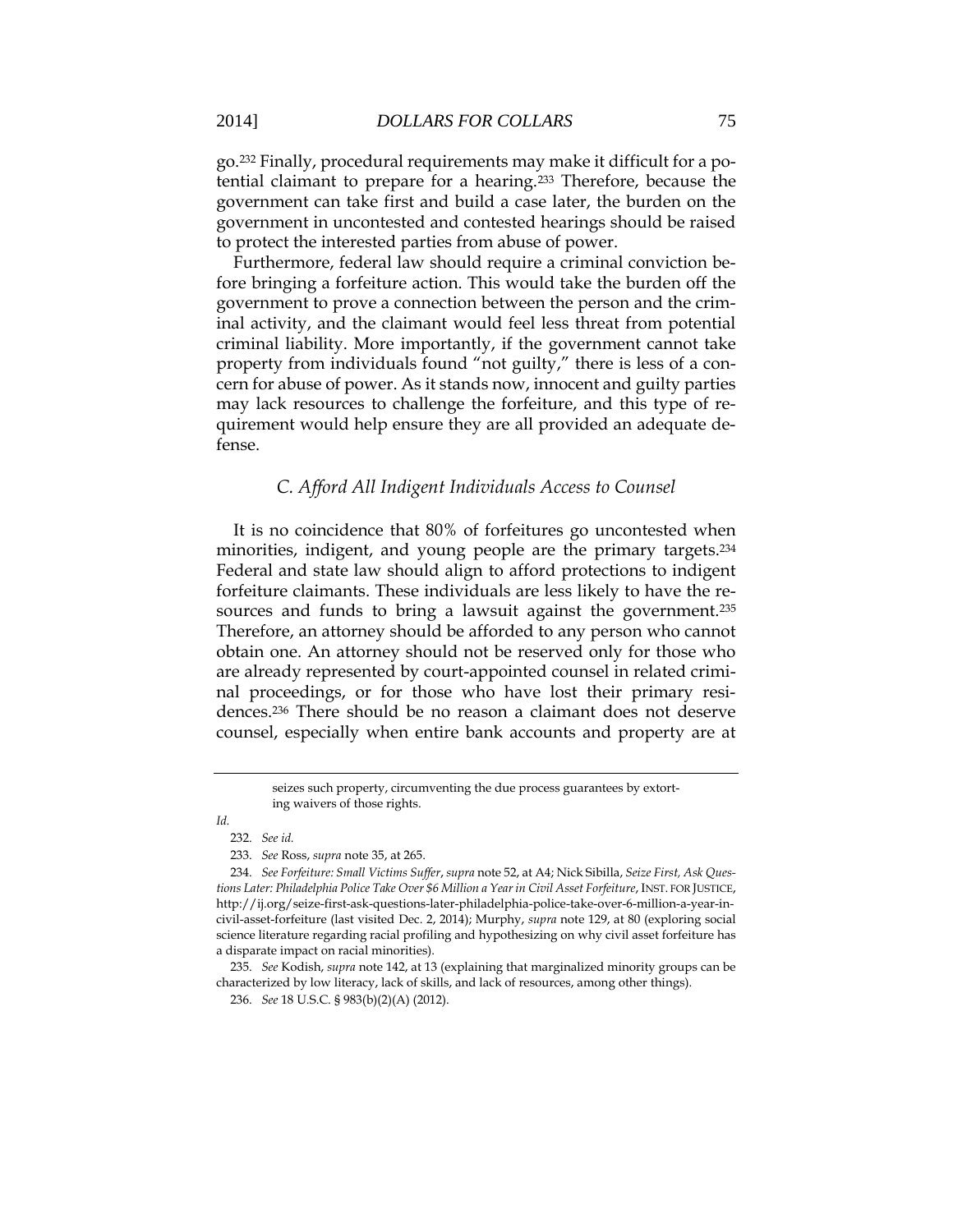stake and proceedings turn on the individual's criminality.<sup>237</sup>

Although there is a difference between civil and criminal proceedings—in that property rather than liberty is at stake—courts have recognized that the Constitution mandates due process protections in both arenas.<sup>238</sup> For example, under the Fourth Amendment, when searching or seizing property, the property itself is subject to police activity.<sup>239</sup> The standard for a warrant to search property is "probable cause."<sup>240</sup> Liberty is at stake when making an arrest. Some have argued that the standard for searching property should be lower than for making an arrest because only property is at stake, and yet, the standard for an arrest warrant is still "probable cause."<sup>241</sup> There is no distinguishing characteristic between property and liberty under the Fourth Amendment in these types of cases.<sup>242</sup> Therefore, it should not matter that an individual's property and not his liberty is at stake with civil forfeiture; taking away a person's entire bank account or home strips him of his personal freedoms. Either way, the person is being robbed of "life, liberty, or property."<sup>243</sup>

With civil asset forfeiture, the potential for deprivation is great. Applying the *Mathews v. Eldridge* balancing test: (1) a person could lose their house, bank account, car, or more, without ever being charged of a crime; (2) because the suit is not characterized as a criminal action and the individual is not a named party, these victims are not awarded procedural safeguards; and finally, (3) both the public and

*Id.* (quoting 21 U.S.C. § 881(b)(6) (2012)).

238. *Se*e, *e.g.*, Illinois v. Gates, 462 U.S. 213, 239 (1983) (requiring probable cause for a search warrant); Payton v. New York, 445 U.S. 573, 585 (1980) (requiring probable cause for an arrest and finding that "[t]he simple language of the [Fourth] Amendment applies equally to seizures of persons and to seizures of property.").

239. *See generally*, U.S. CONST. amend. IV (providing limitations on search and seizure of property).

<sup>237.</sup> *See* Murphy, *supra* note 129, at 81.

Today, the forfeiture section of the Controlled Substance Act states that subjected property includes "all moneys, negotiable instruments, securities, or other things of value furnished or intended to be furnished by any person in exchange for a controlled substance or listed chemical in violation of this subchapter, all proceeds traceable to such an exchange, and all moneys, negotiable instruments, and securities used or intended to be used to facilitate any violation of this subchapter."

<sup>240.</sup> *See id.* ("[N]o Warrants shall issue, but upon probable cause, supported by Oath or affirmation, and particularly describing the place to be searched, and the persons or things to be seized.").

<sup>241.</sup> *See id.*

<sup>242.</sup> *See id.*

<sup>243.</sup> U.S. CONST. amend. V ("No person shall be held to answer for a capital, or otherwise infamous crime . . . nor be deprived of life, liberty, or property, without due process of law.").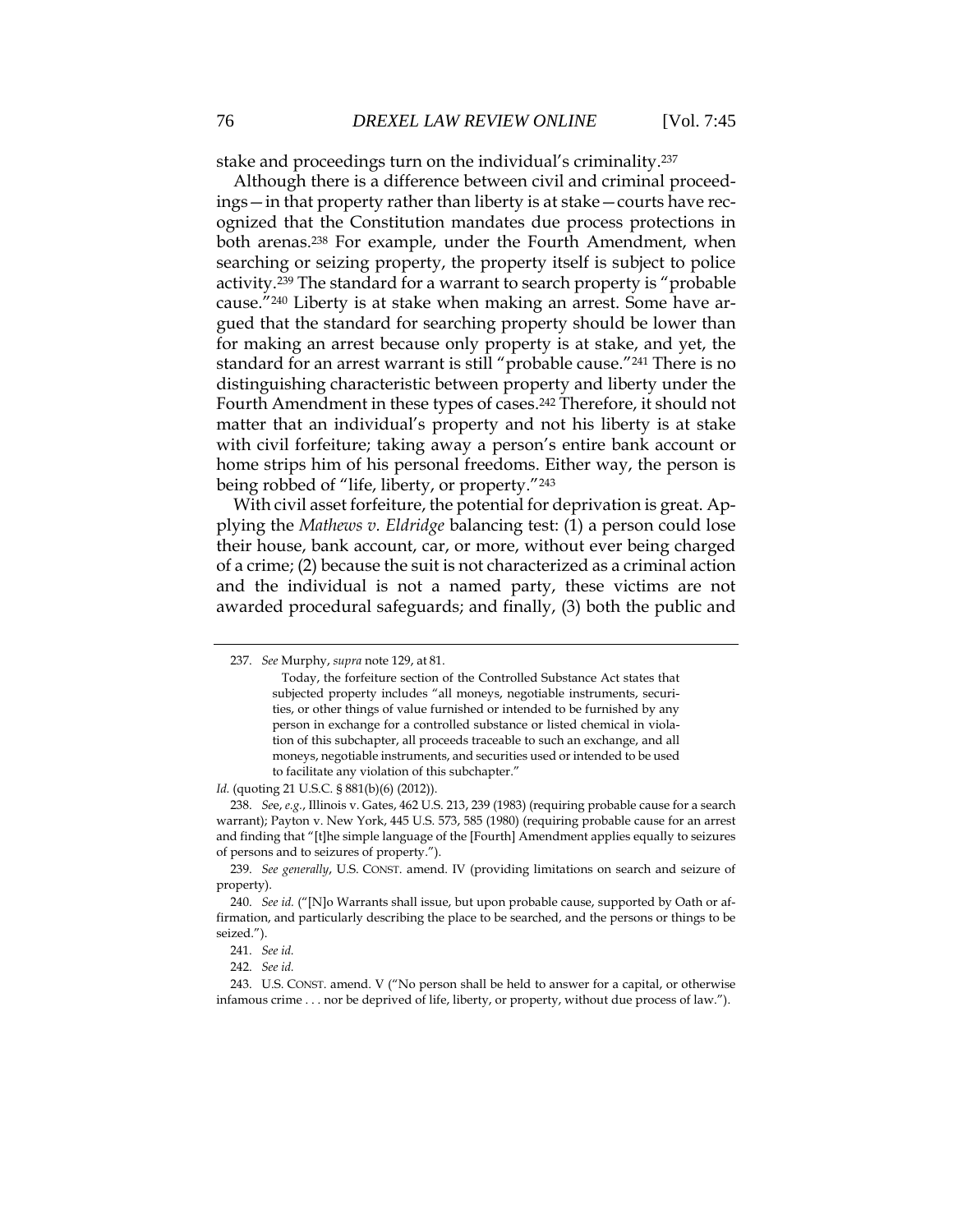the government have a great interest in protecting innocent citizens from undue punishment and unfair treatment at the stake of law enforcement's financial gain.<sup>244</sup> For these reasons, because of the unique circumstances, it should be found to offend due process not to afford counsel to an indigent individual at any forfeiture proceeding.

### *D. Revise the Innocent Owner Defense*

By affording counsel to more people who experience forfeiture, more of these proceedings may be contested.<sup>245</sup> If the individuals do go to trial, the innocent-owner defense should be expanded.<sup>246</sup> Scholars have argued "that seizing a blameless individual's property does not serve the intended goals of civil forfeiture."<sup>247</sup> Under CAFRA, there is the possibility that owners will not be subject to forfeiture if they can prove their innocence.<sup>248</sup> If the owner suspects illegal activity, to invoke the defense, however, a person must do "all that reasonably could be expected under the circumstances to terminate such [criminal activity]."<sup>249</sup> The requirement to prove innocence is flawed, and the requirement to actively counteract illegal activity must be removed.

Creating a burden on the defendant to prove innocence runs counter to constitutional ideologies. Our justice system does not operate

<sup>244.</sup> *See generally* Mathews v. Eldridge, 424 U.S. 319, 341–48 (1976) (referencing due process balancing factors).

<sup>245.</sup> *See* Murphy, *supra* note 129, at 87 (noting only 20% of forfeiture proceedings are currently contested).

<sup>246.</sup> *See* Moores, *supra* note 3, at 782–83 (describing the possibility, but also the pitfalls, of an innocent owner defense); *see also* 18 U.S.C. § 983(d) (2012).

<sup>247.</sup> Mathew A. Martel, Note, Bennis v. Michigan*: Forfeiting the Family Car Under Public Nuisance Laws*, 47 CATH. U. L. REV. 283, 285 (1997); *see also* Julie Barnes, *Fifth and Fourteenth Amendments—Takings Clause and Due Process—Forfeiture of an Innocent Owner's Property Interest as an Abatable Public Nuisance Under State Law Violates Neither the Takings Clause Nor the Due Process Clause—*Bennis v. Michigan, 64 U.S.L.W. 4124, 6 SETON HALL CONST. L.J. 1267, 1273 (1996) (explaining that seizing a wholly innocent owner's property does not serve the punitive goals of civil forfeitures); Noah Eliezer Yanich, *Court Abdicates Its Role Against Tyranny*, DETROIT NEWS, Apr. 11, 1996, at 13A (warning that civil forfeiture statutes and court decisions require "wives [to] betray their husbands to the police or risk losing their property").

<sup>248.</sup> S*ee* 18 U.S.C. § 983(d)(2)(A)(i)–(ii) (stating property is not forfeitable if the owner "(i) did not know of the conduct giving rise to forfeiture; or (ii) upon learning of the conduct giving rise to the forfeiture, did all that reasonably could be expected under the circumstances to terminate such use of the property").

<sup>249.</sup> 18 U.S.C. § 983(d)(2)(A)(ii).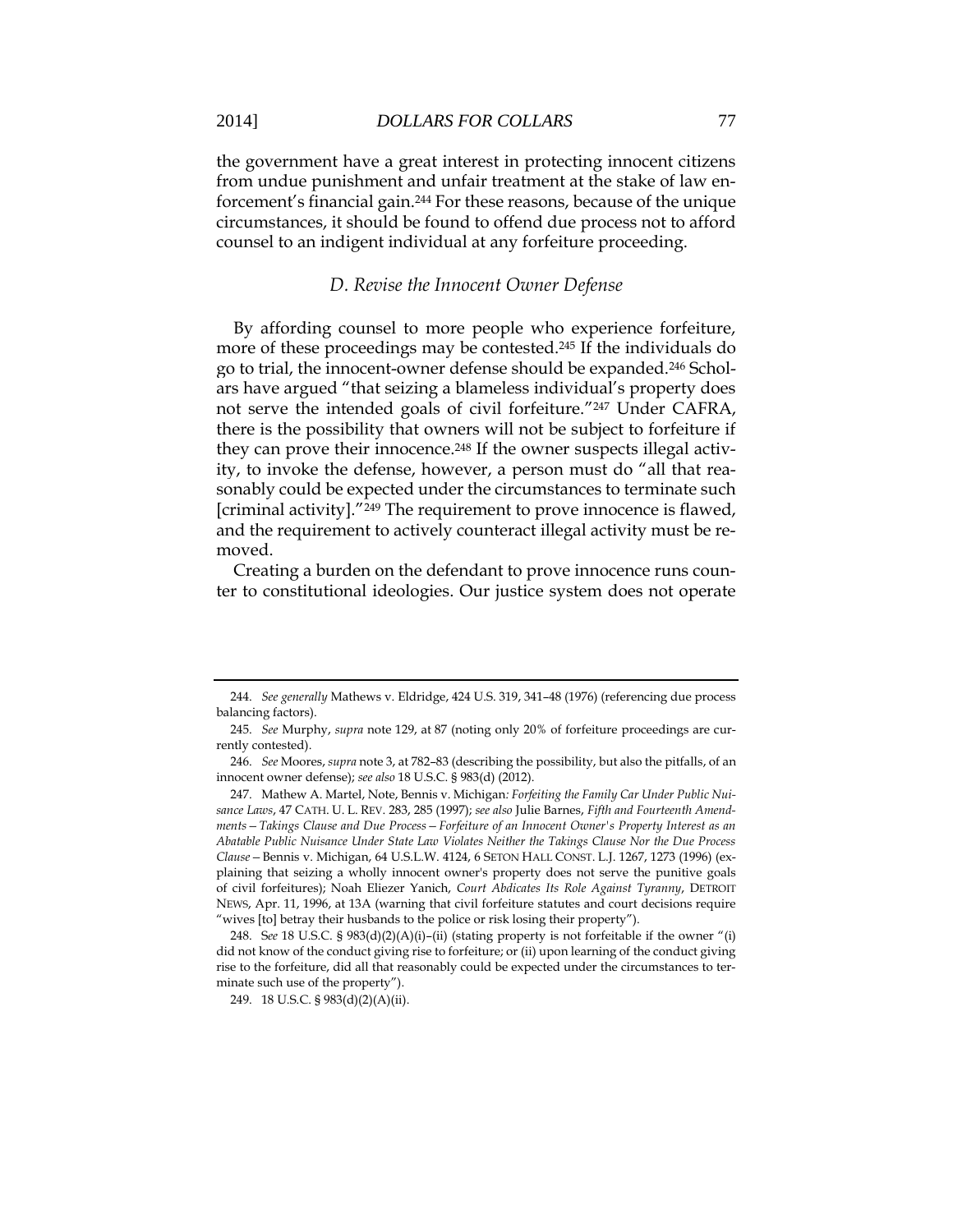on the presumption of guilt before proven innocence.<sup>250</sup> Generally, no finding of innocence is required for a "not guilty" verdict if guilt cannot be proven beyond a reasonable doubt.<sup>251</sup> Moreover, it seems inherently flawed to effectually attempt to prove a negative. Also, it is difficult to prove a negative, especially when it pertains to a crime in which an individual is normally not obliged to prove anything at all. The government is the one that dispossessed the claimant of his or her property, and therefore, the burden should remain with the state. In reference to search and seizure, Justice Brennan wrote, "[o]bviously . . . the assignment of the burden of proof on an issue where evidence does not exist and cannot be obtained is outcome determinative. [The] assignment of the burden is merely a way of announcing a predetermined conclusion."<sup>252</sup> Therefore, albeit a civil dispute, it seems counterintuitive to force a forfeiture claimant to prove innocence as a defense in order to avoid punishment in the form of lost property or wages.

Furthermore, the innocent owner defense's affirmative requirement to stop criminal activity puts groups like significant others and parents in an extremely tough situation, which is contrary to general legal custom. Namely, civil forfeiture punishes for omissions based on criminal law, which has historically been extremely rare given the ideological justifications for criminal law.<sup>253</sup> The defense requires that the claimant prove by a preponderance of the evidence that he or she is an innocent owner, or took all necessary steps to prevent the illegal conduct.<sup>254</sup> To use the defense, a relative must call the police on a loved one or risk losing his own property without ever committing a

254. S*ee* 18 U.S.C. § 983(d)(1)–(2) (2012).

<sup>250.</sup> William S. Laufer, *The Rhetoric of Innocence*, 70 WASH. L. REV. 329, 332 (1995). As noted in 1657, "in the eye of the law every man is honest and innocent, unless it be proved legally to the contrary." *Id.* (quoting Records of Massachusetts, iii, 434–35).

<sup>251.</sup> *See* Daniel Givelber, *Meaningless Acquittals, Meaningful Convictions: Do We Reliably Acquit the Innocent?*, 49 RUTGERS L. REV. 1317, 1322–23 (1997) (describing actual innocence versus a finding of "not guilty").

<sup>252.</sup> United States v. Leon, 468 U.S. 897, 943 (1984) (Brennan, J., dissenting) (quoting Ronald B. Dworkin, *Fact Style Adjudication and the Fourth Amendment: The Limits of Lawyering*, 48 IND. L.J. 329, 332–33 (1973)).

<sup>253.</sup> *See, e.g.*, Todd S. Aagaard, *A Fresh Look at the Responsible Relation Doctrine*, 96 J. CRIM. L. & CRIMINOLOGY 1245, 1250 (2006).

Justice Murphy noted that it was 'inconsistent with established canons of criminal law to rest liability on an act in which the accused did not participate and in which he had no personal knowledge,' and opined that such canons should not be overridden without a clear indication from Congress that it intended vicarious liability for corporate officers.

*Id.* (internal citations omitted).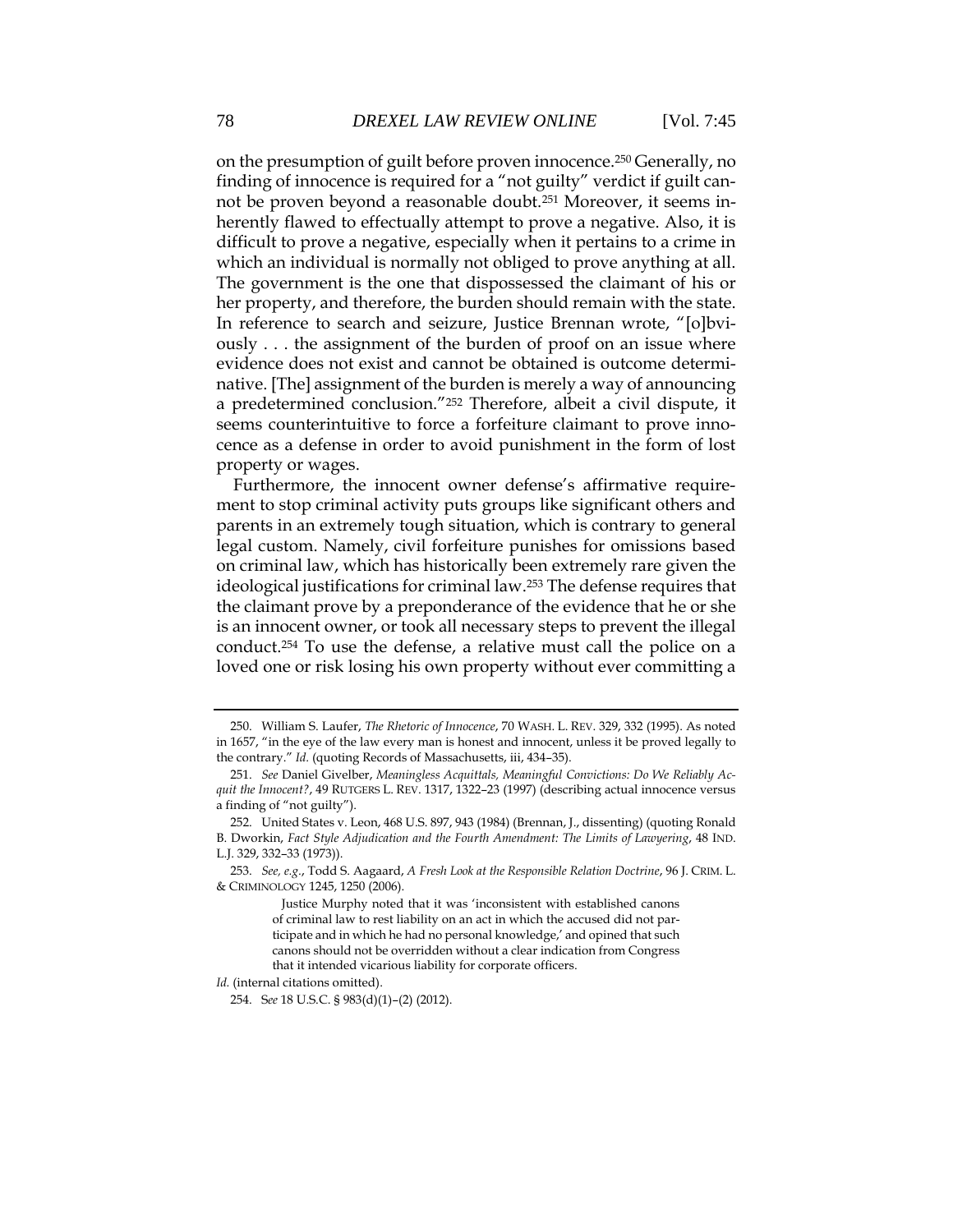crime himself. A Court of Appeals ruling held that a wife who "knew that her husband had been convicted of a felony . . . and that he possessed . . . firearms after his conviction" could not use the innocent owner defense because she knew of the illegal activity giving rise to the felony possession infraction.<sup>255</sup> Yet, although she did nothing illegal, this ruling asks a wife, or loved one, to either take the gun from her husband or turn him in in order to escape forfeiture herself.

This is contrary to privileges in court and admissibility of evidence, for example, spousal privilege.<sup>256</sup> This ruling forces a partner to choose between the law and his or her relationship, and it even risks personal safety.

This affirmative duty on loved ones and bystanders also encourages a public police force. It can be very dangerous to require the public to police each other.<sup>257</sup> Although scientific evidence has shown that citizen involvement in law enforcement can be beneficial, "neighborhood watch and unfocused community policing programs . . . are not effective in preventing and controlling crime and disorder . . . . "<sup>258</sup> As an example, much controversy has amounted over neighborhood watch and community policing programs that allow citizens to "stand [their] ground."<sup>259</sup> These laws "allow individuals to use deadly force if the individual feels threatened without exploring other options, such as retreating to a safe location and evading the

<sup>255.</sup> United States v. Ferro, 681 F.3d 1105, 1113 (9th Cir. 2012).

<sup>256.</sup> *See* Jennifer Kelly, Note, *He Said, She Said: Sex Crime Prosecutions and Spousal Privileges Under the Federal Rules of Evidence*, 86 ST. JOHN'S L. REV. 637, 640 (2012) (explaining spousal privilege and noting that "[b]oth the spousal communications privilege and the adverse testimonial privilege are rooted in ancient evidentiary principles favoring the promotion of marital intimacy and privacy").

<sup>257.</sup> *See generally* State v. Zimmerman, No. 2012-CF-001083, (Fla. Cir. Ct. 2012). George Zimmerman was acquitted after facing trial for killing an African American teenager, Trayvon Martin, while under the guise of carrying out town watch duties. *Id.* The case received significant nationwide criticism for racial profiling and allowing such a "neighborhood watch" police force to take a life into its own hands. *See generally*, Jonathan Feingold & Karen Lorang, *Defusing Implicit Bias*, 59 UCLA L. REV. DISCOURSE 210 (2012) (discussing racial implicit bias, shooter bias, and violence associated with the Trayvon Martin case).

<sup>258.</sup> Michael S. Scott, *Community Justice in Policing*, 42 IDAHO L. REV. 415, 422 (2006); *see also* LAWRENCE W. SHERMAN ET AL., UNIVERSITY OF MARYLAND, PREVENTING CRIME: WHAT WORKS, WHAT DOESN'T, WHAT'S PROMISING: A REPORT TO THE UNITED STATES CONGRESS (1997), *available at* https://www.ncjrs.org/works/wholedoc.htm.

<sup>259.</sup> *See* Alex Berger, *"I'll Never See My Son's Prom Picture,"* ACLU (Oct. 31, 2013), https://www.aclu.org/blog/racial-justice-criminal-law-reform/ill-never-see-my-sons-prom -picture (describing a mother's account of the violence behind stand your ground laws that took her son's life).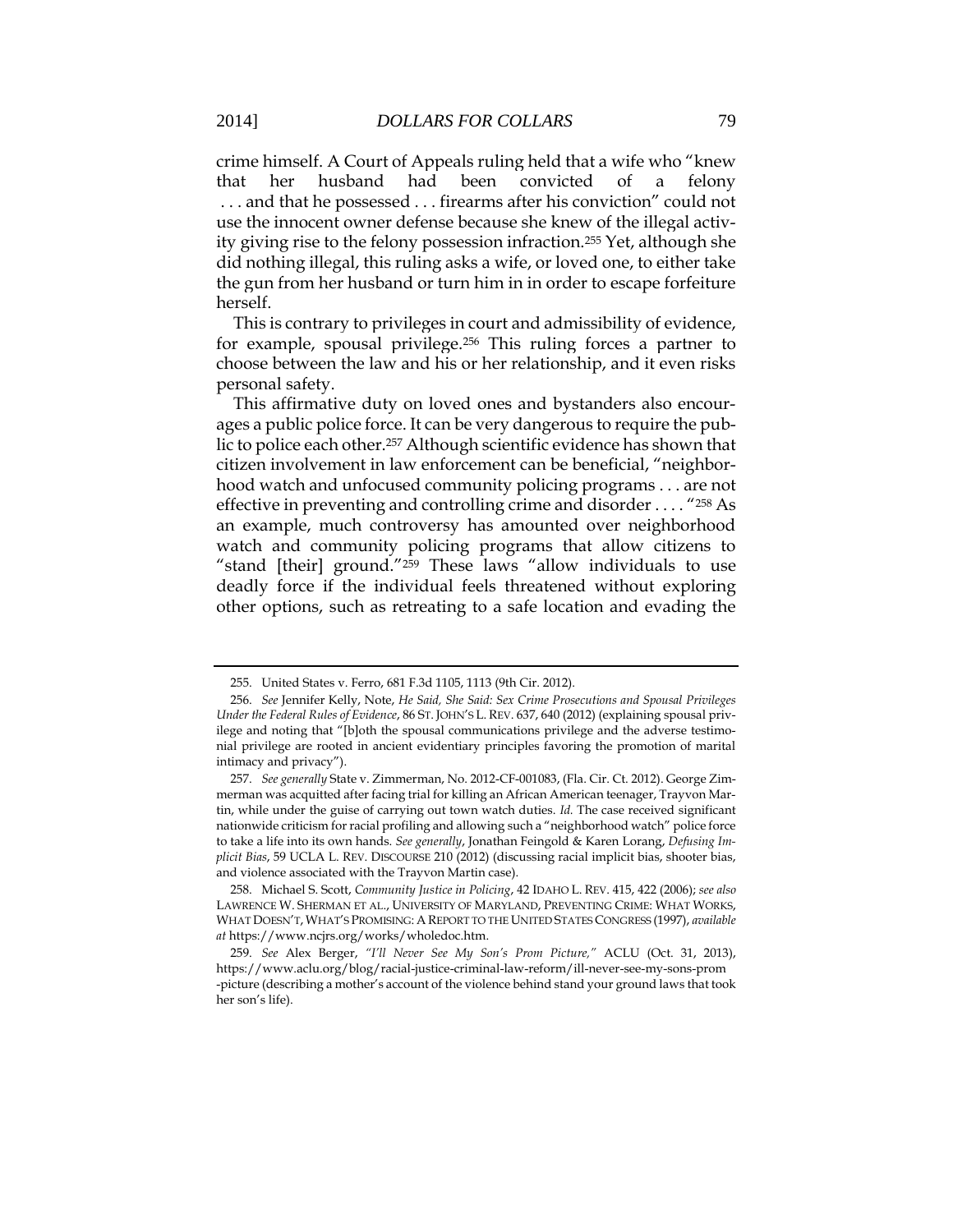conflict all together."<sup>260</sup> Allowing community members to police their neighborhoods, affirmatively acting to stop illegal activity to evade their own forfeitures, could create even more violence. Citizens would not be served by a system that forces its own people to form a militia against each other. Therefore, an innocent owner should never be forced to actively counteract illegal activity.

### *E. Reallocate Incentives*

Most importantly, the lucrative financial incentives of civil asset forfeiture must be reallocated away from law enforcement. "Criminologists report that up to 40% of law enforcement managers agree or strongly agree that civil asset forfeiture is necessary for their agency's budget."<sup>261</sup> The conflict of interest that this type of funding creates to seize assets, promote drug activity, and look past innocence, must be counteracted.

The most obvious solution to curbing the conflict of interest is to prevent money from flowing into law enforcement budgets. It has been suggested that forfeiture proceeds could fund public education programs instead, but this has not been successful in some places that have tried to implement such programs.<sup>262</sup> Another solution would be to put the money toward social welfare incentives like rehabilitation and substance abuse programs. Funding these types of programs holds true to the ideology civil asset forfeiture was founded oncurbing drug use and fighting the War on Drugs.<sup>263</sup> As criticism of the War on Drugs mounts,<sup>264</sup> legislatures could look for ways to further

<sup>260.</sup> *Id.*

<sup>261.</sup> Murphy, *supra* note 129, at 87.

<sup>262.</sup> *See* Chi, *supra* note 67, at 1671 ("The Missouri Constitution requires that proceeds from drug-related forfeitures go to public education. In 1999, an audit revealed that 85% of drug-case forfeitures were going through the federal system and bypassing the Missouri constitutional allocation.").

<sup>263.</sup> *See id.* at 1639 ("[T]he purpose of the forfeiture provision was to strike at the economic roots of the drug trade by divesting drug lords of the capital used to fund and operate the drug trade, rather than by going after individual sellers who easily could be replaced."); *see also* Blumenson & Nilsen, *supra* note 2, at 44.

<sup>264.</sup> *See, e.g.*, Andrew Cohen, *Documenting the Failed 'War on Drugs'*, NAT'L J. (Dec. 28, 2012), http://www.nationaljournal.com/domesticpolicy/documenting-the-failed-war-on-drugs-20121228.

 <sup>[</sup>T]he war on drugs has failed and must be thrown on the ash heap of history as a kind of accident from which we must move on…[W]hat was wrong with it from the start must be corrected—namely, that it took a public health concern, drug abuse, and treated it instead as a criminal matter,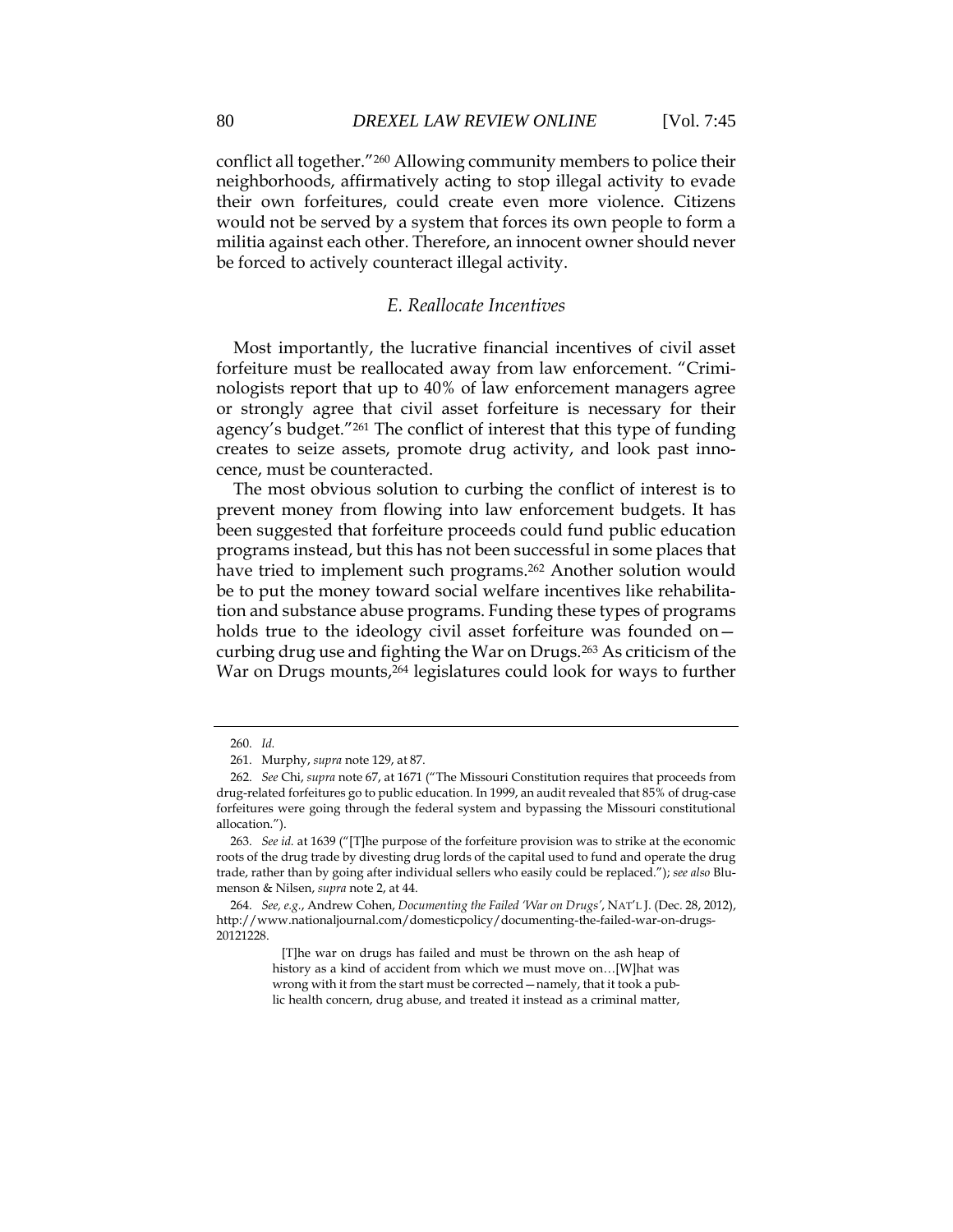reform federal forfeiture legislation. For example, with the movement toward decriminalization of minor drug offences, CAFRA and other forms of legislation could be amended to apply only to felony offenses.

Finally, and perhaps most radically, the cash that officers seize could be destroyed along with the drugs. This would completely destroy any incentive police would have to confiscate property from an undeserving individual. This would keep our local and federal government clean of "dirty money." Although the money would not be used to prosper any beneficial program, if it is in fact laundered, cartels and drug dealers would no longer fund our public programs.

#### **CONCLUSION**

In his address to Congress about civil asset forfeiture reform, Roger Pilon testified:

[I]n a free society, not any forfeiture law or practice will do. To state the point most generally, in our society, law enforcement officials may not use any means they wish in their efforts to reduce or remedy crime. After all, a police state would doubtless reduce crime. But we cannot have a police state in this nation because we have a Constitution and a body of law promulgated under it that limits what police, prosecutors, courts, and Congress may do—both substantively and procedurally.<sup>265</sup>

The disadvantages and costs placed on individuals by current forfeiture laws are not justified by the War on Drugs. State and local laws conflict with federal legislation, setting back any progress the federal government has created. Minorities and lower-class individuals are most impacted by scales that tilt in favor of the government. Indigent claimants deserve counsel for an action that punishes them by treating their property as guilty before proven innocent. Furthermore, the

and by doing so has made an explosion in our prison population of incarcerating the nonviolent as through they were violent.

*Id.*

<sup>265.</sup> *Oversight of Federal Asset Forfeiture: Its Role in Fighting Crime*: *Testimony Before the Subcomm. on Criminal Justice Oversight, S. Comm. on the Judiciary* (July 21, 1999) (statement of Roger Pilon, Vice President for Legal Affairs, Cato Institute), *available at* http://www.cato.org/ publications/congressional-testimony/oversight-federal-asset-forfeiture-its-role-fightingcrime.